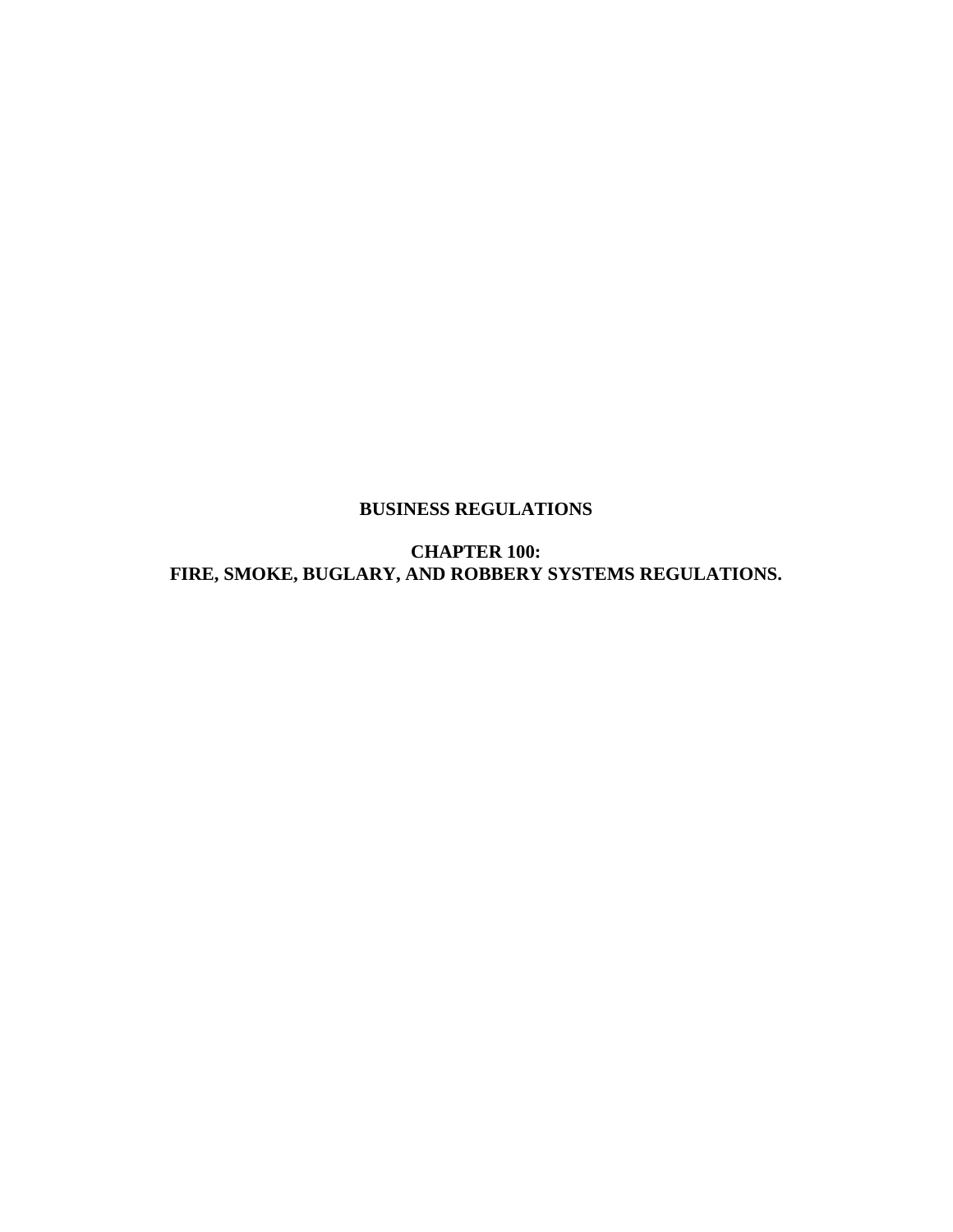## **§ 100.01 Purpose.**

The purpose of this chapter is the establish regulations governing fire, smoke, burglary, and robbery alarm systems requiring response thereto by the Town Police Department and Fire Department. The terms of this chapter shall in no way prohibit alarm companies from providing service by private source to other offices with or outside the town.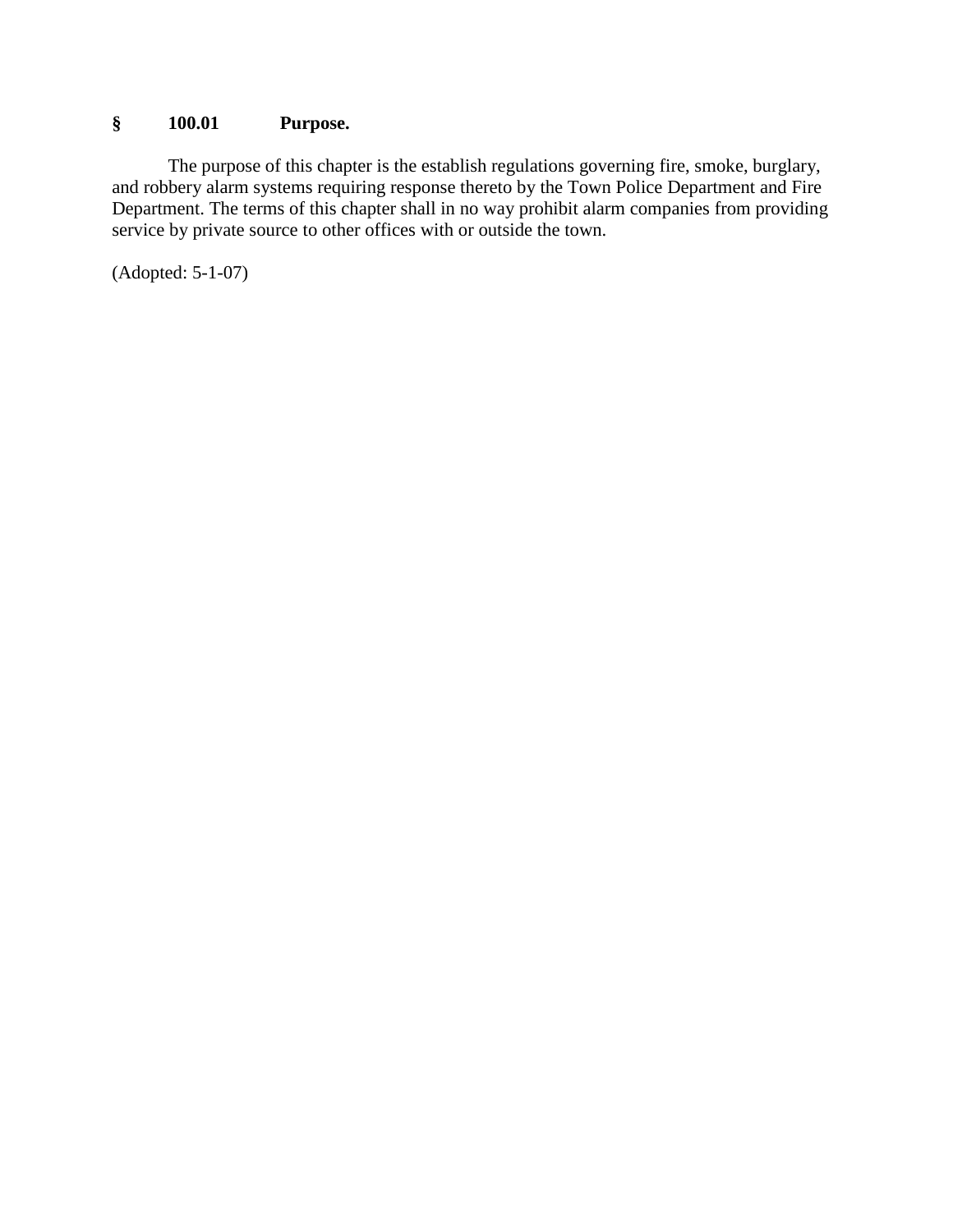#### **§ 100.02 Definitions.**

**Alarm Business.** The business by any individual, partnership, or corporation servicing, repairing, altering, replacing, moving, or installing any alarm system, or causing to be sold, leased, maintained, serviced, repaired, altered, replaced, moved or installed any alarm system in or on any building, structure, or facility, and shall not include any other activity of the business.

**Alarm Installation.** Any alarm device or combination of devices installed for one or more buildings.

**Alarm Systems.** Any electronic or mechanical device which emits any signal (electronic, visible, audible, silent, recorded, or otherwise) which is designed, intended, or used to detect a fire, smoke, unauthorized entry into a building, structure, or premises, to signal an attempted robbery or holdup, or to alert others of a fire, smoke, or commission of unlawful act in or around a building, structure, or premises.

**Alarm User.** Any person, corporation, partnership, proprietorship, governmental or educational entity owning or leasing an alarm system, or on whose premises an alarm system is maintained for the protection of the premises.

**Automatic Dialing Service.** Any type of device which automatically sends signals over regular telephone lines as opposed to dedication premises.

**Chief of Police.** The Chief of Police of the Town of Aberdeen Police Department or his/her designee.

**Dedicated Alarm Line.** A special leased telephone line circuit maintained for the sole purpose of transmitting alarm signals.

**Digital Alarm.** An alarm system which automatically send signals over regular telephone lines connected to a digital receiving consol, as opposed to a telephone hand set.

**Digital Connecting Alarm.** An alarm utilizing dedicated alarm lines to connect to a remote console.

**Fire Chief.** The Fire Chief of the Town of Aberdeen Fire Department or his/her designee.

**Local Alarm.** An alarm or device which produces a signal not connecting in any way to any alarm monitoring centers, such as store or home burglar alarms actuating bell devices.

**Tape Dialer Alarm.** An alarm system which automatically send a signal over regu;ar telephone lines and plays a pre-recorded message.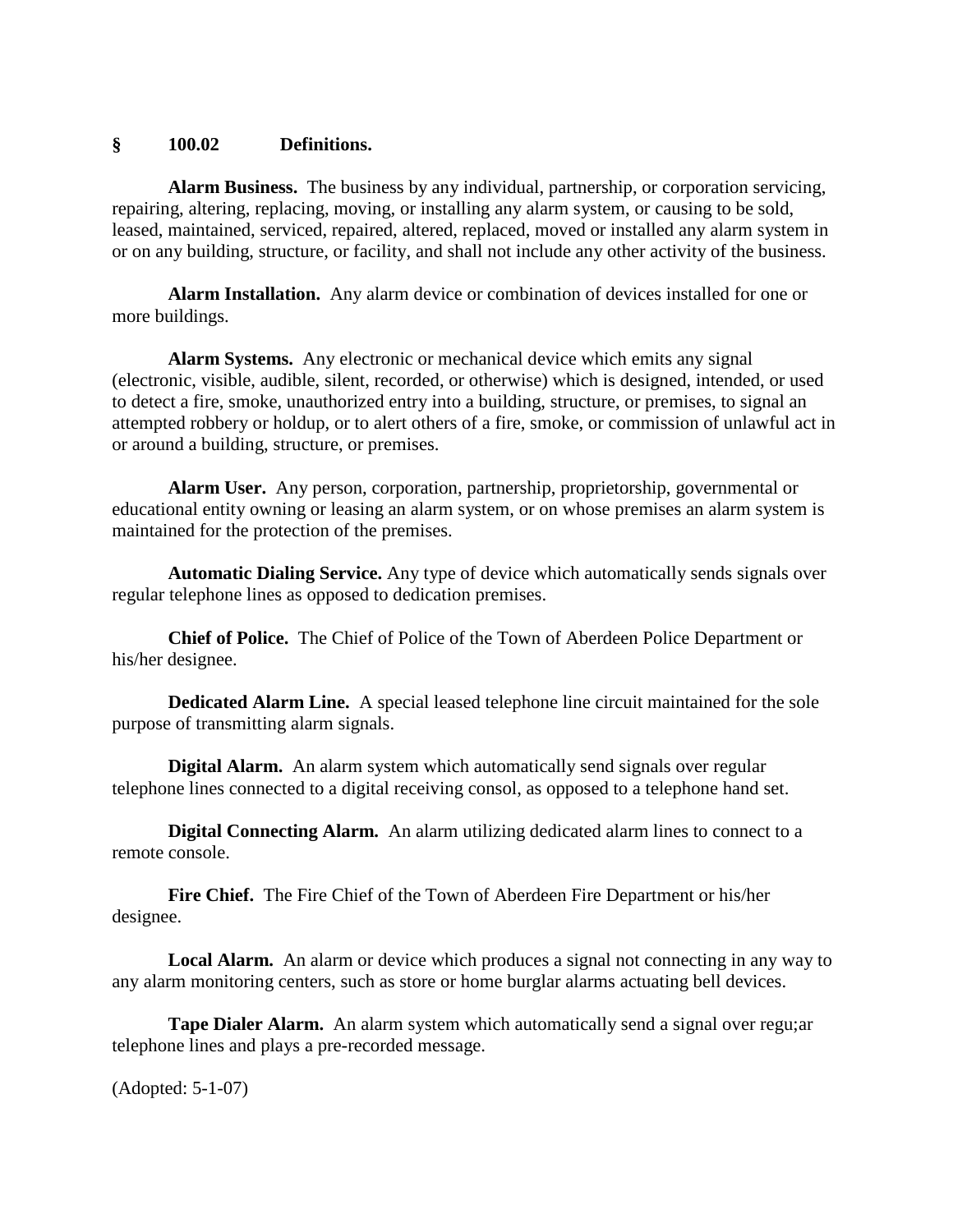### **§ 100.03 General Regulations.**

- A. The alarm user shall be responsible for knowing the contents of this chapter.
- B. Alarm system may be connecting directly to a private alarm control center, or may be a local alarm.
- C. All automatic dialing devices shall conform with Section 100.5 of this chapter.
- D. Local alarms shall be of a type that sounds for no more that 15 minutes.
- E. Any alarm existing as of the effective date of this chapter shall also be governed by the regulations of this chapter.
- F. Each local alarm user shall furnish to the Town Police Department the name(s) and telephone number(s) of at least one, but not more that three persons authorized and able to deactivate the alarm system.
- G. After the effective date of this chapter, it shall be unlawful to connect a local alarm without first notifying the Town Police Department of the name(s) and telephone number(s) of person(s) authorized and able to deactivate the alarm system. Any changes in the name(s) or telephone number(s) of person(s) authorized and able to deactivate the alarm system must be communicated to the Town Police Department immediately.
- H. Alarm systems installed within the Town shall be equipped with an automatic bell time cut-off module to prevent continuous alarm sounding when the user is unavailable to manually silence the alarm.
- I. Alarm systems installed after the effective date of this chapter will be required to have reset capabilities, and to reset within 15 minutes. An alarm cut-off shall be installed to override all malfunctioning alarms. Users whose alarm systems were installed prior to the effective date of this chapter shall have one year form the effective date of this chapter to convert their systems to comply with the provisions herein.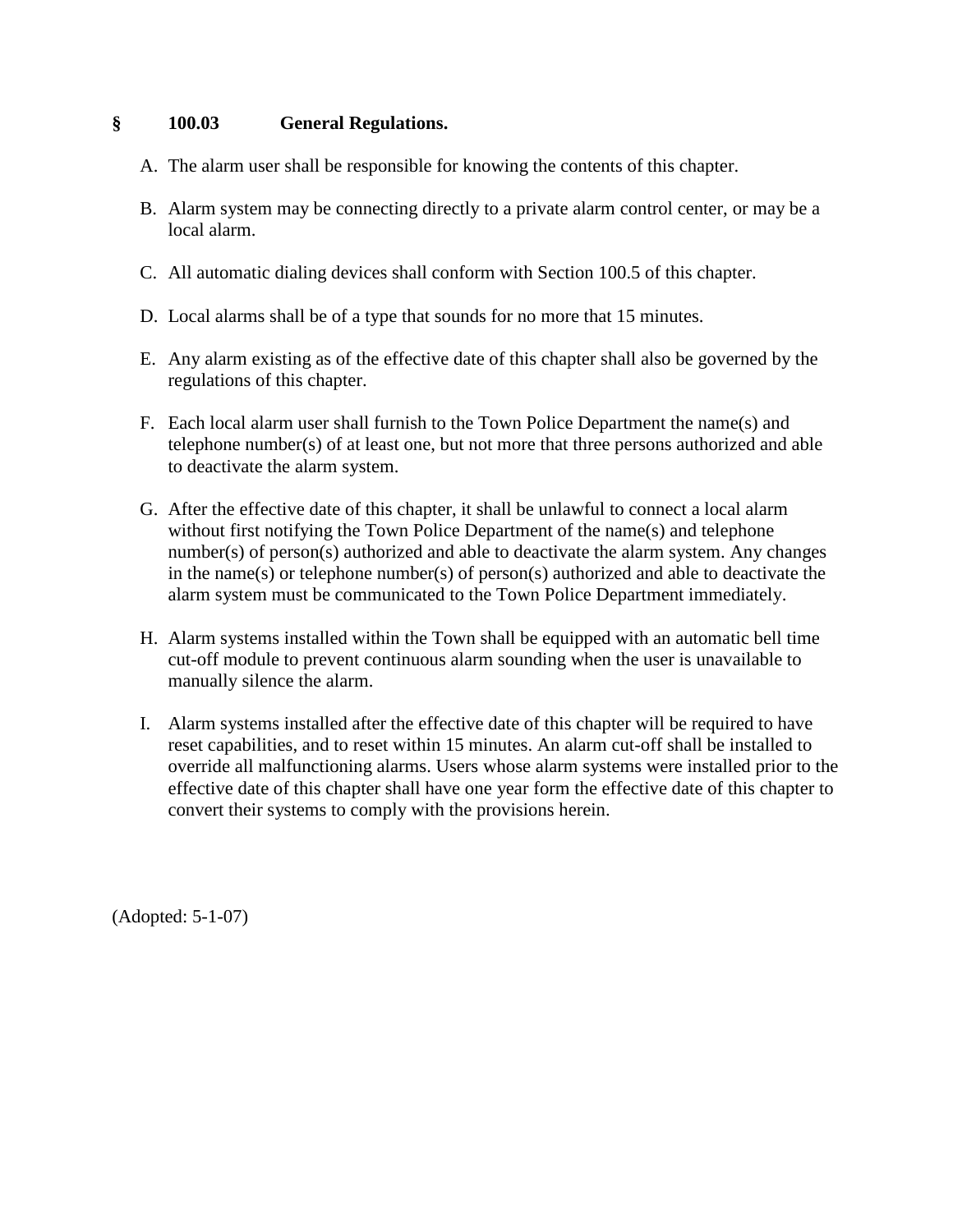### **§ 100.04 Automatic Dialing Devices:**

### **Interconnection to Police Department.**

- A. No automatic dialing device shall be interconnected to any telephone numbers of the Town of Aberdeen Police Department after the effective date of this chapter.
- B. Within six months of the effective date of this chapter, all automatic dialing devices interconnected to any telephone numbers of the Town of Aberdeen Police Department shall be disconnected. The user of each such device shall be responsible for having the device disconnected upon notification of the Chief of Police.
- C. Each violation of this section shall be deemed a separate offense subject to penalties as provided for in Section 10.98 of the Town Code of Ordinances.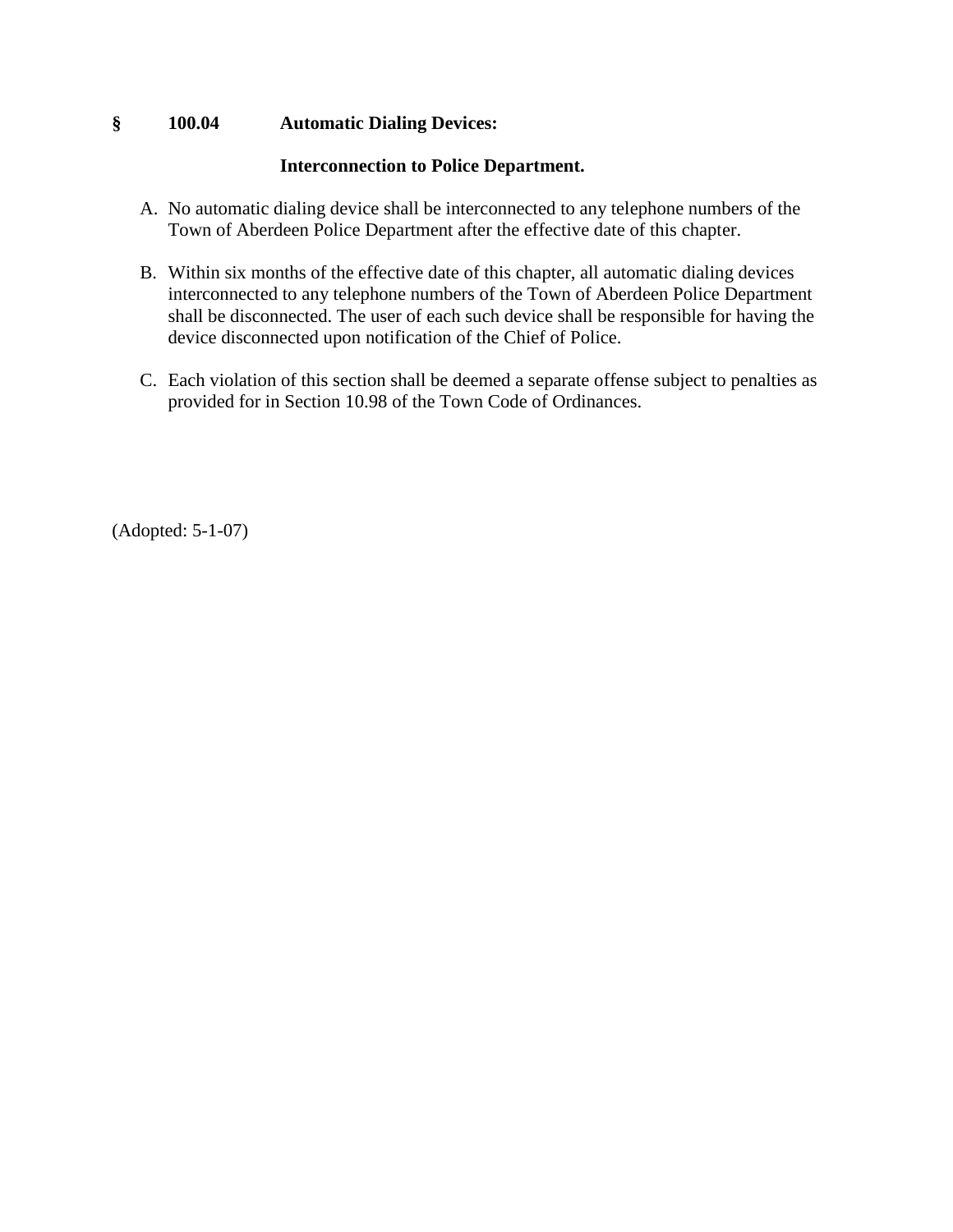#### **§ 100.05 Alarm Responses.**

- A. If, within any 12-month period, beginning with the first response, the Town of Aberdeen Police Department of the Town of Aberdeen Fire Department responds to three alarms at the same premises or location where no evidence indicates that a fire occurred, smoke was present, or an unauthorized entry, robbery, or other crime was committed of attempted, the Chief of Police or Fire Chief shall send a letter to the alarm user informing him/her of the alarm activations and responses encouraging the review or repair of the alarm system.
- B. If, within any 12-month period, beginning with the first response, the Town of Aberdeen Police Department responds to a fourth or subsequent alarm at the same premises of location where no evidence indicates that an unauthorized entry, robbery, or other crime was committed or attempted, the alarm user shall reimburse the Town for the cost of responding, at a flat rate of \$50 for each response over four (4).
- C. If within any 12-month period, beginning with the first response, the Town of Aberdeen Fire Department responds to a fourth or subsequent alarm at the same premises or location where no evidence indicated that a fire occurred or smoke is present, the alarm user shall reimburse the Town for the cost of responding, at a flat rate of \$50 for each response over four (4).
- D. The alarm user of his representative shall reset an alarm system when notified by the Town of Aberdeen Police Department that the alarm has activated. When an alarm sounds continuously for a period of sixty (60) minutes from the time officers or firefighters respond to the alarm, due to failure of the alarm user or hi/her representative to reset the alarm, every subsequent sixty (60) minute period or portion thereof that the alarm continues to sound shall be deemed a separate alarm.
- E. It is the intent of this chapter that the date of the first response to an alarm user shall become the anniversary date for any 12-month period calculated herein, and upon each anniversary date that alarm user's number of responses shall be reduce to zero.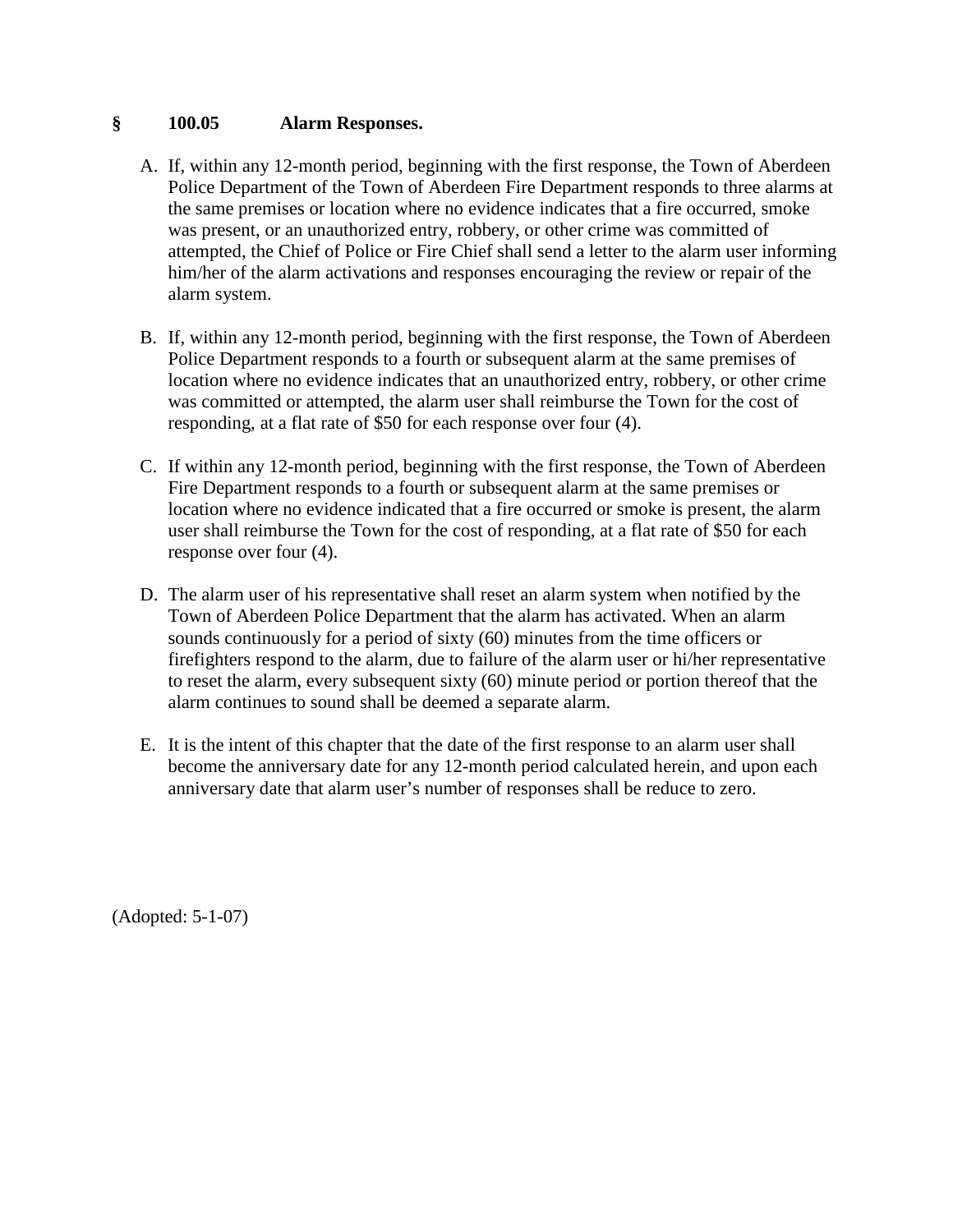## **§ 100.06 Exclusions.**

- A. For the purpose of computing the number of responses in Section 100.05, an alarm shall not include an alarm which is determined to have been activated by adverse weather conditions, a failure in the electrical power to the alarm, or any other condition beyond the control of the alarm user.
- B. A local alarm activated during the alarm testing procedure shall not be considered al alarm for the purpose of computing alarm responses, if the alarm user first notifies the Town of Aberdeen Police Department.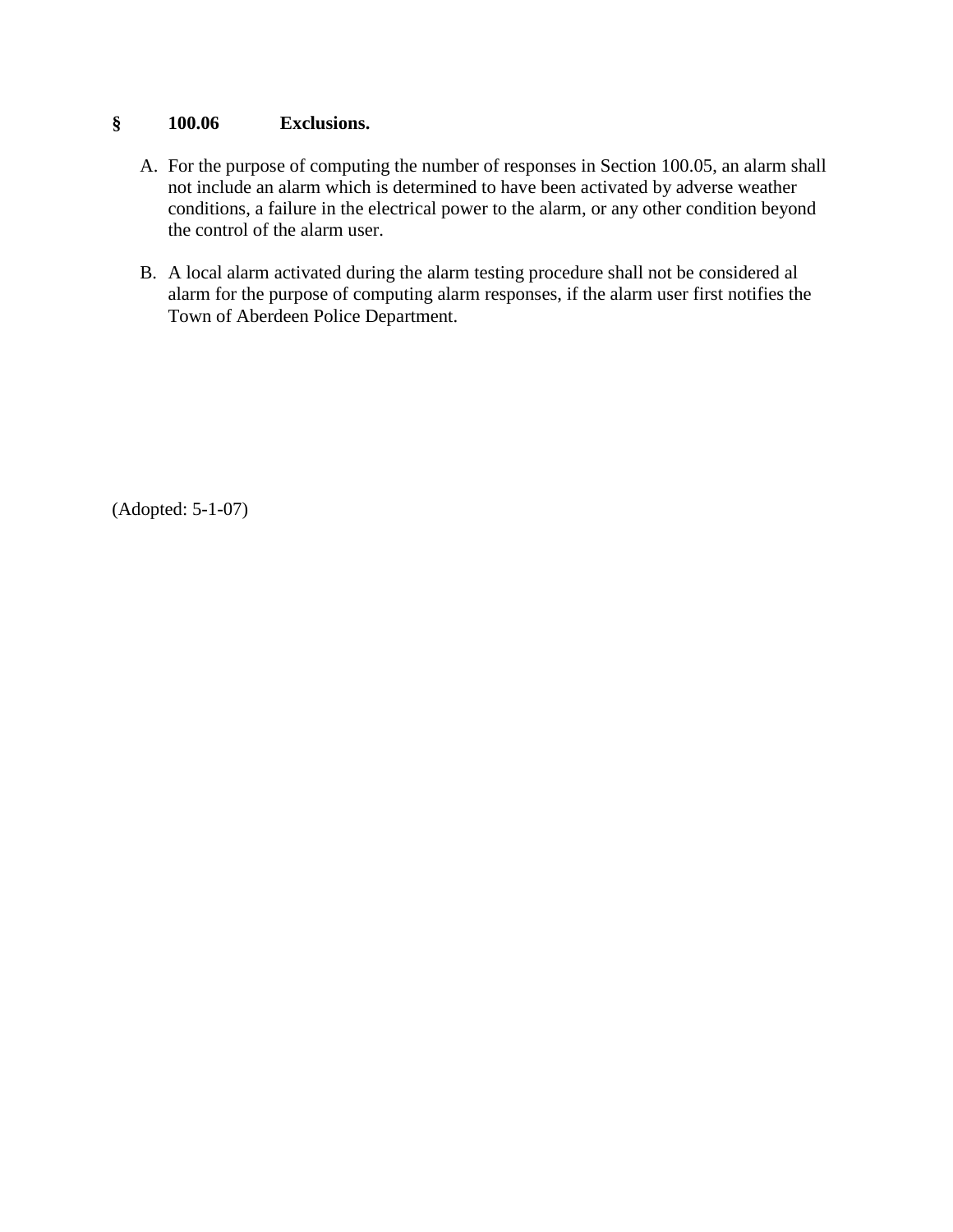## **§ 100.07 Authority to Waive Reimbursement**

A. The Town of Aberdeen Manager or hi/her designee shall have the power to waive any fee charged to an alarm user when the alarm user submits to the Manager or his/her designee evidence that an alarm to which an officer responded was not the result of negligence or evidence that indicates an unauthorized entry, robbery, or other crime was committed or attempted.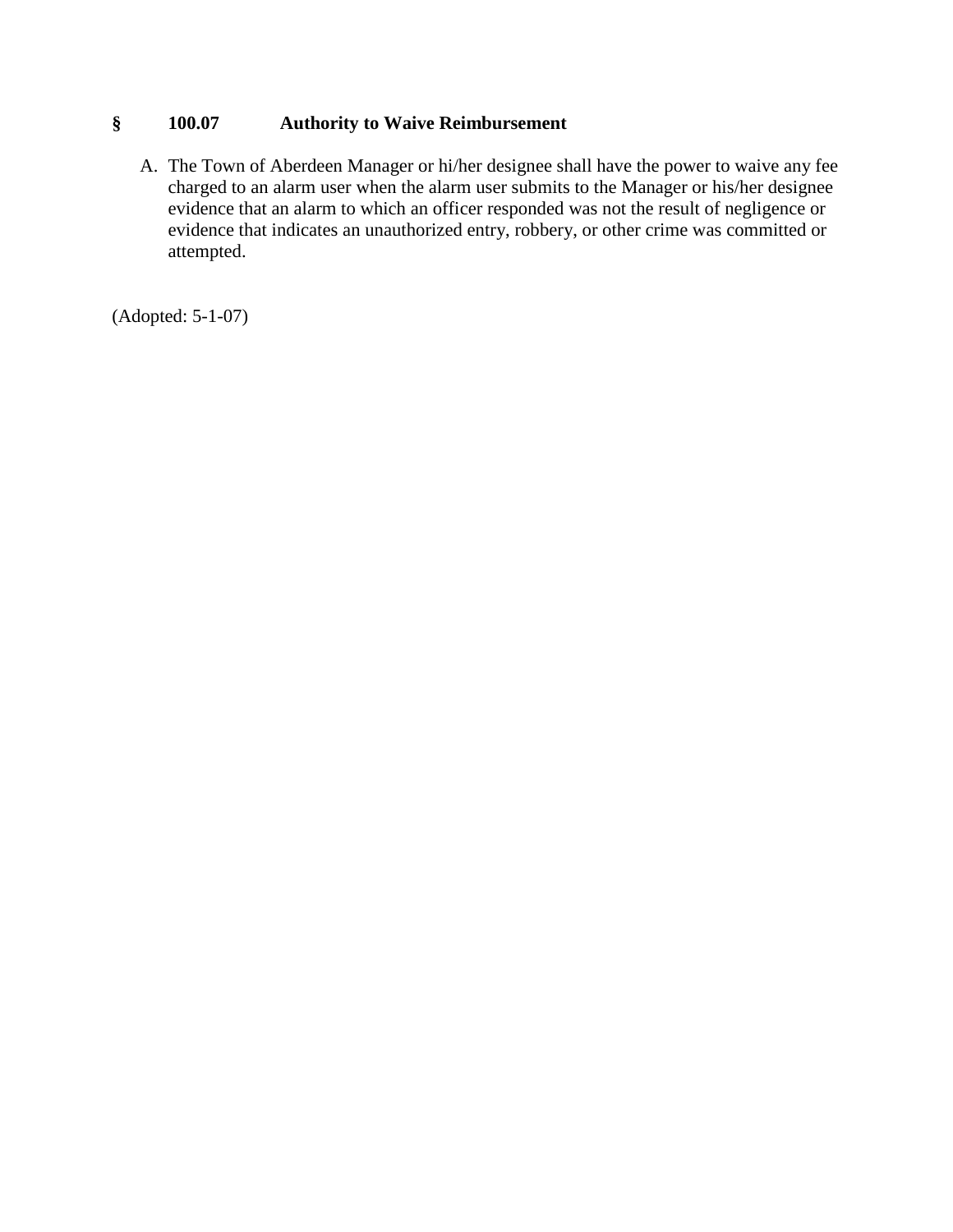### **§ 100.08 Prohibited Acts.**

- A. It shall be unlawful for any person to activate a fire, smoke, burglary, or robbery alarm for the purpose of summoning the Police when no burglary or robbery, or other crime dangerous to life, is being committed or attempted on the premises; or otherwise to cause a false alarm.
- B. It shall be unlawful for an alarm user to fail to reimburse the Town of Aberdeen, in accordance with Section 100.05, for alarm response(s) by the Town of Aberdeen Police Department or Town of Aberdeen Fire Department.
- C. Violations of this section shall be subject to a civil penalty as provided for in Section 10.98 of the Town Code of Ordinances.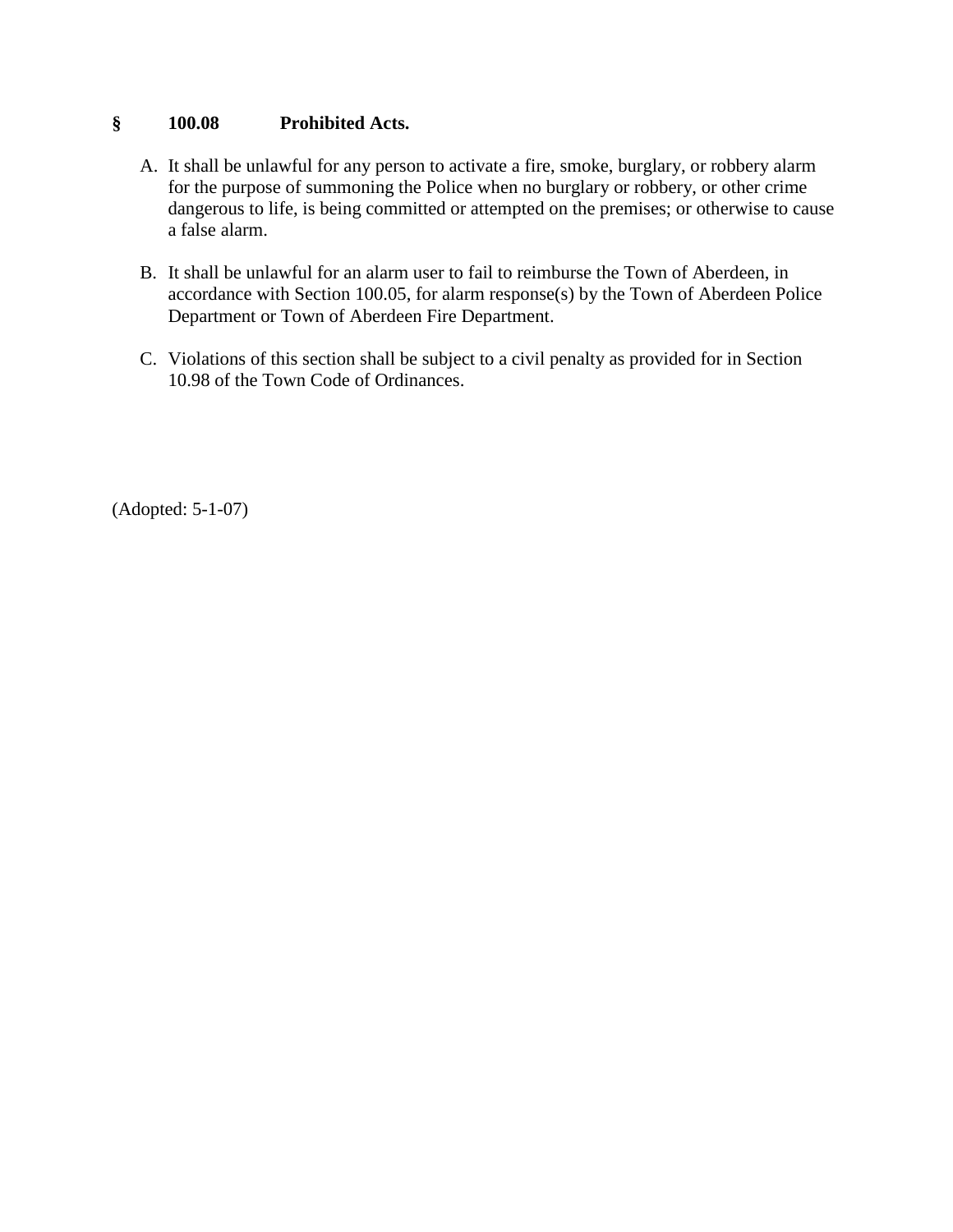## *BUSINESS REGULATIONS*

*GENERAL LICENSING PROVISIONS*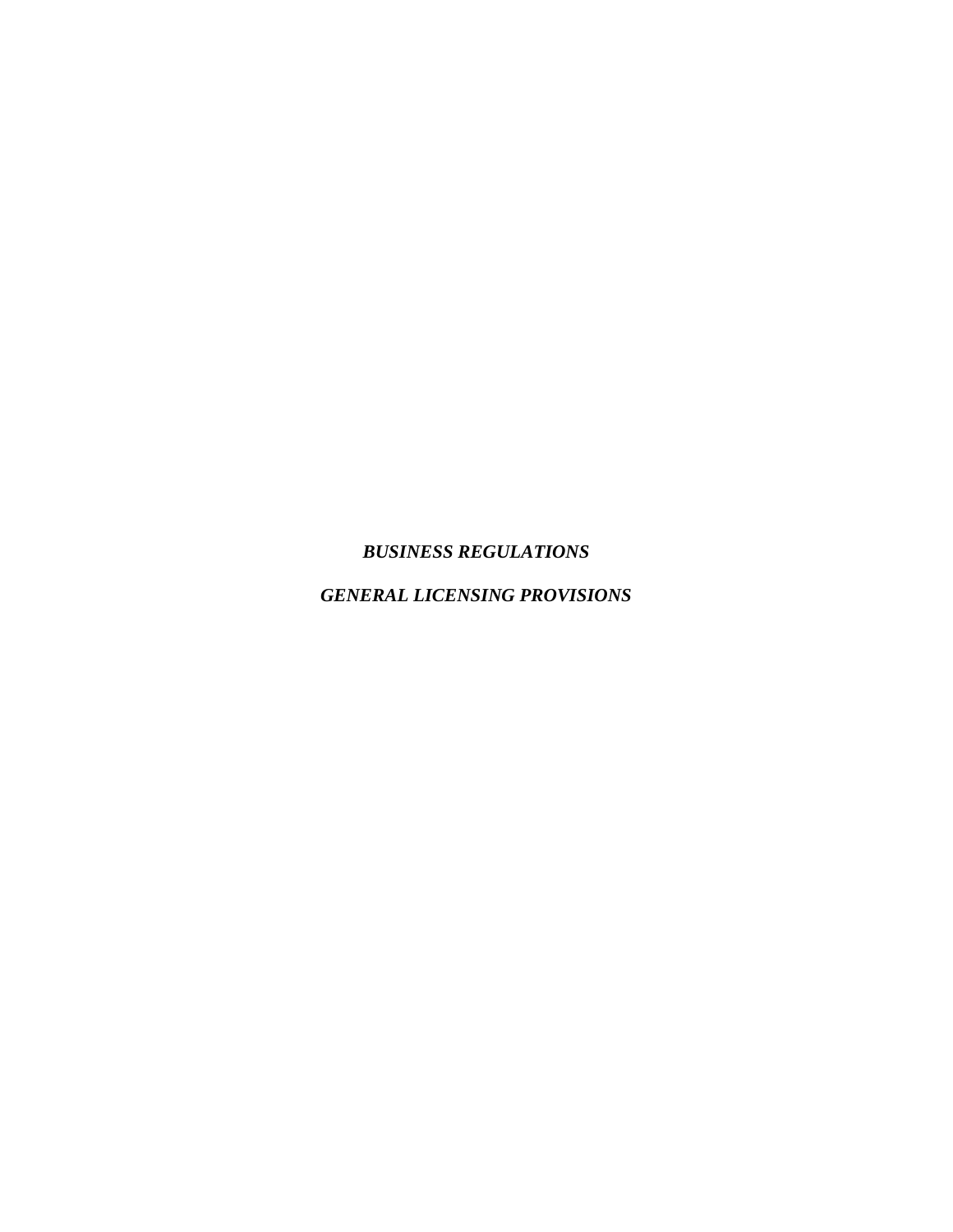#### **§ 110.01 DEFINITIONS.**

For the purpose of this chapter the following definitions shall apply unless the context clearly indicates or requires a different meaning.

*AGENT.* The person having the agency for the manufacturer, producer or distributor.

*BUSINESS.* Any business, trade, occupation, profession, avocation or calling of any kind, subject by the provisions of this chapter, to a license tax.

*ENGAGED IN THE BUSINESS.* Engaged in the business as owner or operator.

*FISCAL YEAR.* The period beginning on July 1 and ending June 30 next following.

*QUARTER.* Any three consecutive months beginning with July 1 of a give fiscal year and ending June 30 of that fiscal year. ('75 Code, § 11-1)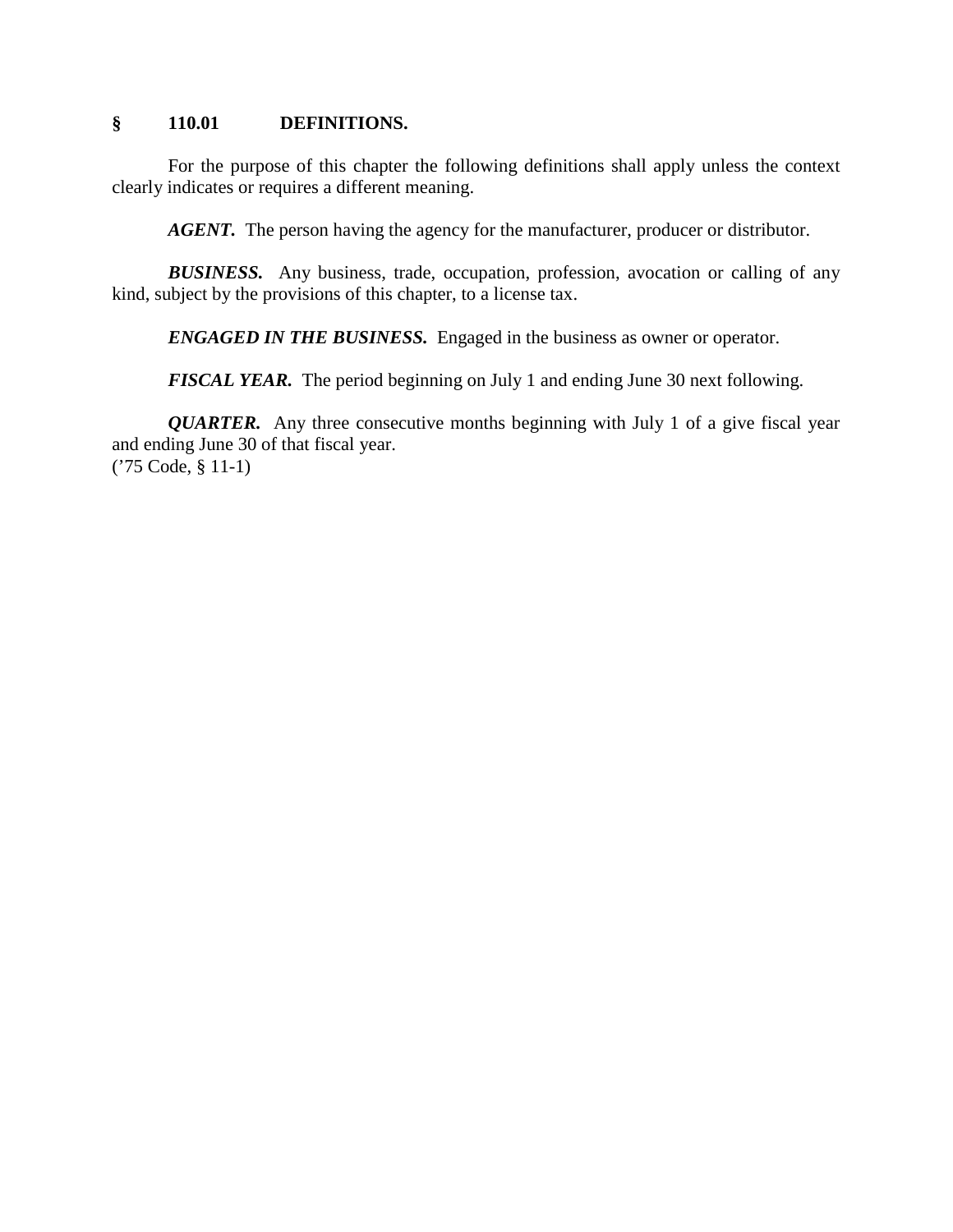## **§ 110.02 LICSNSE REQUIRED.**

It shall be unlawful for any person or his agent or servant to engage in or carry on a business in the town for which there is required a license, without first having paid the license tax required by this chapter and obtained the license. For the purpose of this section, the opening of a place of business or offering to sell followed by a single sale or the doing of any act or thing in furtherance of the business shall be construed to be engaging in or carrying on such business. ('75 Code, § 11-1) Penalty, see § 10.99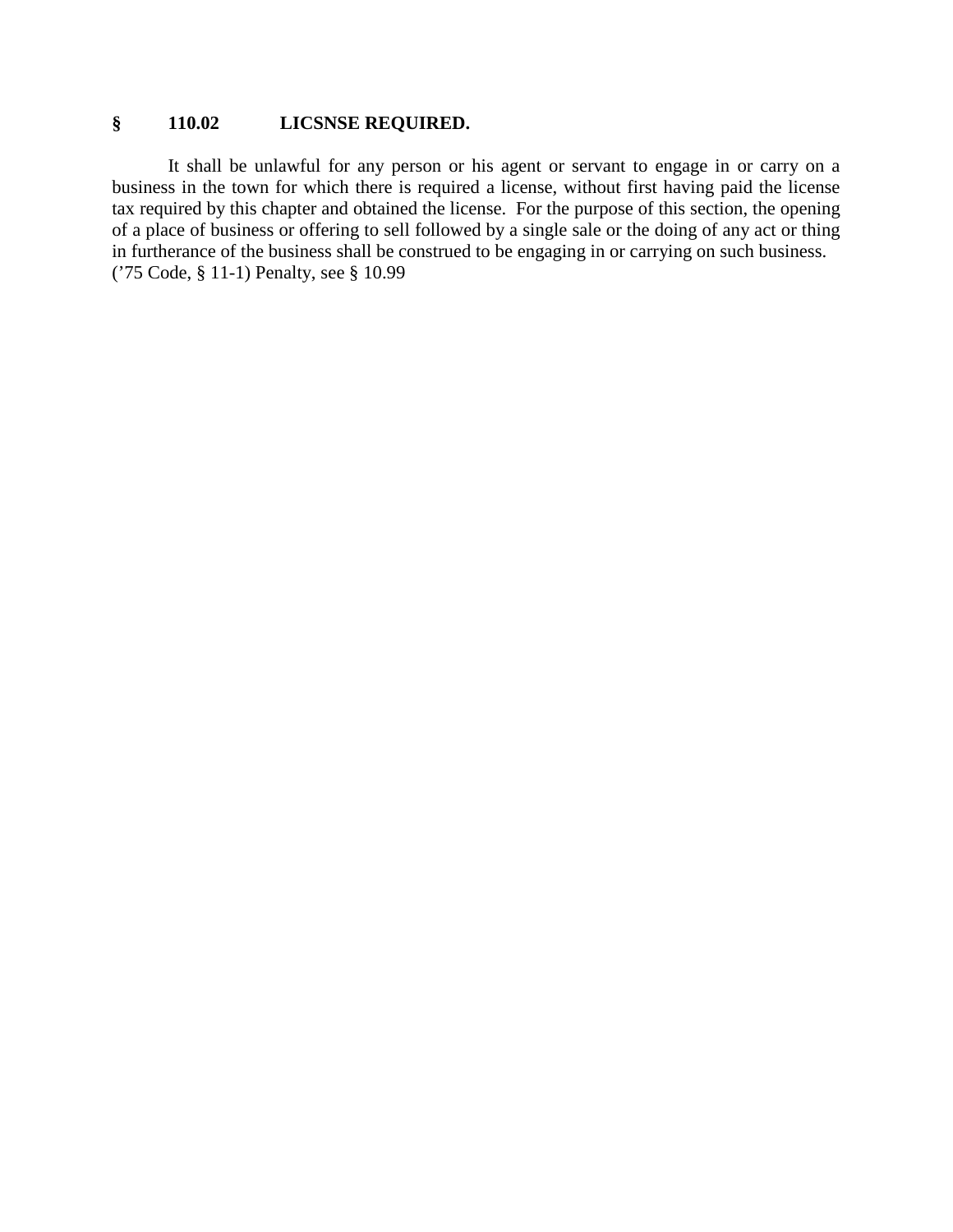### **§ 110.03 LICENSE TAX REQUIRED FOR EACH BUSINESS.**

The payment of any particular tax imposed by this chapter shall not relieve the person paying the same from the payment of any other tax imposed by this chapter for any other business he may carry on, unless so provided by the section imposing such tax. License taxes prescribed by various sections of this chapter applicable to any business shall be cumulative except where otherwise specifically provided. ('75 Code, § 11-3)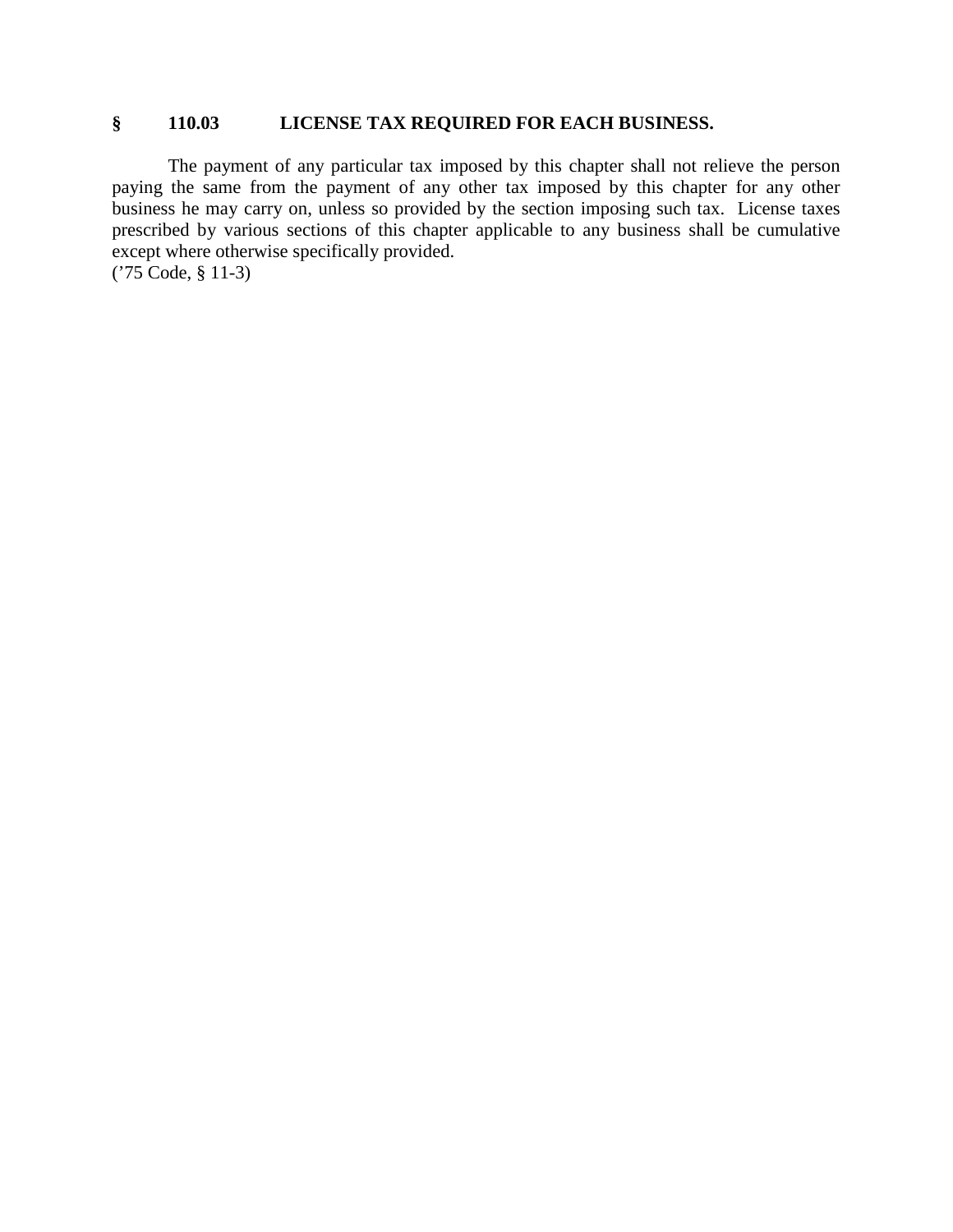#### **§ 110.04 LICENSE REQUIRED FOR EACH PLACE OF BUSINESS.**

A license issued for the privilege of conducting a business shall be valid only for the business conducted at the place and by the licensee named therein. Every person doing business in more than one factory, mill, warehouse, store, stall, stand or other place of business shall secure a separate license for each such place of business, unless such places of business are contiguous, communicate directly with and open into each other and are operated as a unit. If the business is moved or if the licensee sells to another, then a new license shall be required, unless a special permit to continue business under the original license is obtained from the Board of Commissioners.

('75 Code, § 11-4)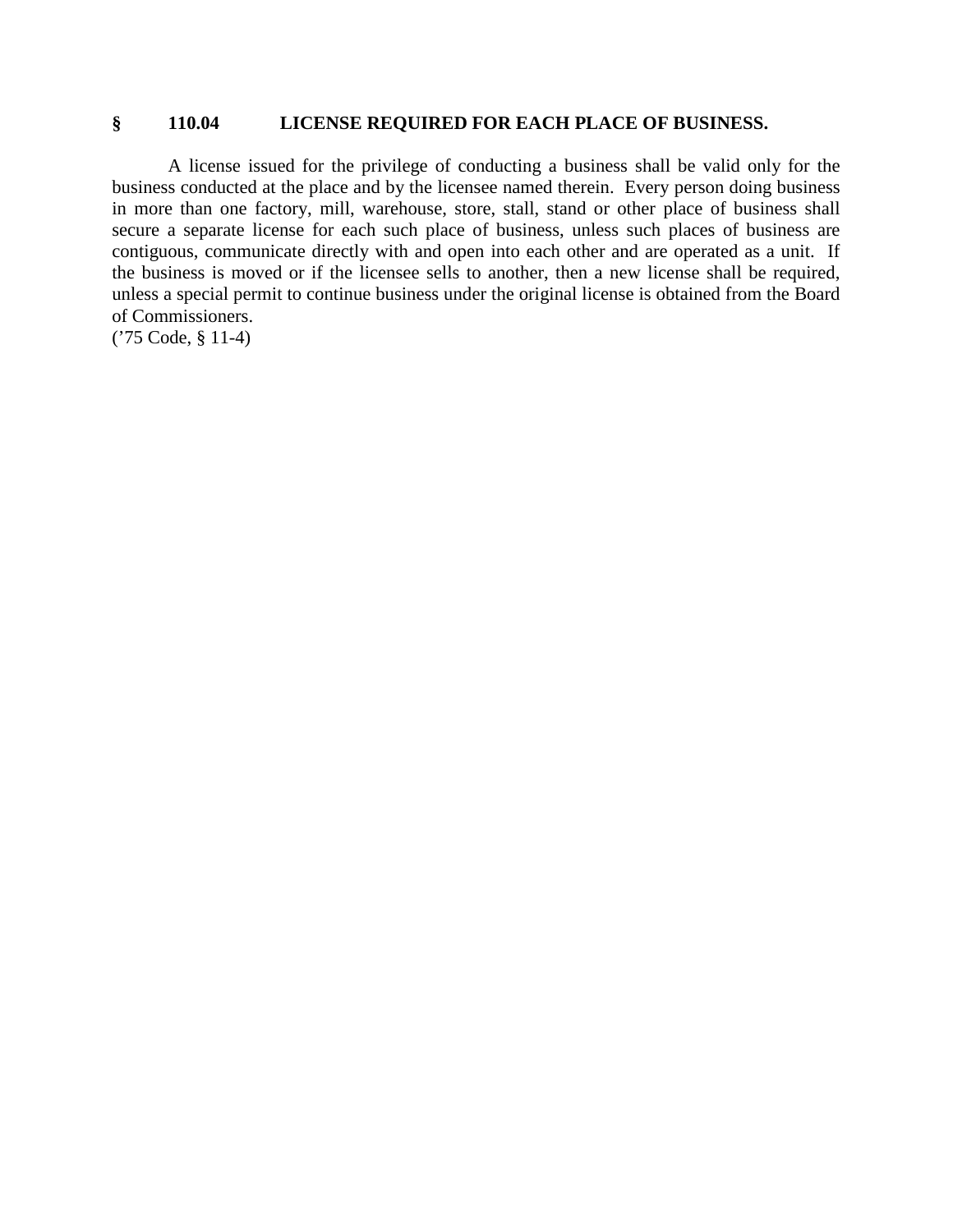### **§ 110.05 OPERATION OF PUBLIC ENTERPRISE WITHOUT FRANCHISE PROHIBITED.**

No person shall operate an enterprise as designated by G.S. § 160A-311 within the town without first obtaining a franchise from the town, nor shall any person continue to operate such enterprise after the expiration of such franchise, except as provided by law. ('75 Code, § 11-1) Penalty, see § 10.99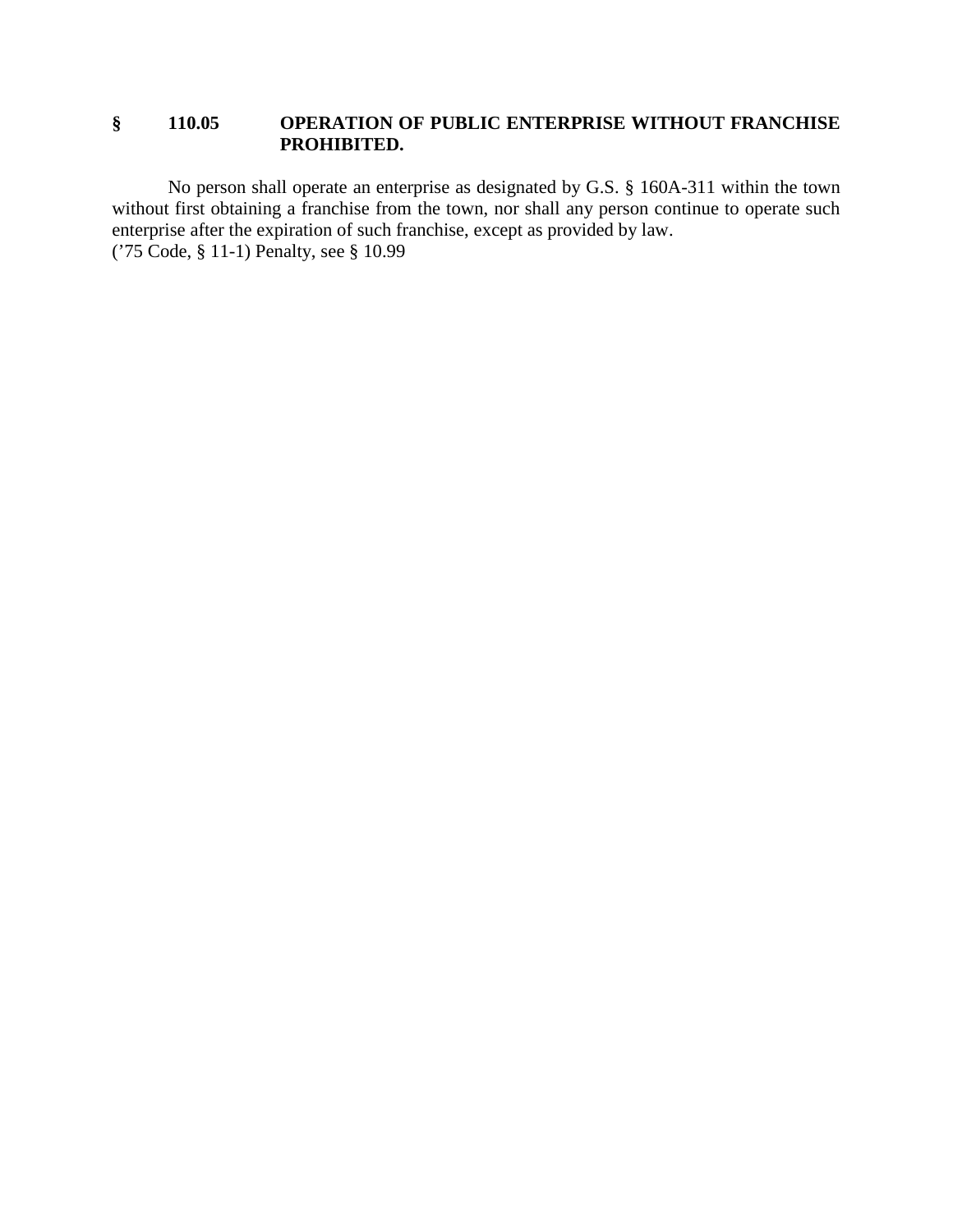#### **§ 110.06 TAX LEVIED; LICENSES GRANTED SUBJECT TO PROVISIONS OF CODE.**

(A) In addition to the tax on property there is hereby levied and collected annually, or more often where provided for, a privilege license tax on trades, professions, agencies, business operations, exhibitions, circuses and all subjects authorized to be licensed, as set out in this chapter.

(B) Nothing contained in this chapter shall be construed to prevent the Board of Commissioners from imposing, from time to time as they may see fit, such license taxes as are not specifically herein defined or from increasing or decreasing the amount of any special license tax or from prohibiting or regulating the business or acts licensed.

(C) All licenses granted shall be subject to the provisions of this Code, existing ordinances or those thereafter enacted. ('75 Code, § 11-1)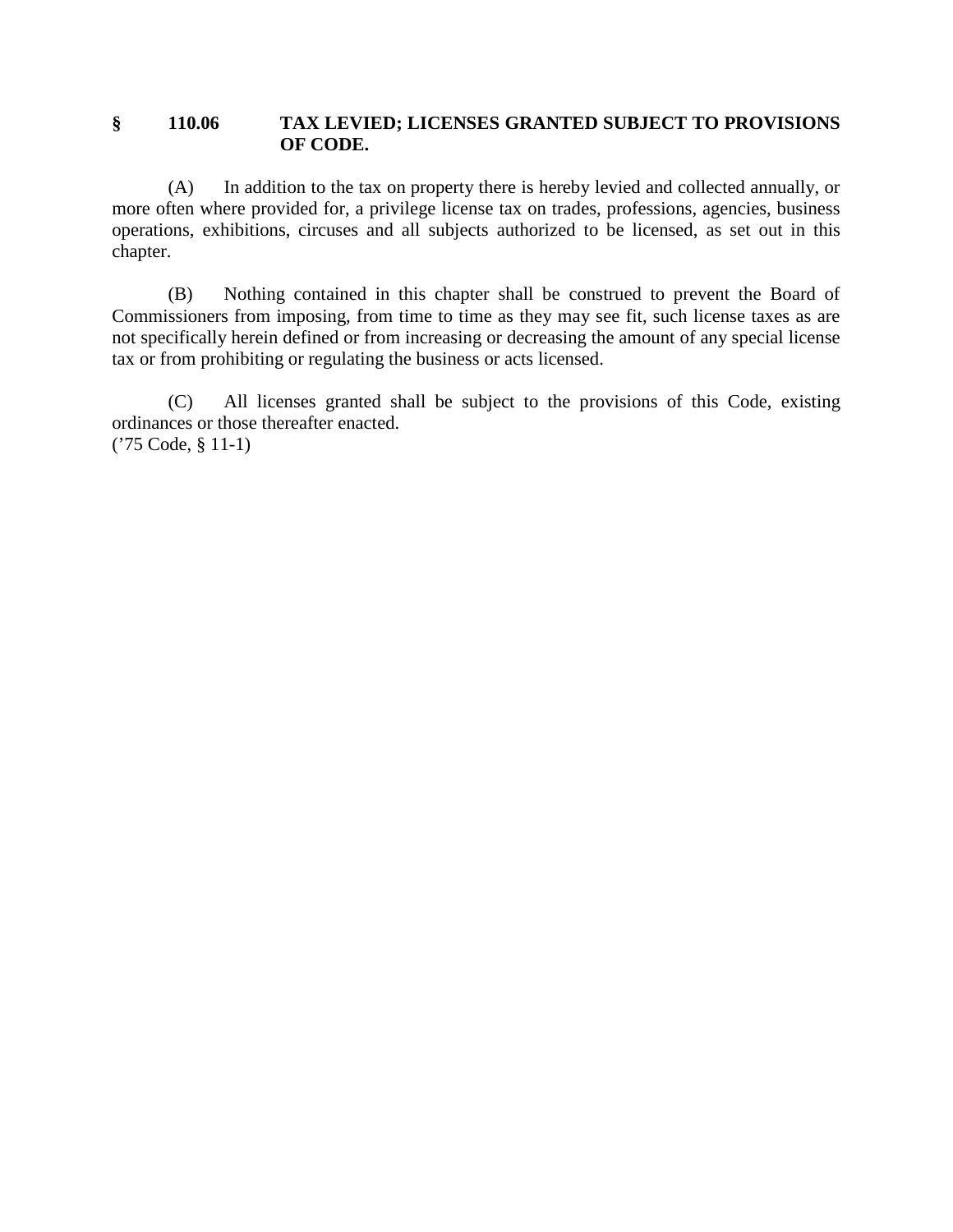# **§ 110.07 TRANSFER PROHIBITED.**

All licenses issued pursuant to this chapter shall be a personal privilege and shall not be transferable.

('75 Code, § 11-6)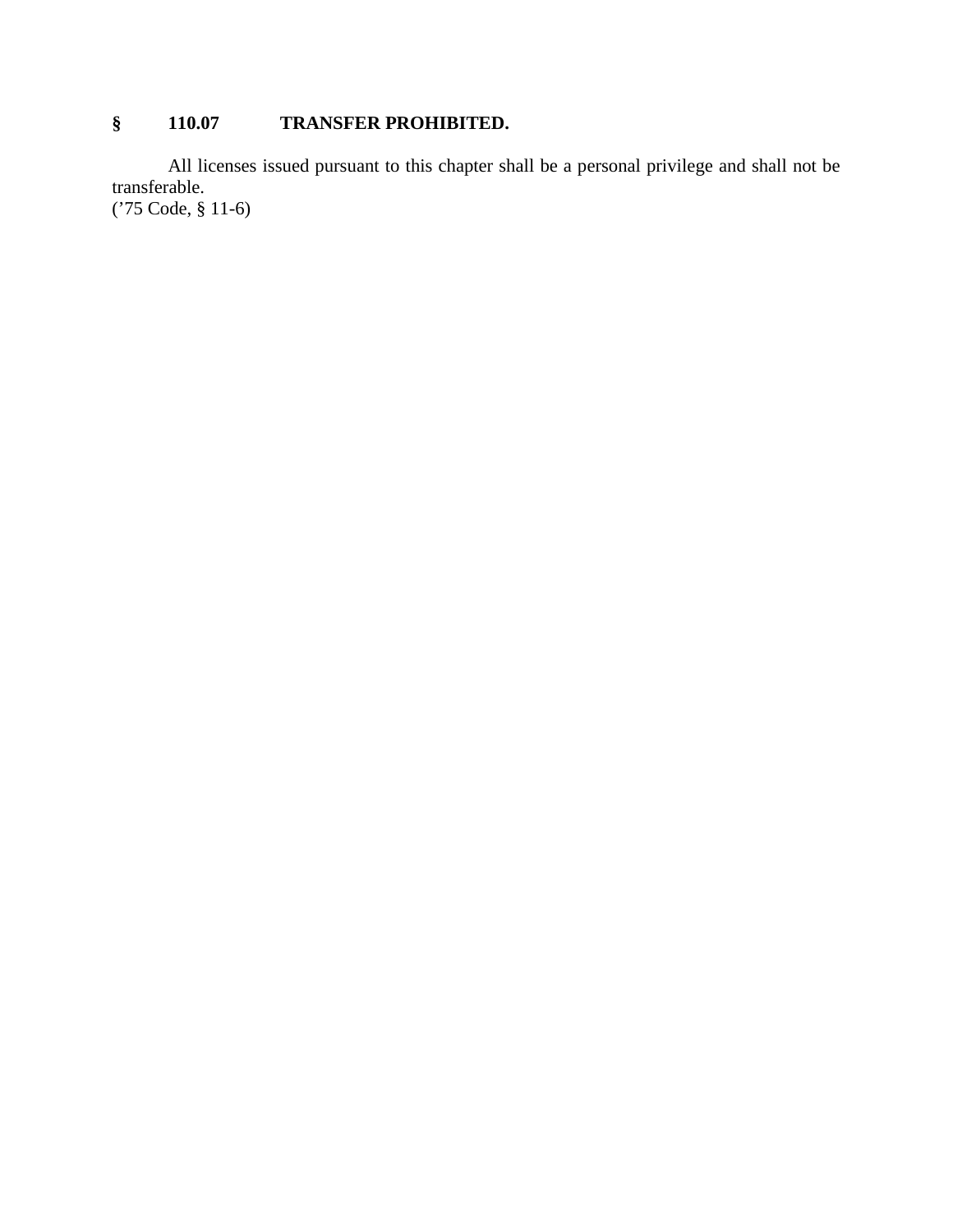# **§ 110.08 TERM OF LICENSE.**

All taxes and licenses provided for and fixed in this chapter shall be for the 12 months of a given fiscal year, unless otherwise specified. ('75 Code, § 11-7)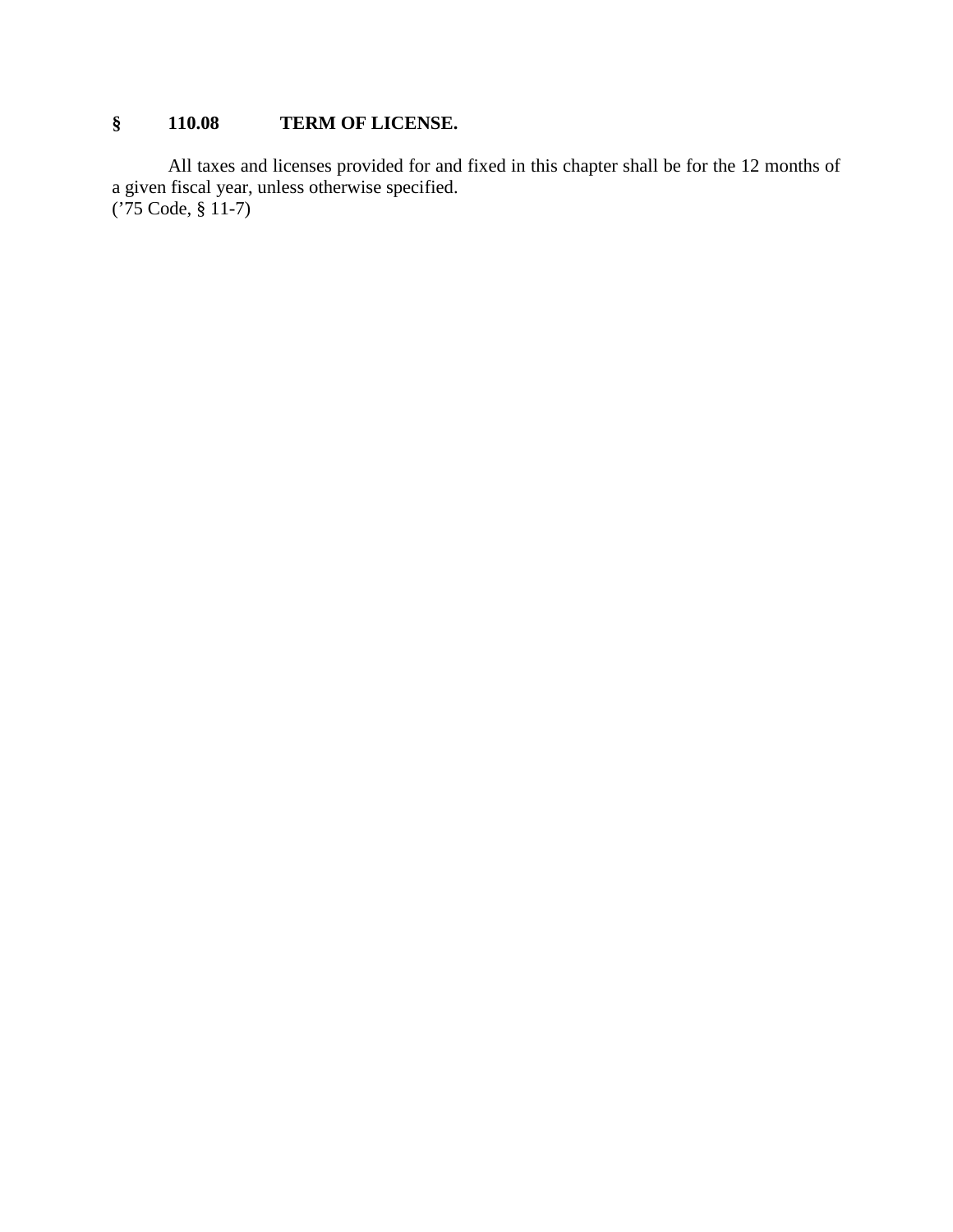# **§ 110.09 DISPLAY REQUIRED.**

Every license shall be prominently displayed at the place of business of the licensee or, if the licensee has no fixed place of business, such license shall be kept wherever such business is being operated and where it can be inspected at any time by the proper town official. ('75 Code, § 11-8) Penalty, see § 10.99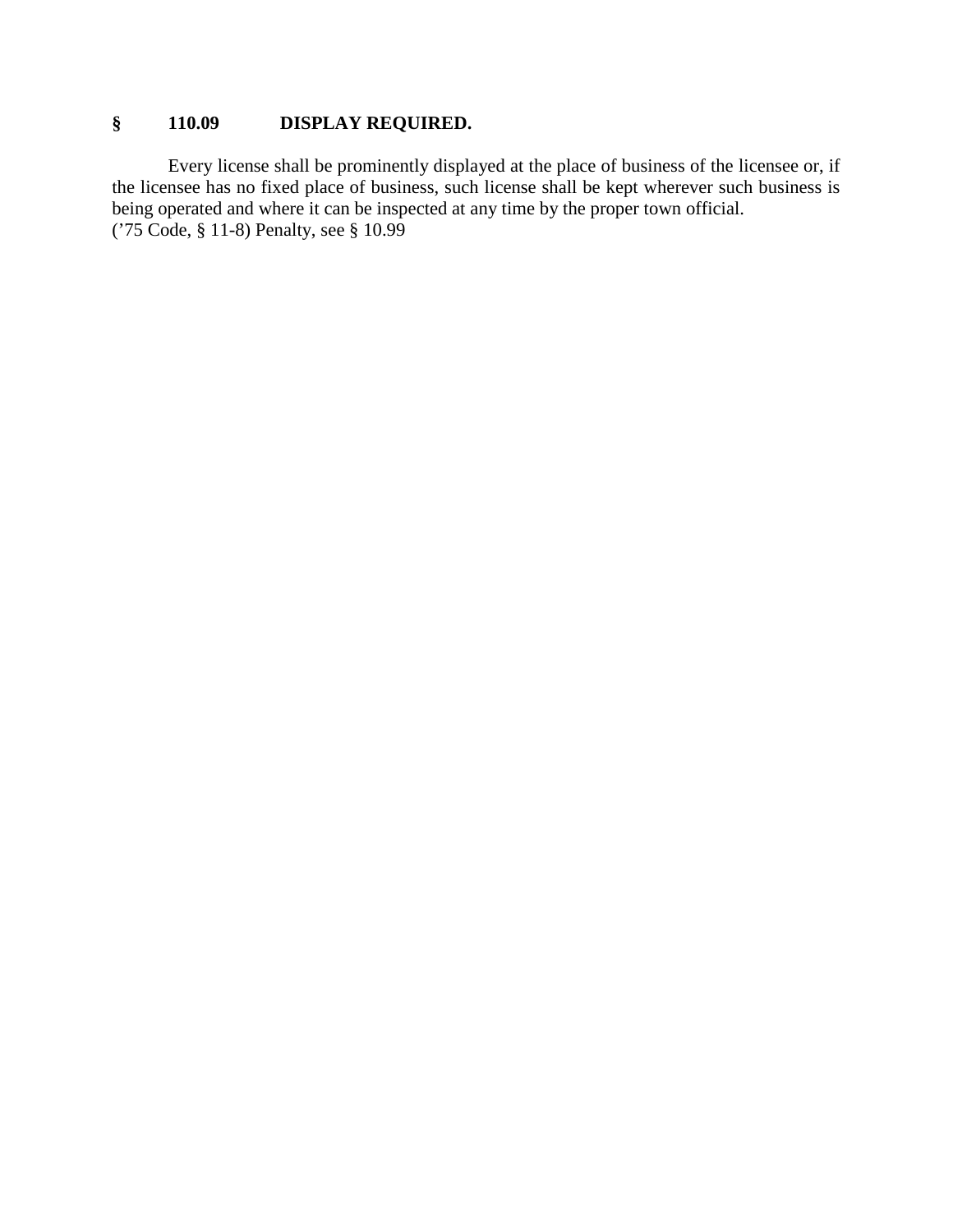### **§ 110.10 REBATE AND REFUNDS.**

No license tax shall be abated nor shall any refund of any part thereof be made in any case where the licensee discontinues his business before the end of the period for which such license was issued.

('75 Code, § 11-9)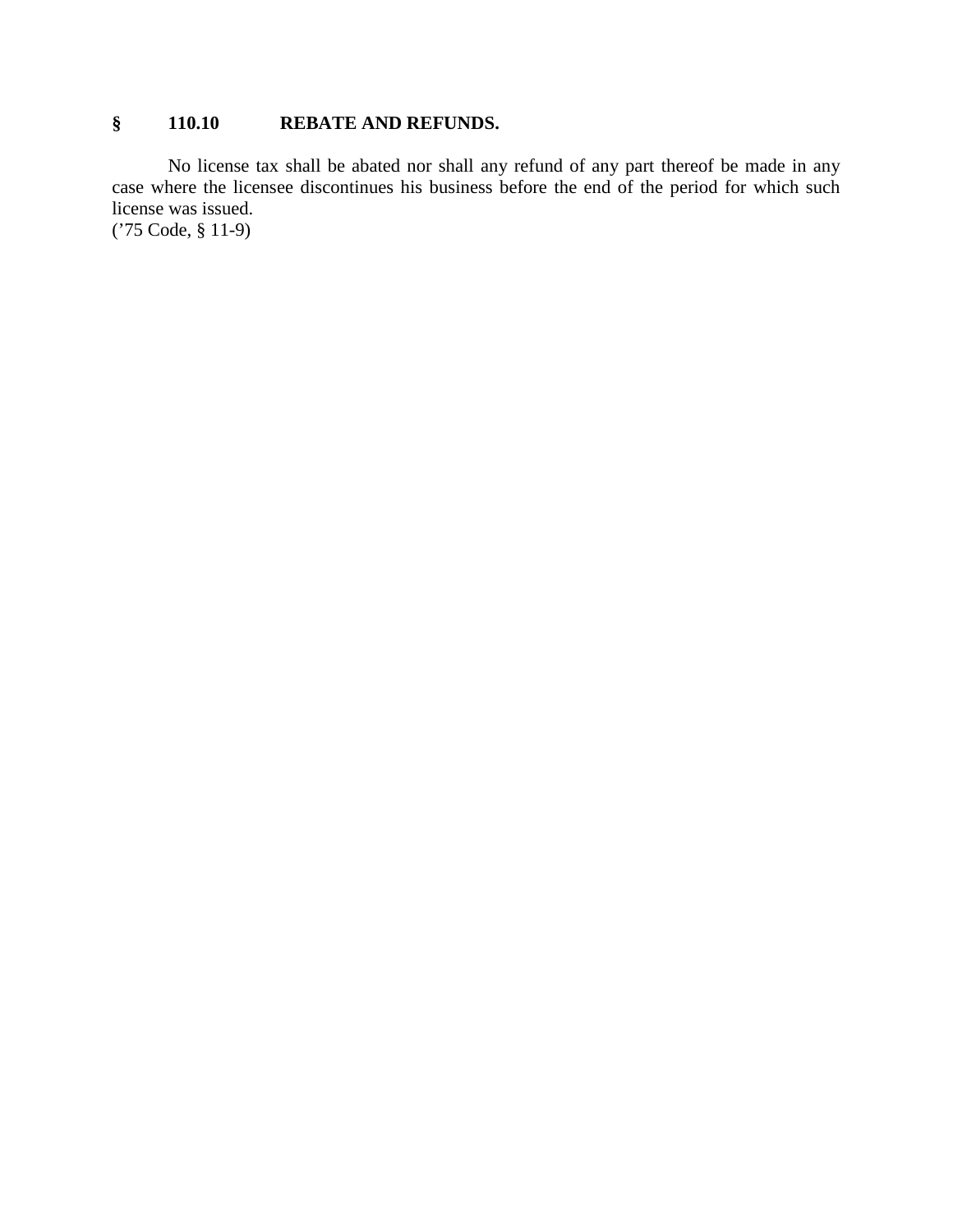### **§ 110.11 SCHEDULE OF TAXES.**

(A) The amount of the license tax levied on each trade, profession, agency, business or other subject shall be as is determined by the Board of Commissioners and the regulations of the "N.C. City and County Privilege License Taxes" as published by the N.C. Institute of Government.

(B) Any such schedule of license taxes shall be maintained on file in the office of the Town Clerk where they shall be available for public inspection during the regular office hours of the Town Clerk.

('75 Code, § 11-10)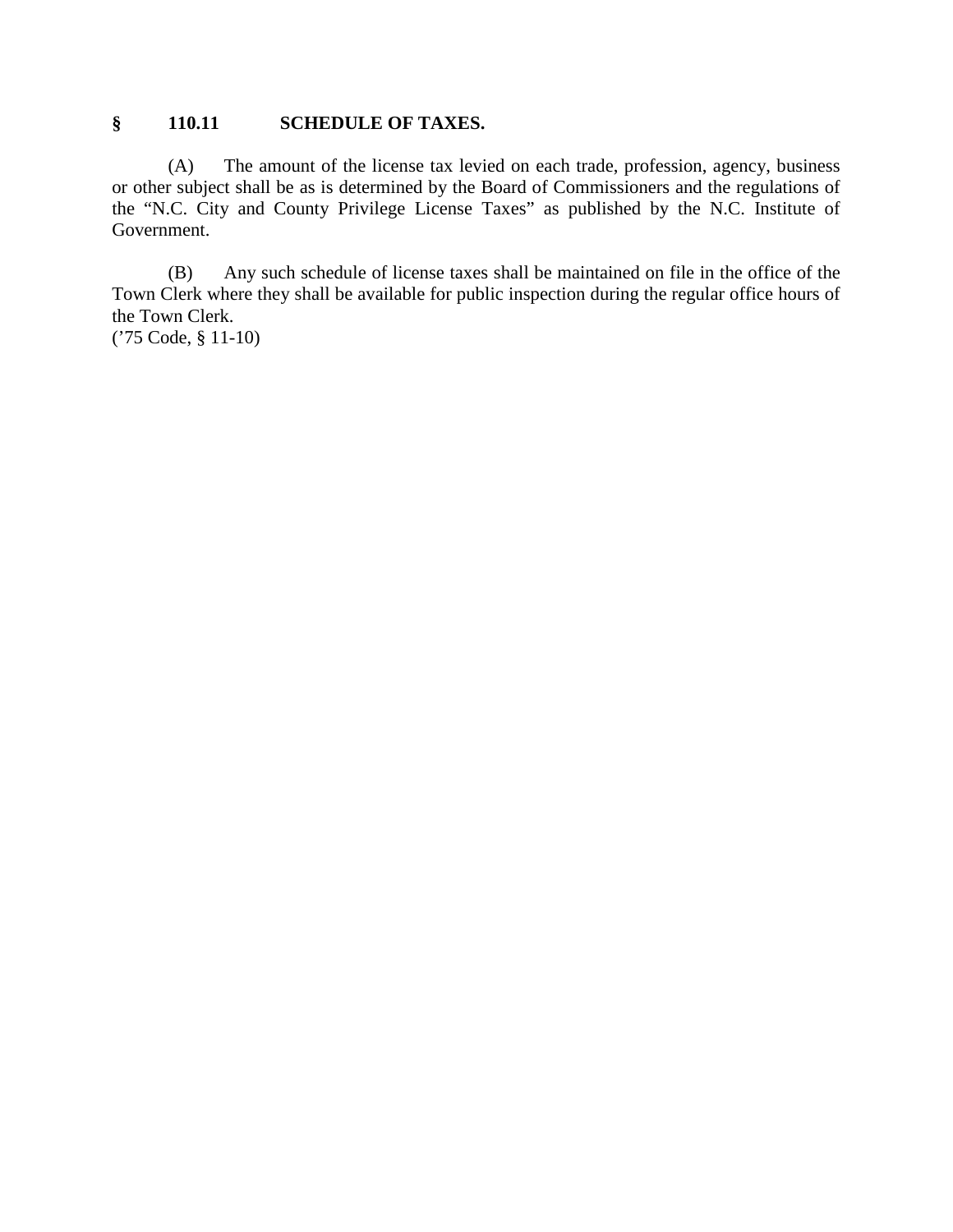*GENERAL PROVISIONS*

*ALCOHOLIC BEVERAGES*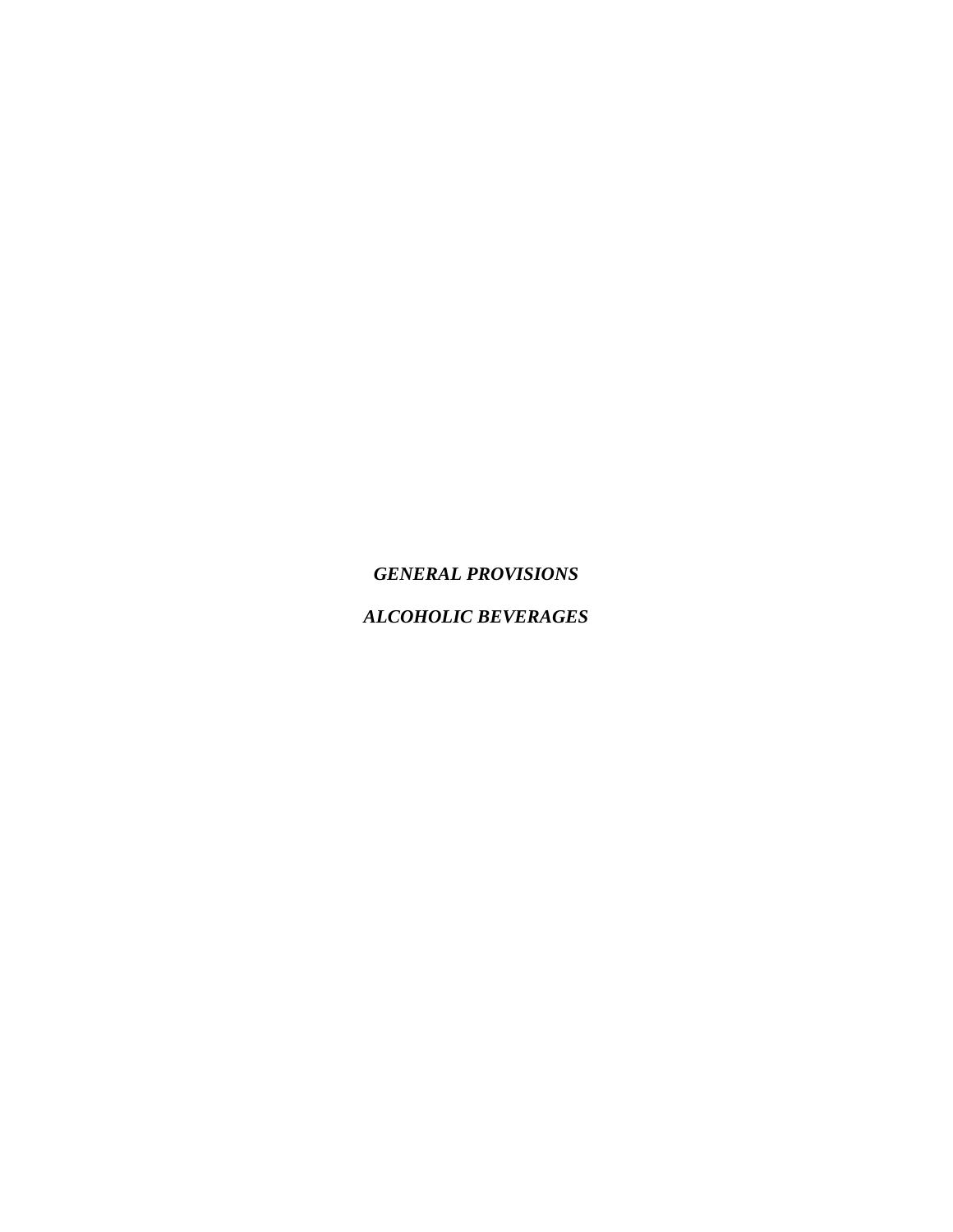#### **§ 111.01 CONSUMPTION ON PUBLIC PROPERTY PROHIBITED.**

It shall be unlawful for any person to drink or consume beer, wine or any other intoxicating beverage on any public street, alley, sidewalk, park or any other public property within the corporate limits of the town whether in a vehicle or on foot, except during an event at the Aberdeen Lake Recreation Station or as part of a special event, as that term is defined in section 96.16. Events held at the Aberdeen Lake Recreation Station shall be held in accordance with the rules and policies established by the town. Special events permits shall be issued in accordance with sections 96.16 through 96.31.

(Ord., passed 6-9-2008; Amended 6-29-15) Penalty, see § 10.99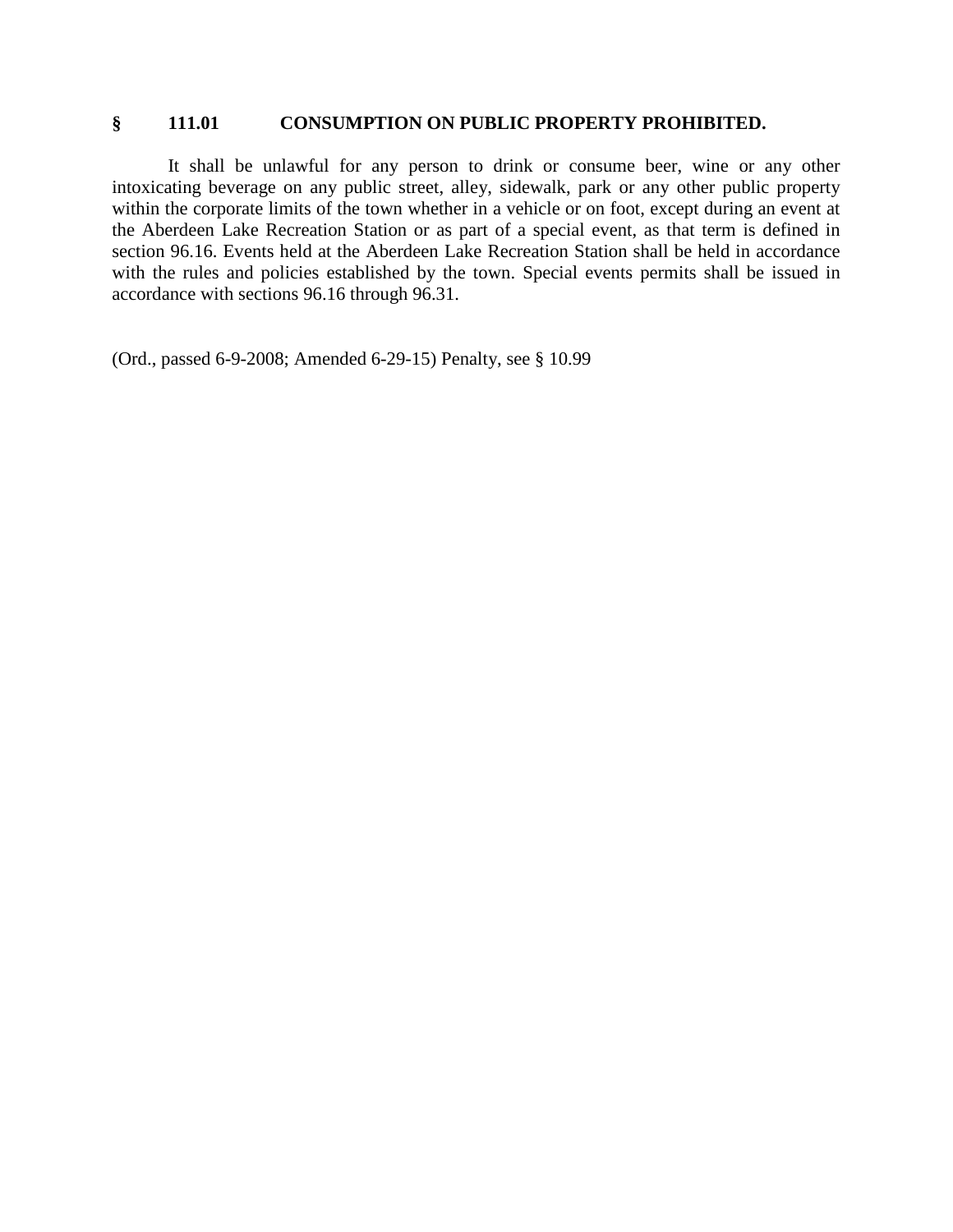# *GENERAL PROVISIONS*

# *AMUSEMENTS AND ENTERTAINMENT*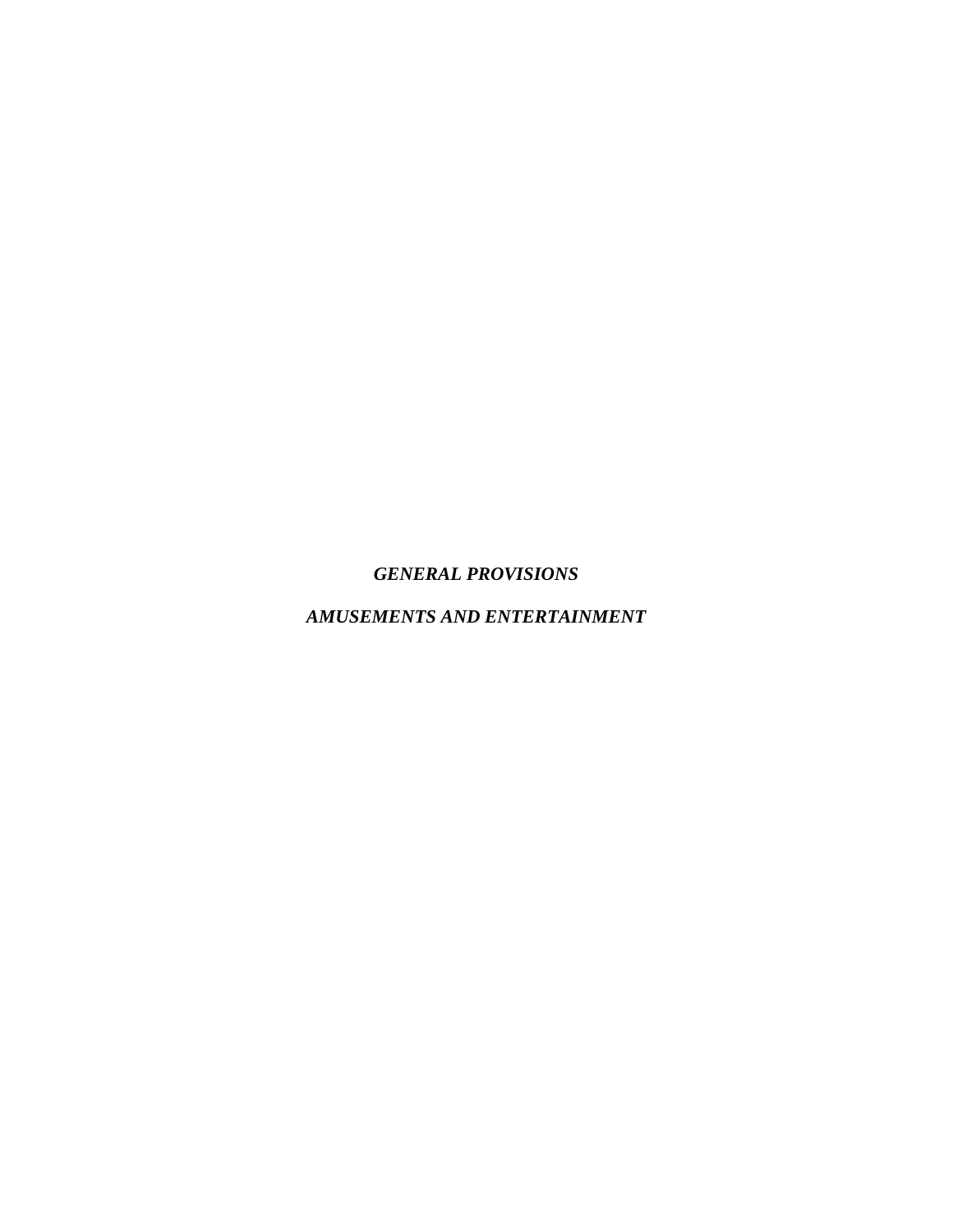#### *GAME ROOMS*

#### **§ 112.01 DEFINITION.**

For the purpose of this chapter the following definition shall apply unless the context clearly indicates or requires a different meaning.

(A) *GAME ROOM.* Any place of business that principally operates mechanical games or pay devices or tables for which charge is made directly or indirectly.

(B) Examples of game rooms are, but not limited to, poolrooms, bowling alleys, billiard halls, amusement centers, miniature golf courses and the like. (Ord., passed 7-11-83)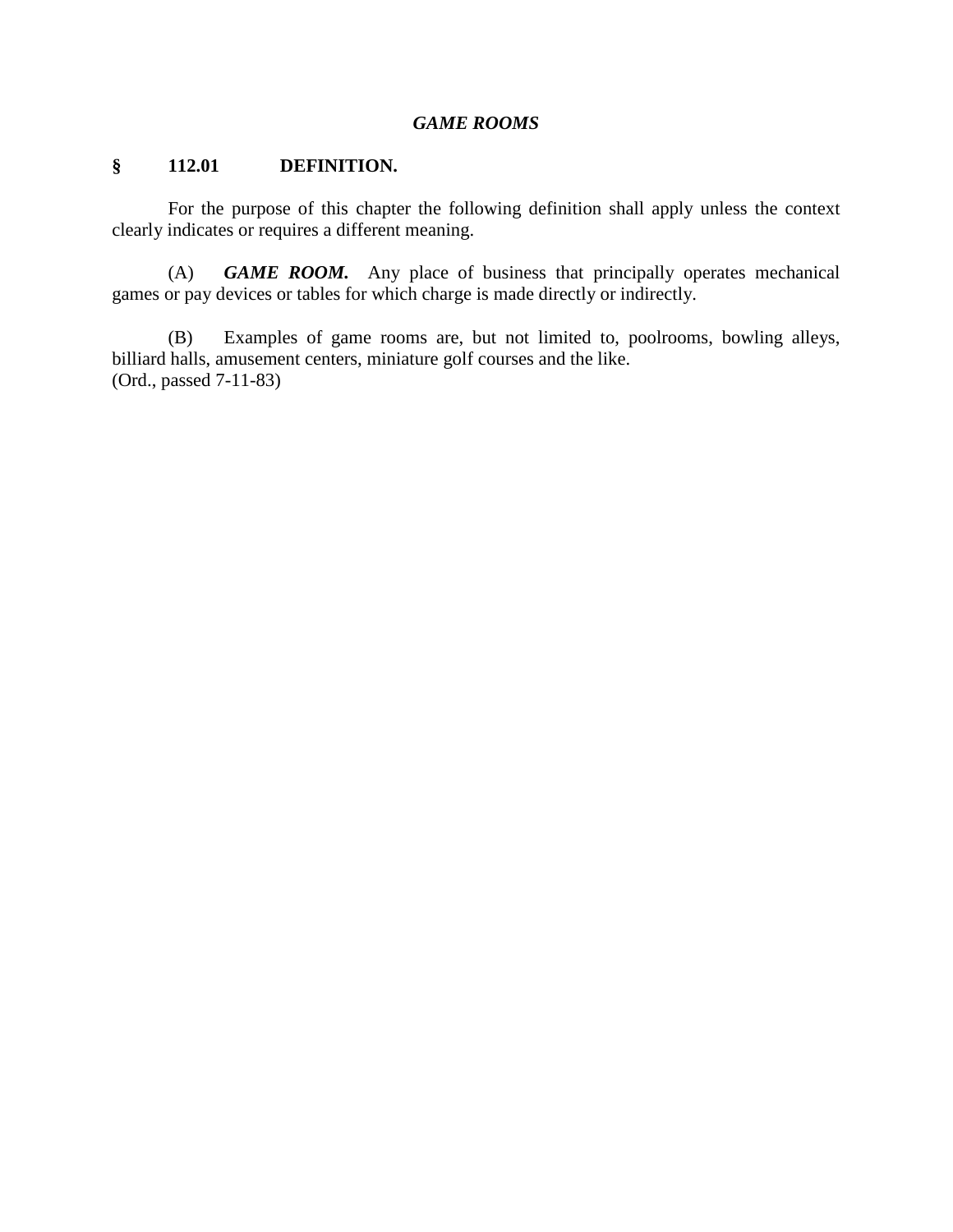## **§ 112.02 LICENSE REQUIRED.**

(A) Every operator of a game room shall be required to pay a privilege license tax in accordance with the privilege license ordinance of the town.

(B) Every operator of a game room shall apply for and obtain a license from the Town Clerk, with an investigation made by the Police Department to operate a game room. Application for such a license shall be made upon forms provided by the Town Clerk.

(C) It shall be unlawful to operate a game room within the town without a license. (Ord., passed 7-11-83) Penalty, see § 10.99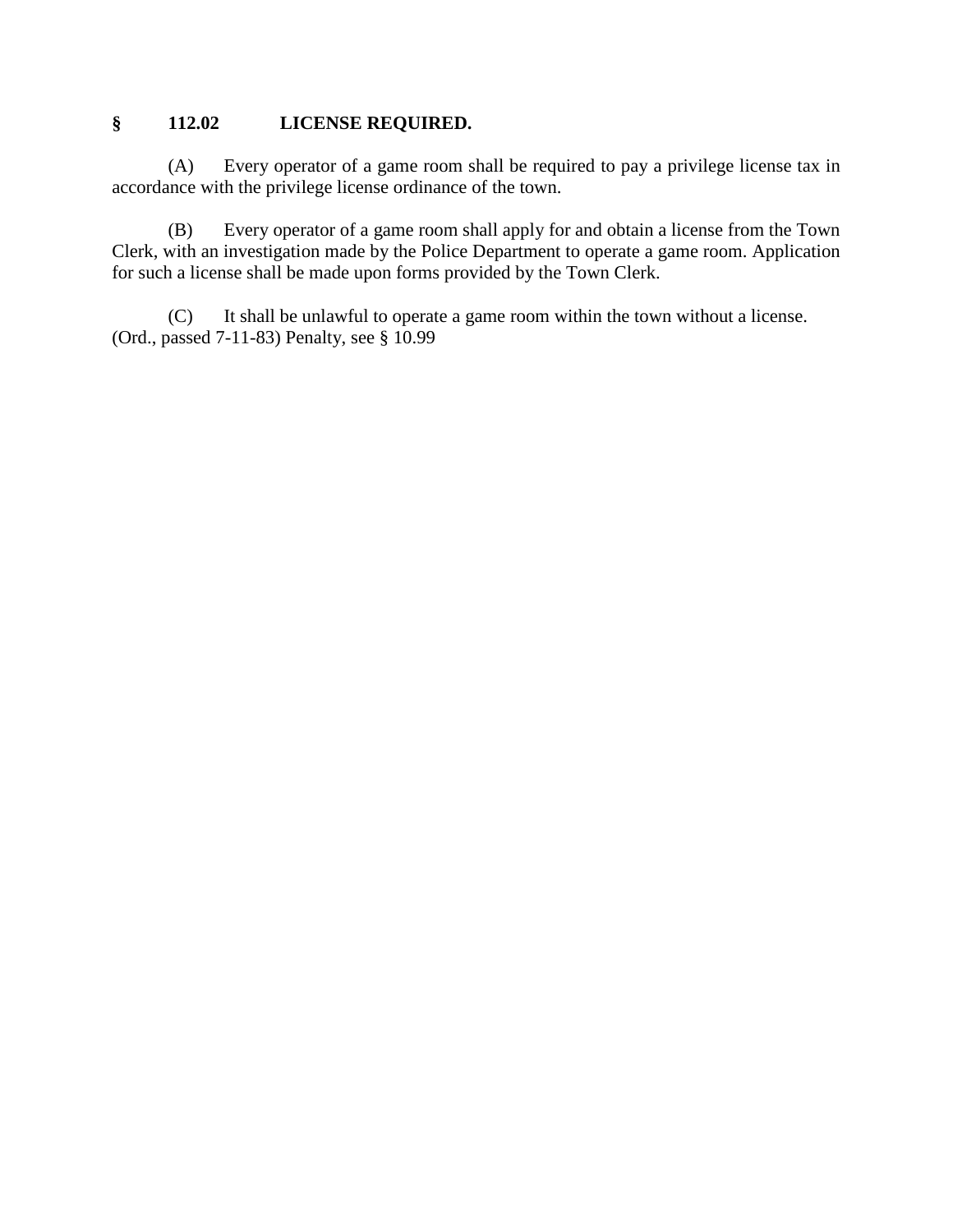# **§ 112.03 RESTRICTIONS ON ISSUANCE OF LICENSE.**

The Town Board shall not issue a license to any applicant who:

(A) Has been convicted of unlawfully selling intoxicating liquors or narcotic drugs.

(B) Is a habitual user of alcoholic beverages or narcotics drugs. (Ord., passed 7-11-83)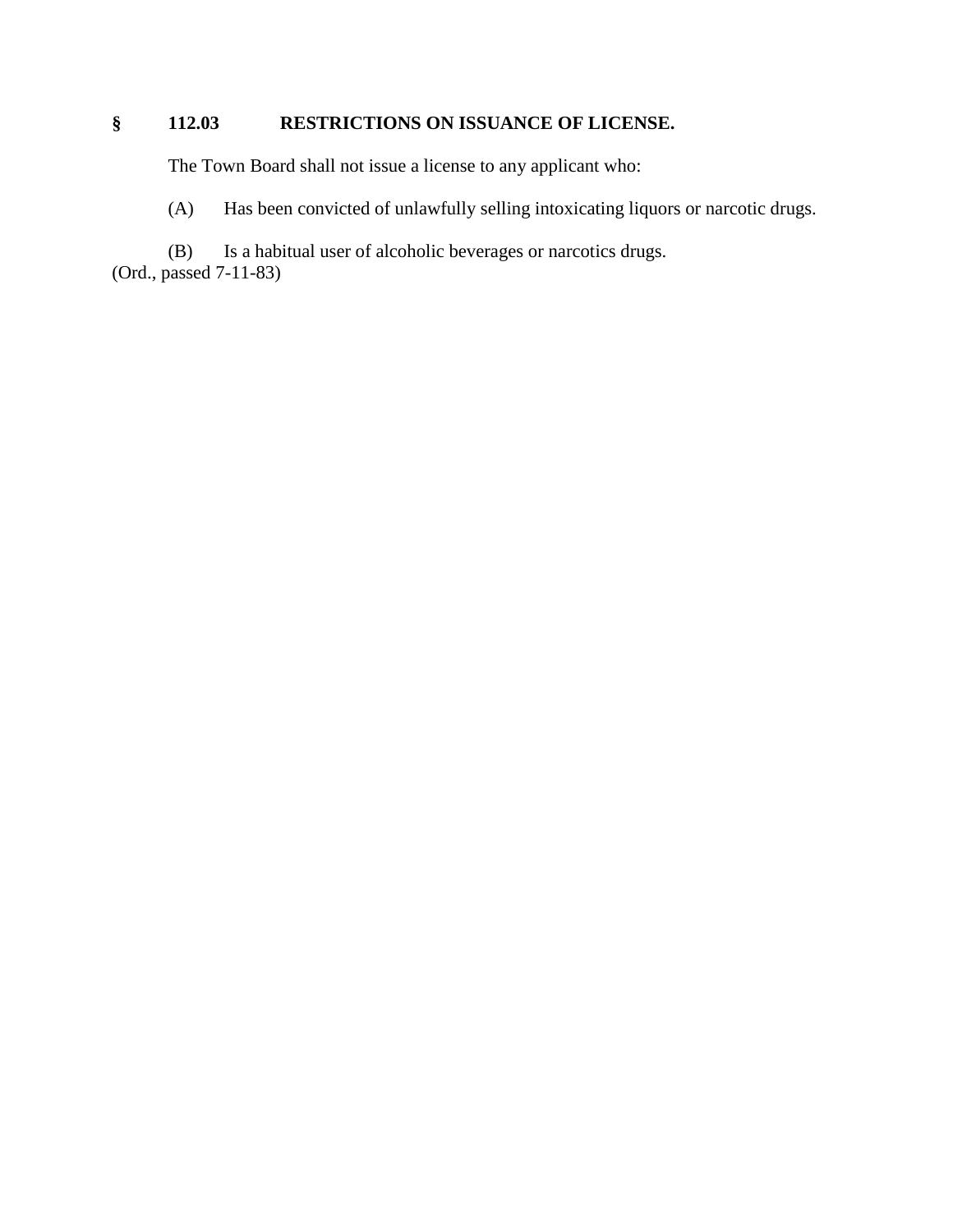## **§ 112.04 PROHIBITED CONDUCT.**

Licensees under this chapter shall not, and neither shall their employees:

(A) Suffer or permit the licensed premises to become disorderly; or permit any profane, obscene or indecent language thereon.

(B) Suffer or permit any gambling on the licensed premises at any time; nor the sale or use of any racing, football or any parlay cards or gambling boards or devices.

(C) Employ in carrying on the business any person who has been convicted of unlawfully selling alcoholic beverages or narcotic drugs. (Ord., passed 7-11-83) Penalty, see § 10.99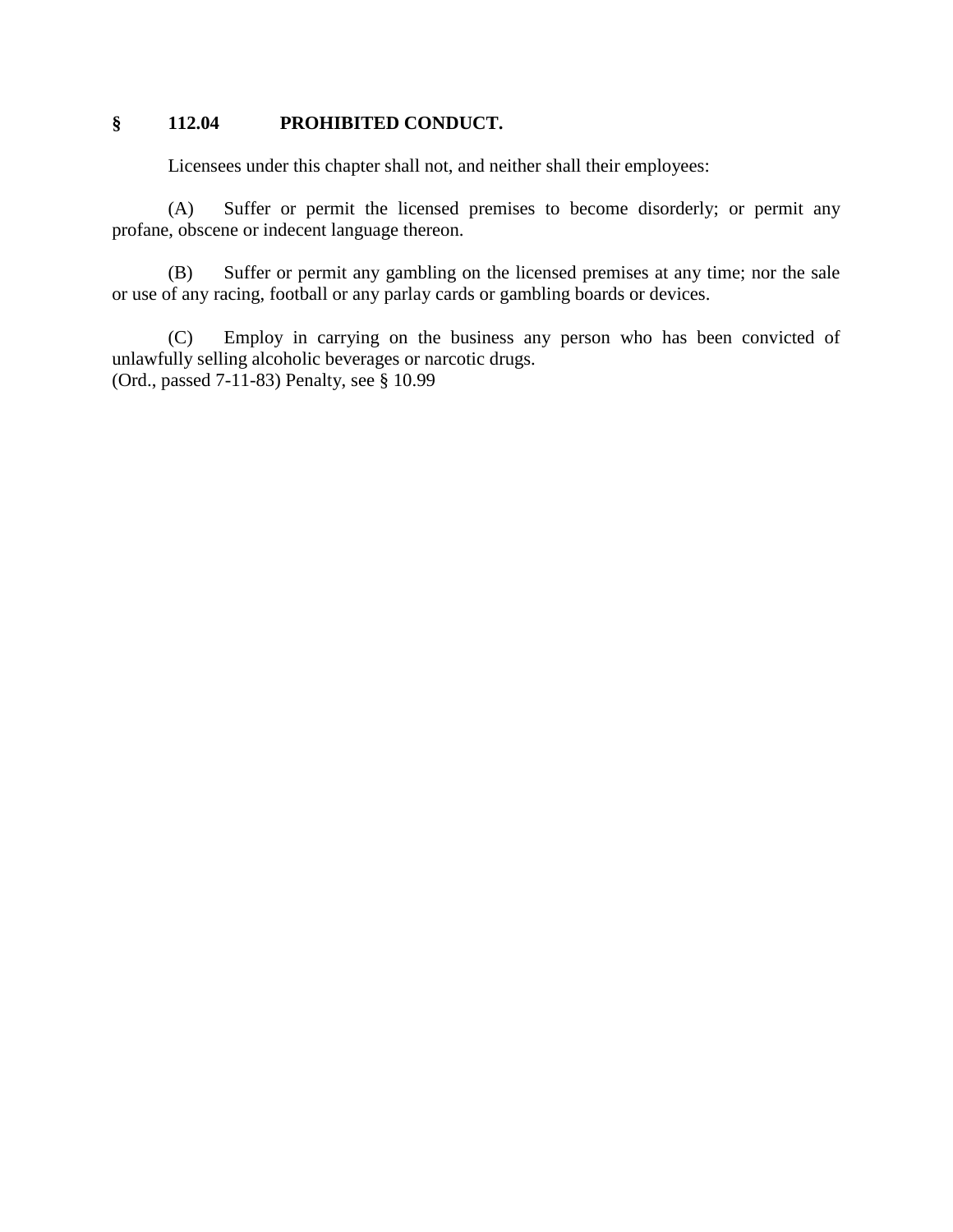#### **§ 112.05 RULES FOR OPERATION.**

The following rules shall be observed by all operators of game rooms within the town:

(A) All game rooms shall be closed form 12:00 midnight Saturday night until 1:00 p.m. Sunday.

(B) No play on any game shall be allowed during the times when game rooms are required by this chapter to be closed.

(C) No loud noises shall be allowed to emanate beyond the licensed premises.

(D) No beer, wine or liquor shall be possessed or consumed upon the premises where any game room regulated under this subchapter is operated.

(E) No permit and license shall be issued for a game room where any part of the property upon which the business is to be operated is within 150 feet of the property line of any established church.

(F) It shall be unlawful for the owner of a game room to knowingly allow a person under the age of eighteen to enter or remain on such premises when the manager or owner of such premises has been notified in writing by the parents or guardian of such persons not to allow such person to enter or remain on such premises.

(G) A copy of divisions (A) through (F) of this section will be posted in the business so that it is visible to all people who patronize the business. (Ord., passed 7-11-83) Penalty, see § 10.99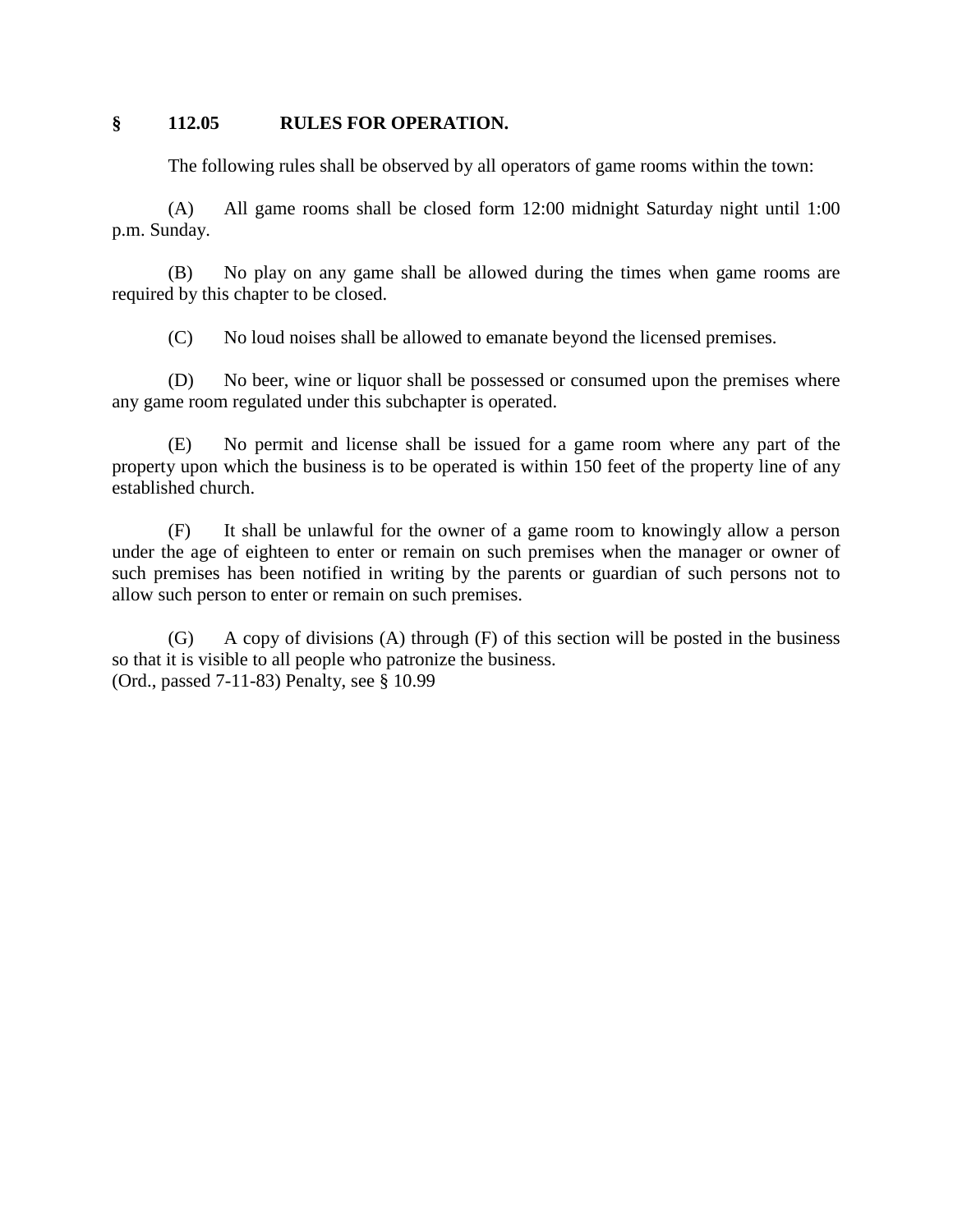### **§ 112.06 REVOCATION OF LICENSE.**

After giving the owner of a game room adequate notice and an opportunity to be heard, the Town Board may revoke the license of any game room owner who:

(A) Violates the provisions of this chapter; or

(B) Is convicted of unlawfully selling or giving of alcoholic beverages or narcotic drugs.

(Ord., passed 7-11-83)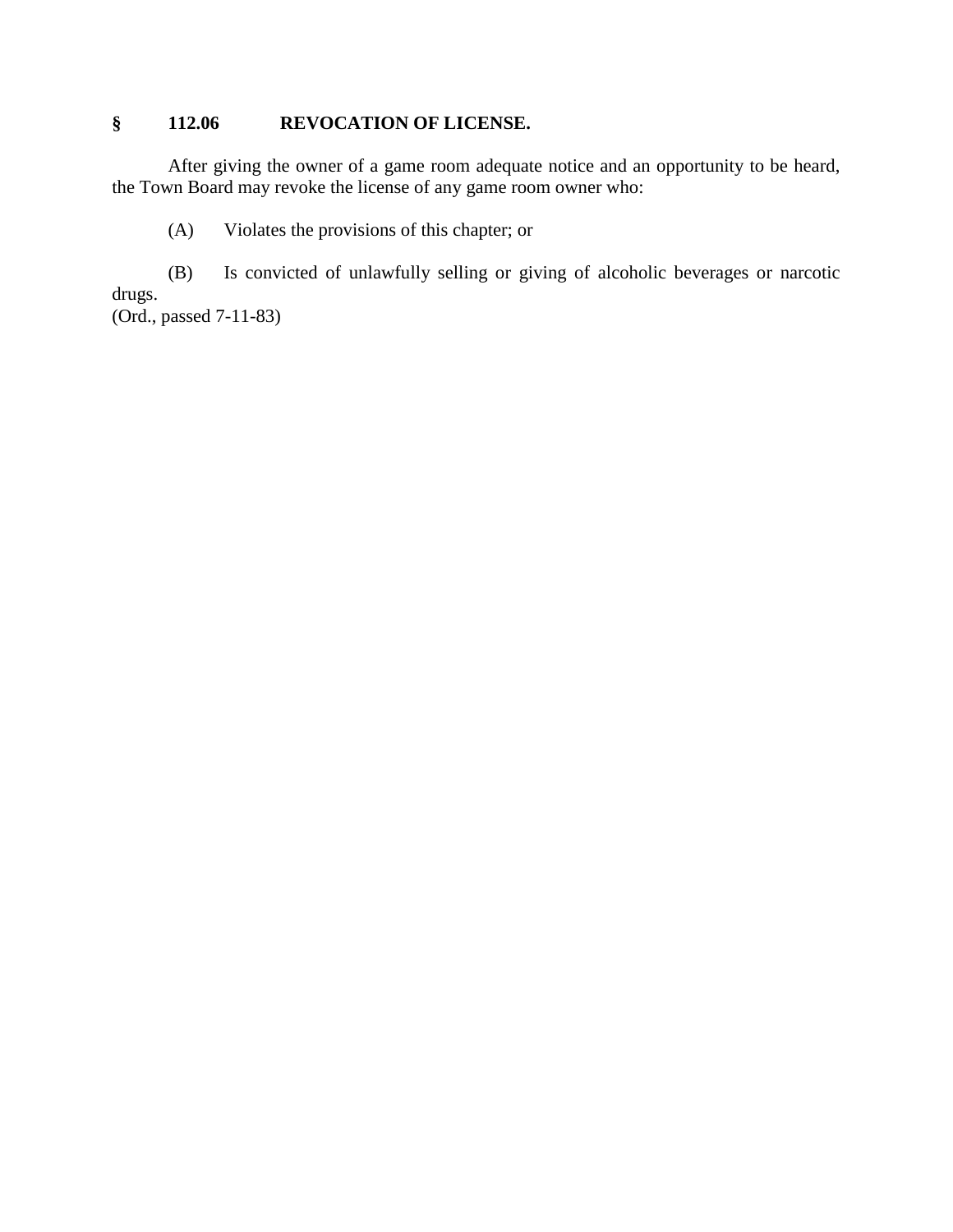#### *POOLROOMS*

### **§ 112.15 SALE OR CONSUMPTION OF ALCOHOLIC BEVERAGES; GAMBLING PROHIBITED.**

(A) No beer or wine shall be sold and no beer, wine or whiskey shall be consumed upon the premises where any business regulated under this chapter is operated.

(B) No gambling in any form shall be permitted on any such premises. ('75 Code, § 21-2) Penalty, see § 10.99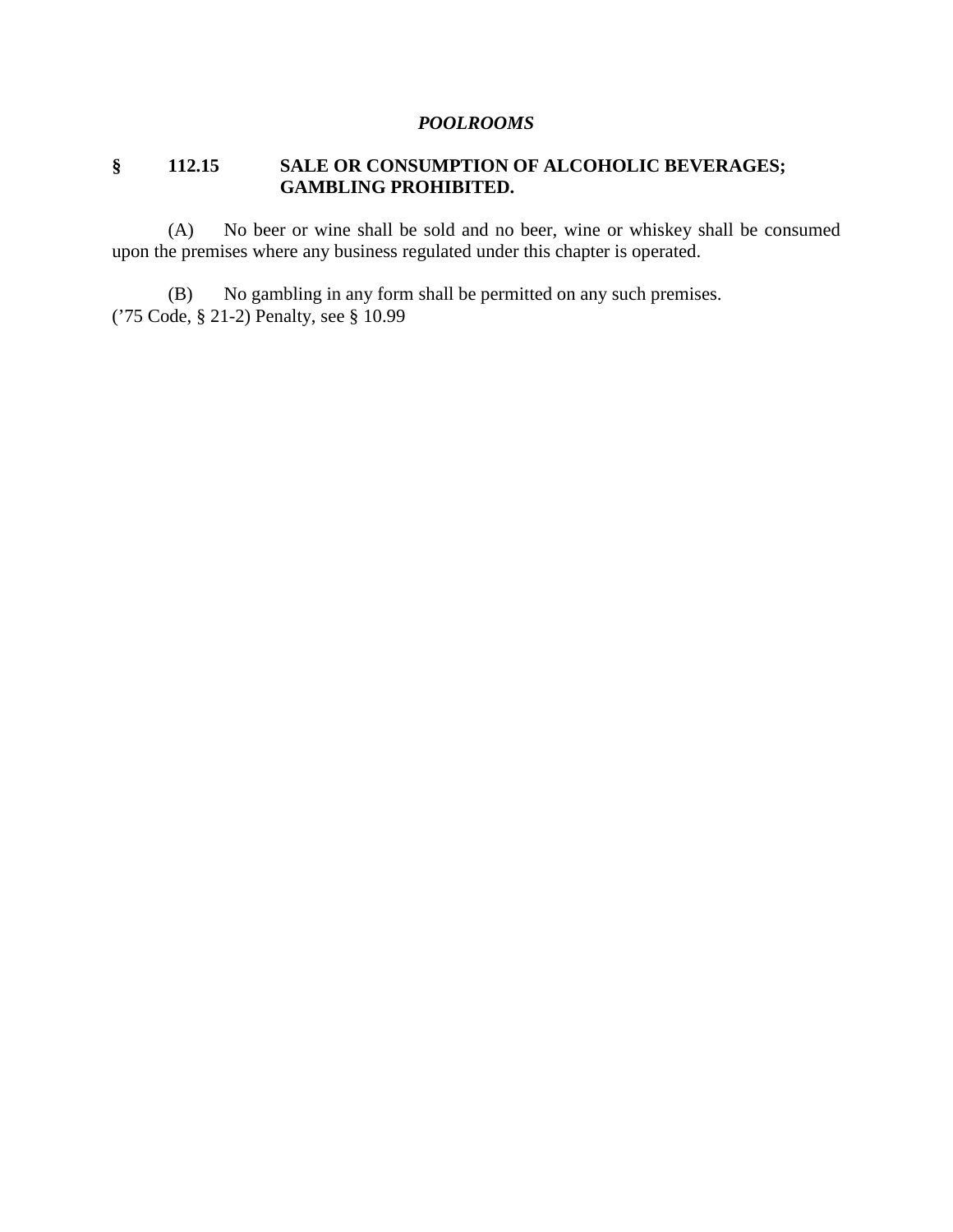### **§ 112.16 PROXIMITY TO CHURCHES.**

No permit and license shall be issued for the operation of any billiard or pool tables for any establishment where any part of the property upon which the business is to be operated is within 150 feet of the property line of any established church. ('75 Code, § 21-3)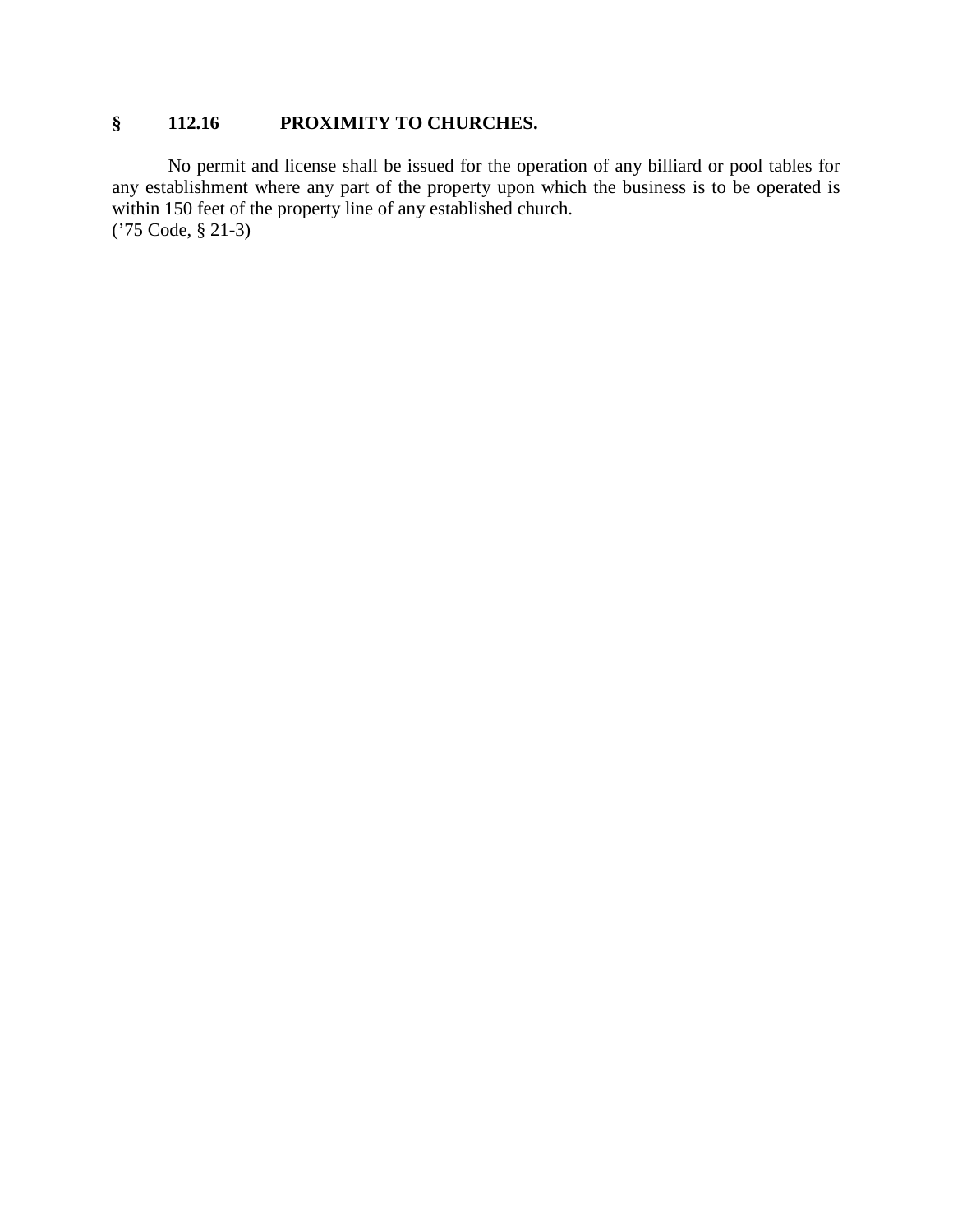### **§ 112.17 PRESENCE OF MINORS.**

It shall be unlawful for the owner of a poolroom or parlor or place where pool is played to knowingly allow a person under 18 years of age to enter or remain on such premises when the manager or owner of such premises has been notified in writing by the parents or guardian of such person not to allow such person to enter or remain in such premises. ('75 Code, § 21-4) Penalty, see § 10.99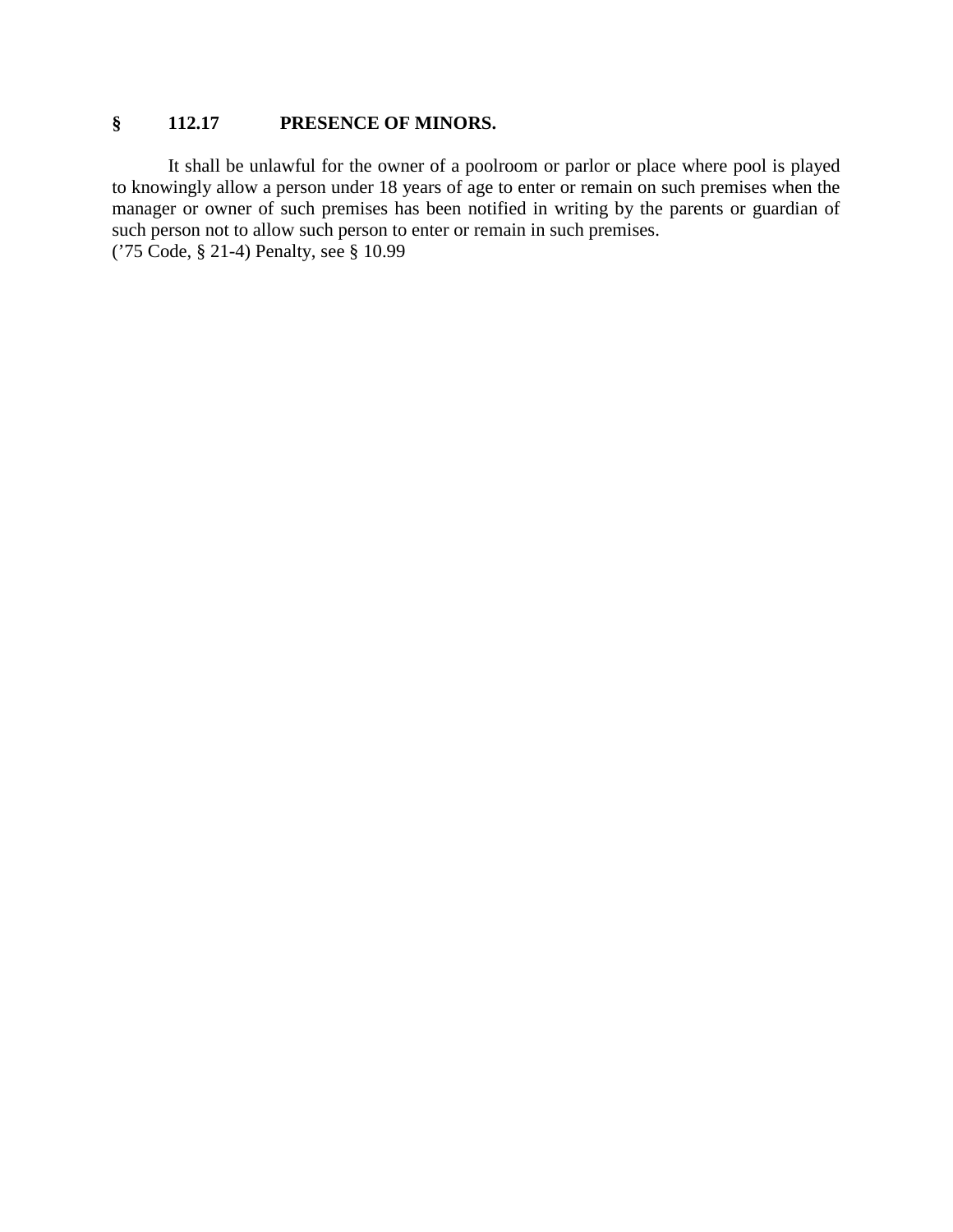# **§ 112.18 POSTING OF REGULATIONS.**

A copy of §112.17 shall be posted in an appropriate place in any establishment affected thereby.

('75 Code, § 21-6) Penalty, see § 10.99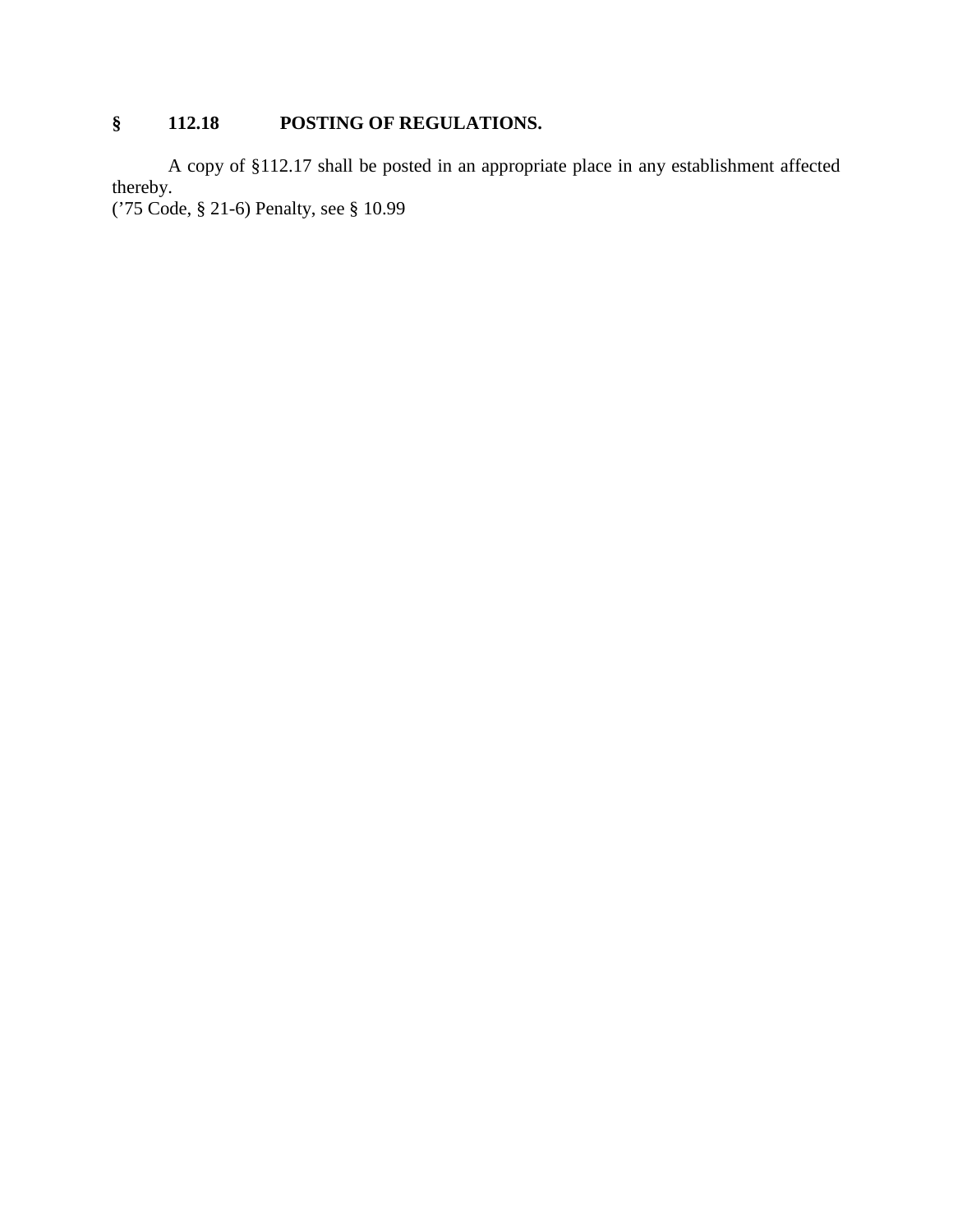#### *BUSINESS REGULATIONS*

### *PAWNBROKERS*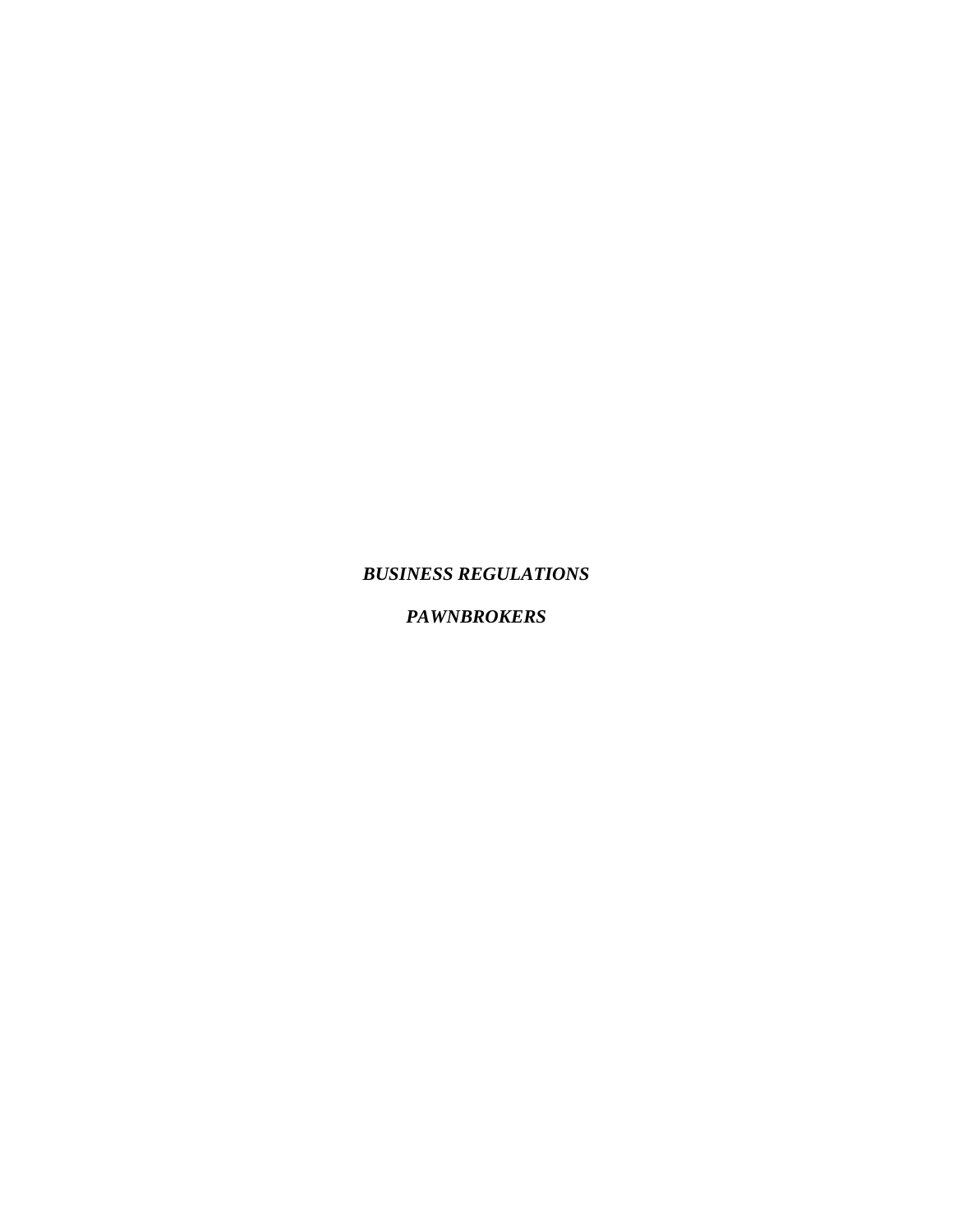#### **§ 113.01 LICENSE, BOND REQUIRED.**

(A) No person, partnership, corporation or association shall operate a pawnshop unless such person, partnership, corporation or association shall have first applied for a received a privilege license from the Town Clerk. A separate license shall be required for each location, place or premises used for the conduct of a pawnshop and each license shall designate the location, place or premises to which it applies. In addition, each business shall not be carried on or conducted in any other place than that designated in or by such license.

(B) Every person, firm or corporation licensed under this chapter shall, at the time of receiving the license, file with the Town Clerk a bond payable to the town in the sum of \$5,000 to be executed by the licensee and by two responsible sureties or a surety company licensed to do such business in this state, to be approved by the town, which shall be for eth faithful performance of the requirements and obligations pertaining to the business so licensed. The town may sue for forfeiture of the bond upon a breach thereof. Any person who obtains a judgment against a pawnbroker and upon which judgment execution is returned unsatisfied may maintain an action in his own name upon the bond, to satisfy the judgment. (G.S. § 91A-14) (Ord., passed 5-25-81) Penalty, see § 10.99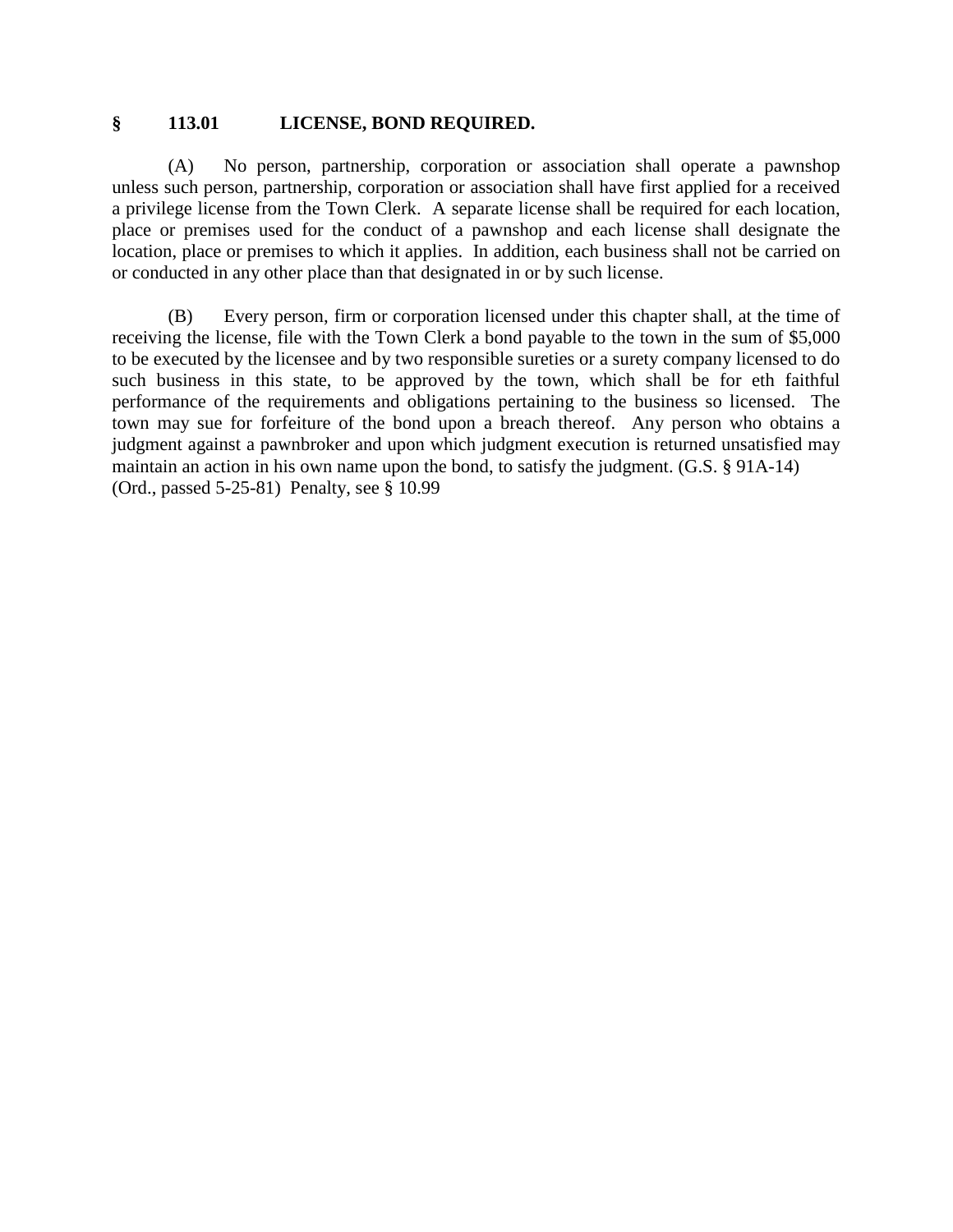### **§ 113.02 EMPLOYEES TO REGISTER WITH POLICE DEPARTMENT.**

Every employee of a pawnshop shall, within five days of being employed, register his name and address with the Police Department and have his thumbprints, fingerprints and photograph taken by the Police Department. Such employee shall be issued by the Police Department a certificate of compliance with this section upon payment of the amount due a per the fee schedule on file in the office of the Town Clerk.

(Ord., passed 5-25-81) Penalty, see § 10.99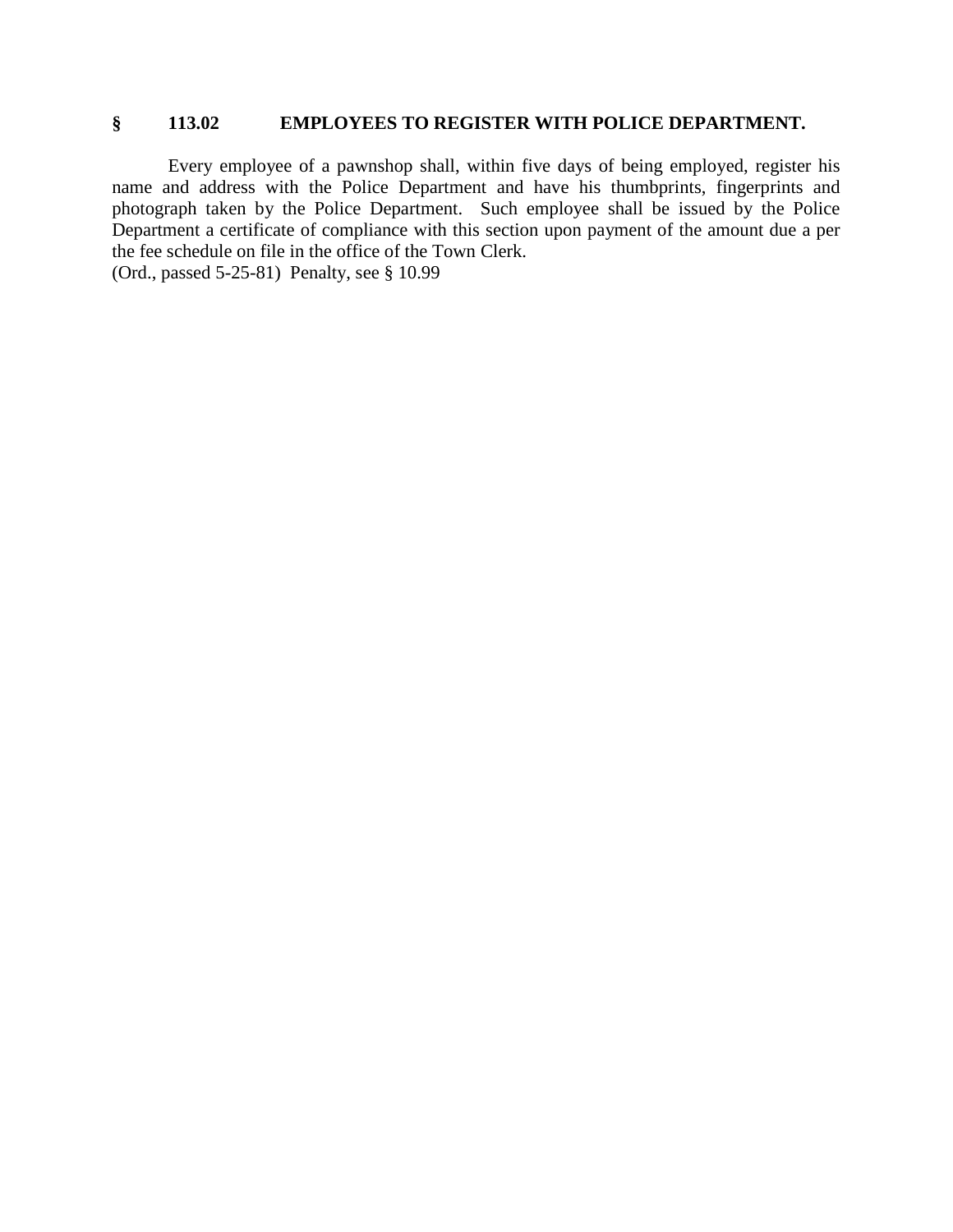### **§ 113.03 APPLICATION FOR LICENSE; FEE.**

(A) Any person applying to the Town Clerk for a license to conduct the business of a pawn shop shall pay a fee as is on file in the office of the Town Clerk to the town to compensate the town for the cost of investigatingthe applicant's criminal record and character. The applicant shall report to the Police Department and furnish his full name, address, physical description, age, North Carolina driver's license (if applicable) and social security number. In addition, the applicant shall be photographed and fingerprinted in order to facilitate the investigation.

(B) In the event the applicant is a partnership or association, all persons owning or having an interest therein shall pay to the town the investigation fee as is on file in the office of the Town Clerk and comply with provisions of division (A) above.

(C) In the case of a corporate applicant, each stockholder owning 10% or more of the corporation's common stock shall pay to the town the investigation fee as is on file in the office of the Town Clerk and comply with the provisions of division (A) above. (Ord., passed 5-25-81)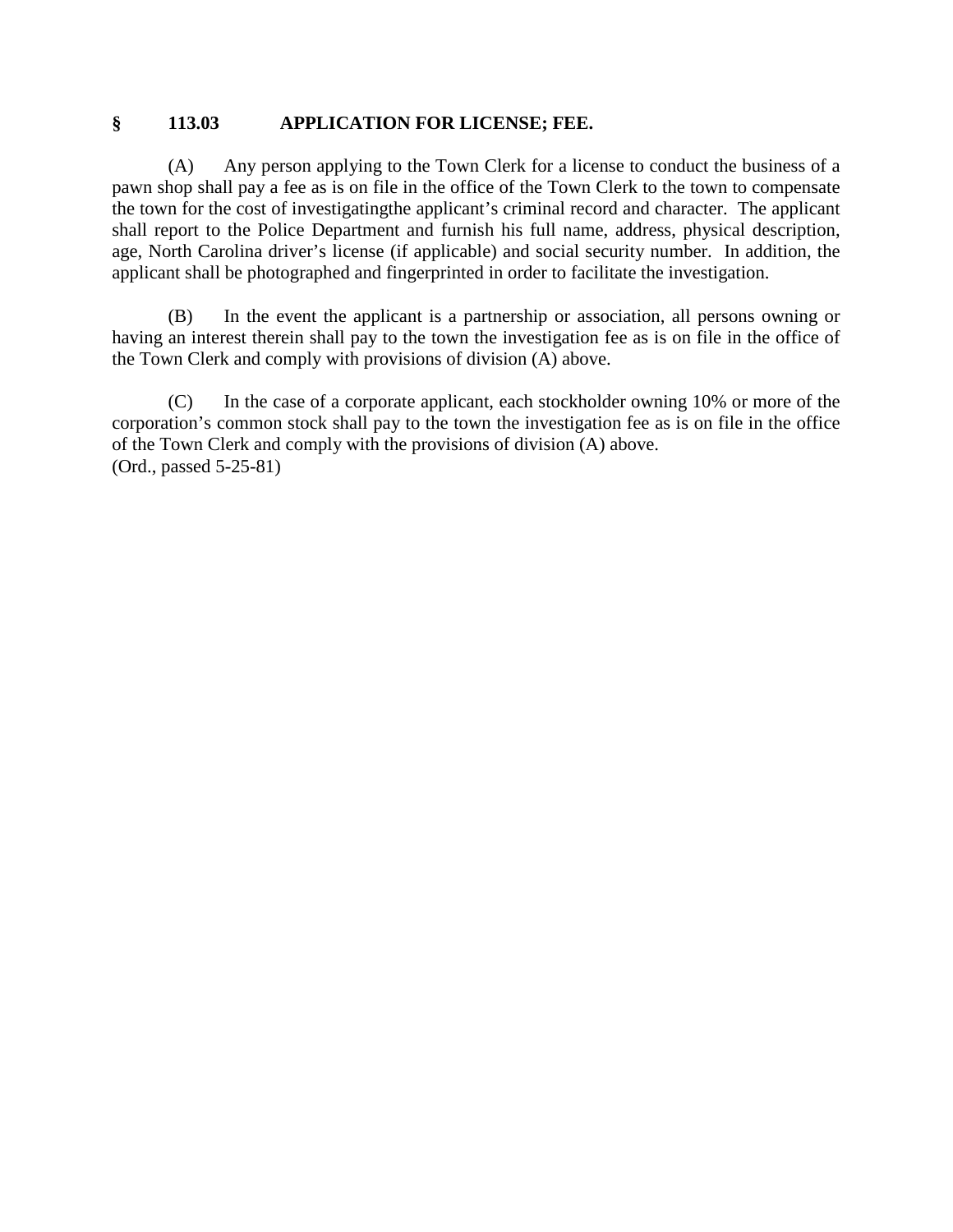# **§ 113.04 QUALIFICATIONS FOR LICENSE.**

In order to qualify for a pawnbroker license a person must be a resident of Moore County and have been a resident for 12 months. (Ord., passed 5-25-81)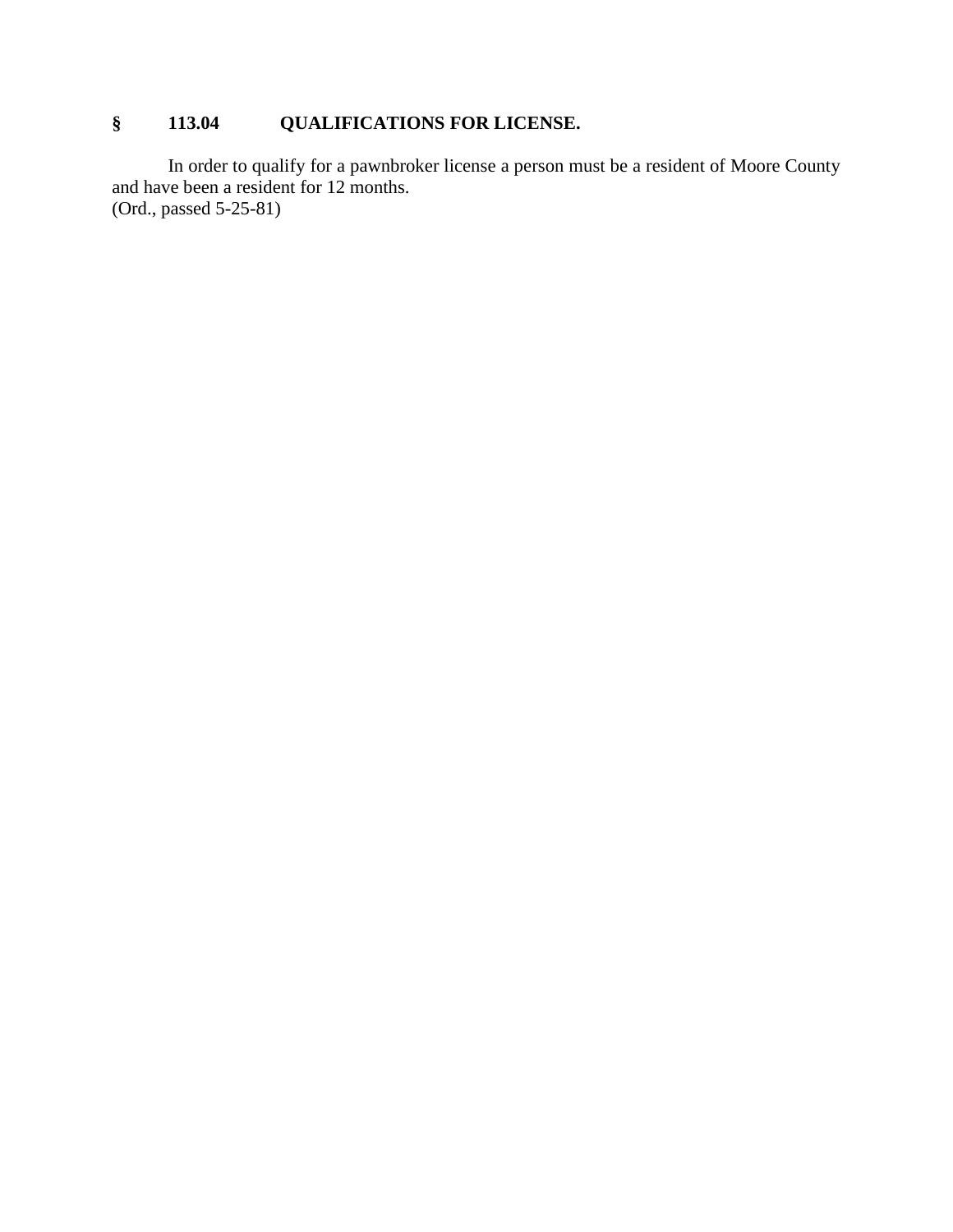## **§ 113.05 COOPERATION WITH LAW ENFORCEMENT AGENCIES.**

Any and all pawnshop operators shall totally cooperate with and assist the Police Department and the County Sheriff's Office at all times. (Ord., passed 5-25-81) Penalty, see § 10.99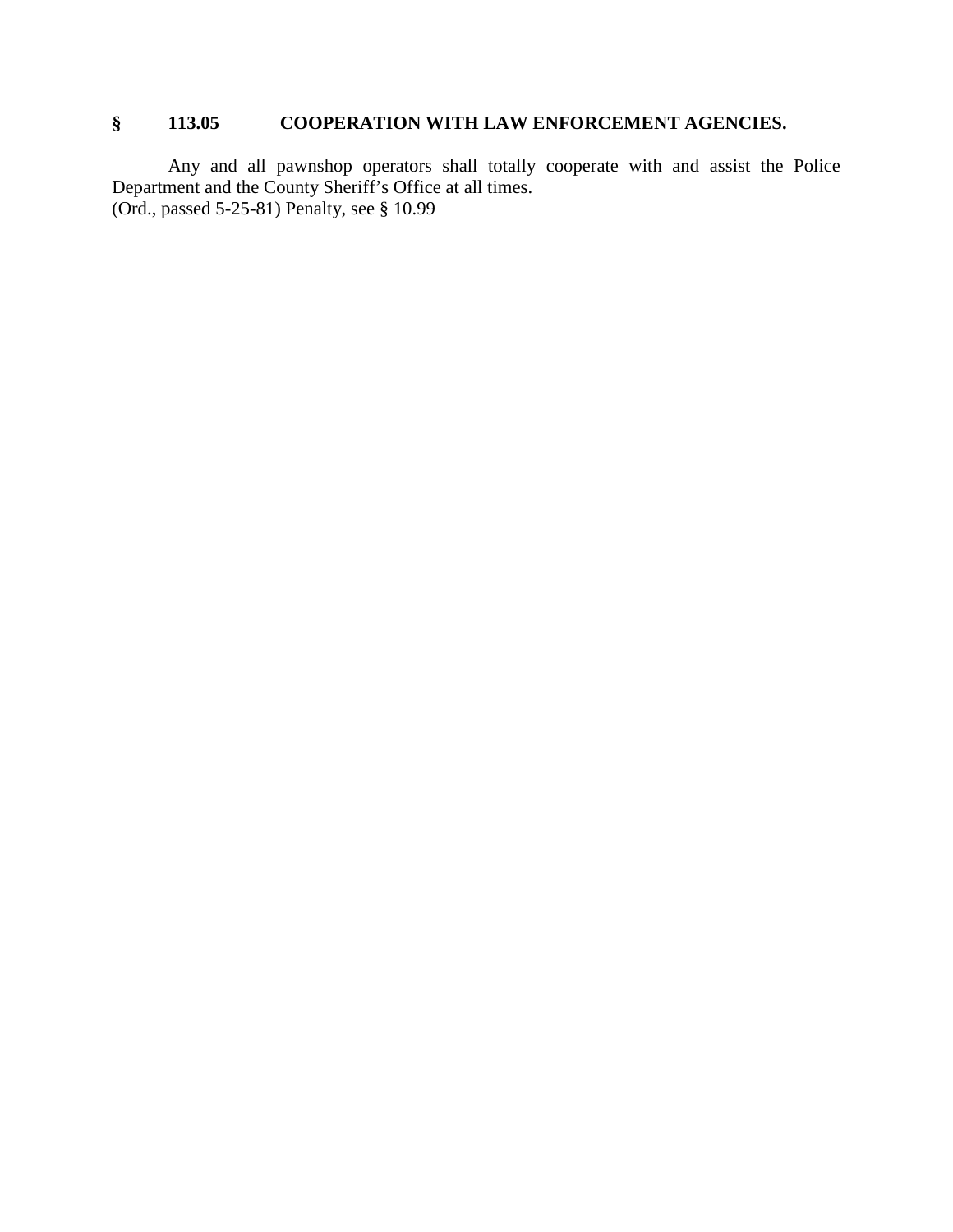## **§ 113.06 STOLEN GOODS.**

(A) If at any time a pawnshop operator has any reason to believe that he has received stolen goods he is required to notify the Police Department immediately.

(B) In the event an item which is believed stolen is located in a pawnshop and this item is required as evidence, the pawnbroker shall release to the police, upon their request, said item.

(Ord., passed 5-25-81) Penalty, see § 10.99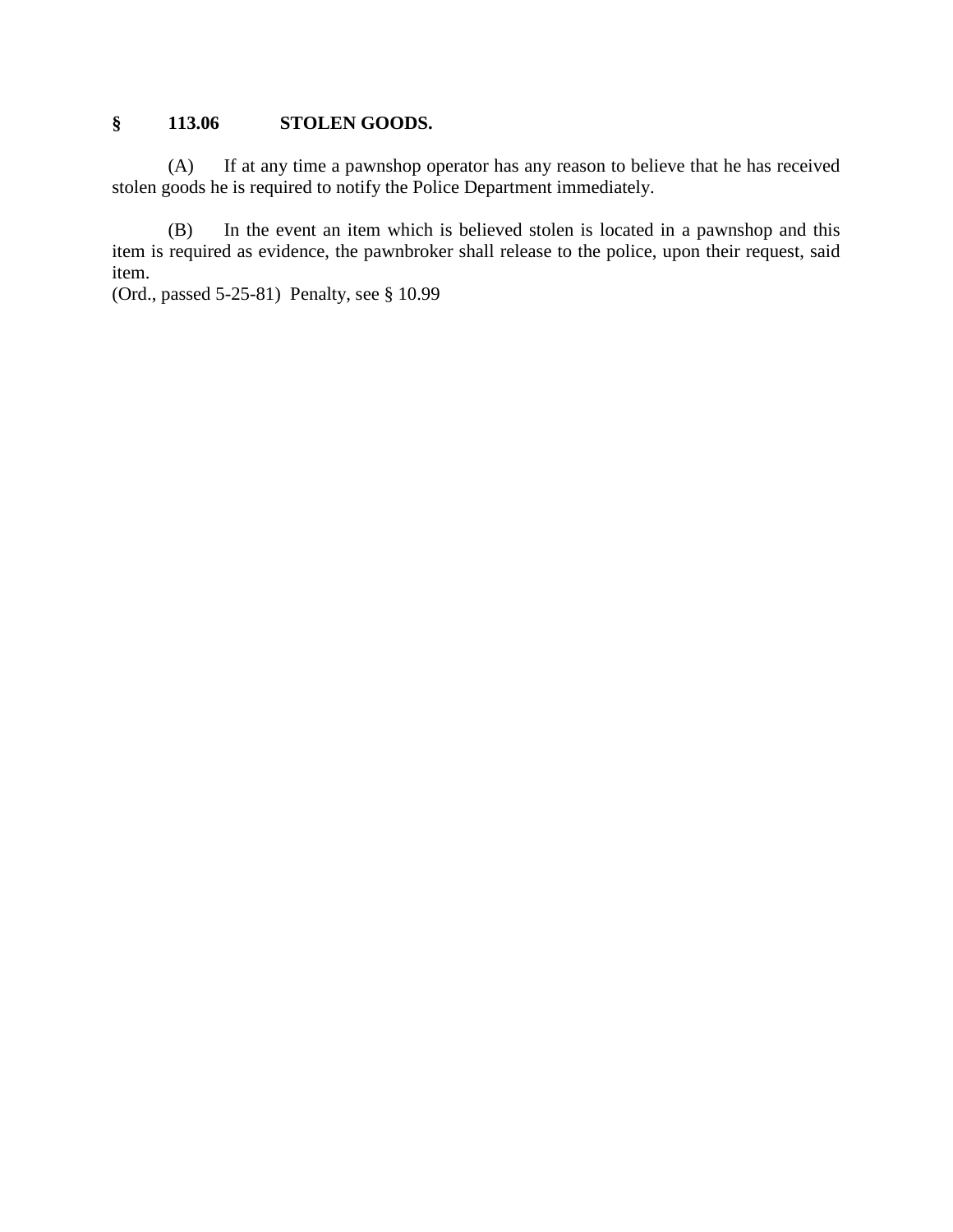## **§ 113.07 REVOCATION OF LICENSE.**

Violation of any one of these ordinances shall be grounds for revocation of the pawnbroker license. (Ord., passed 5-25-81)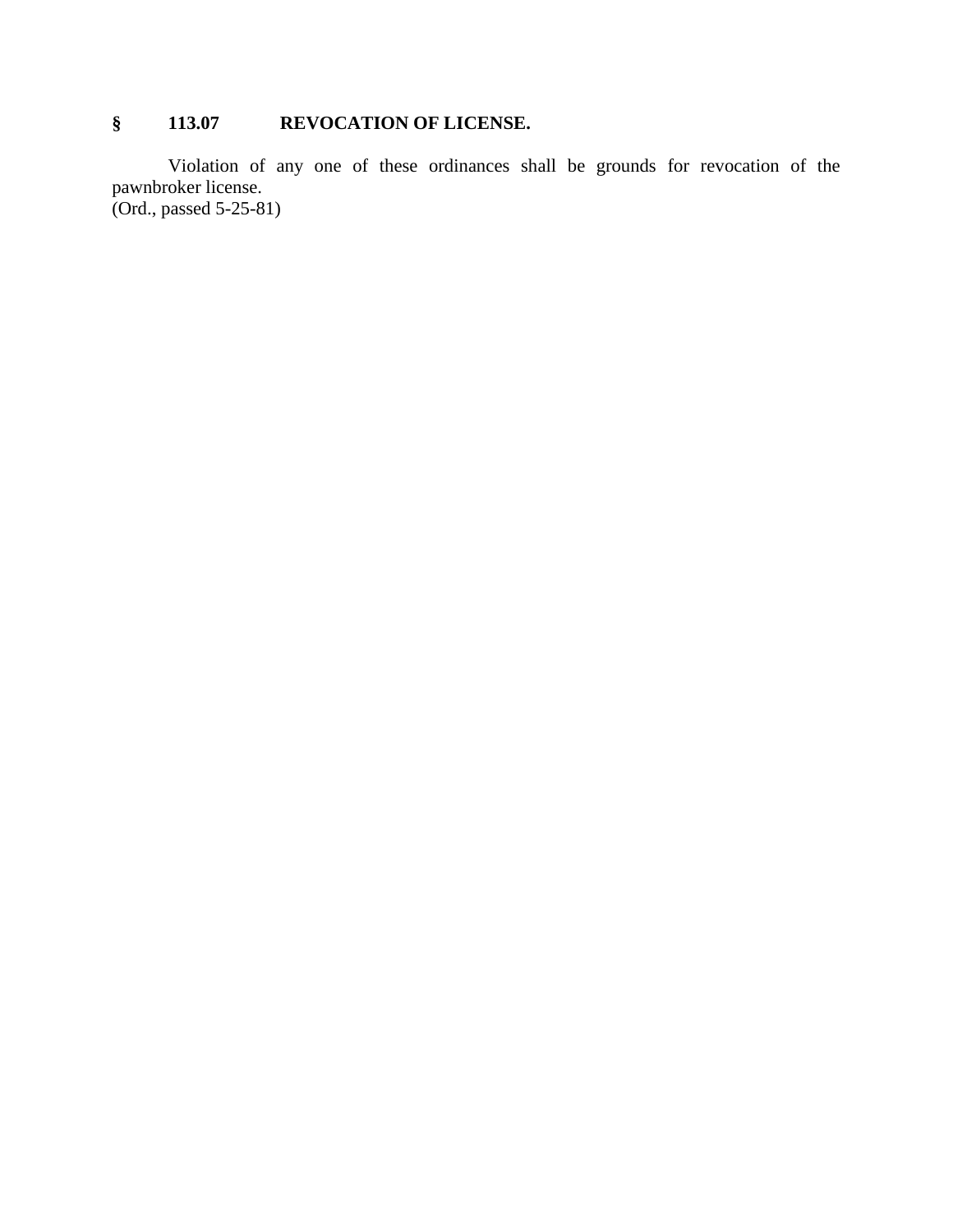## *BUSINESS REGULATIONS*

## *PEDDLERS AND SOLICITORS*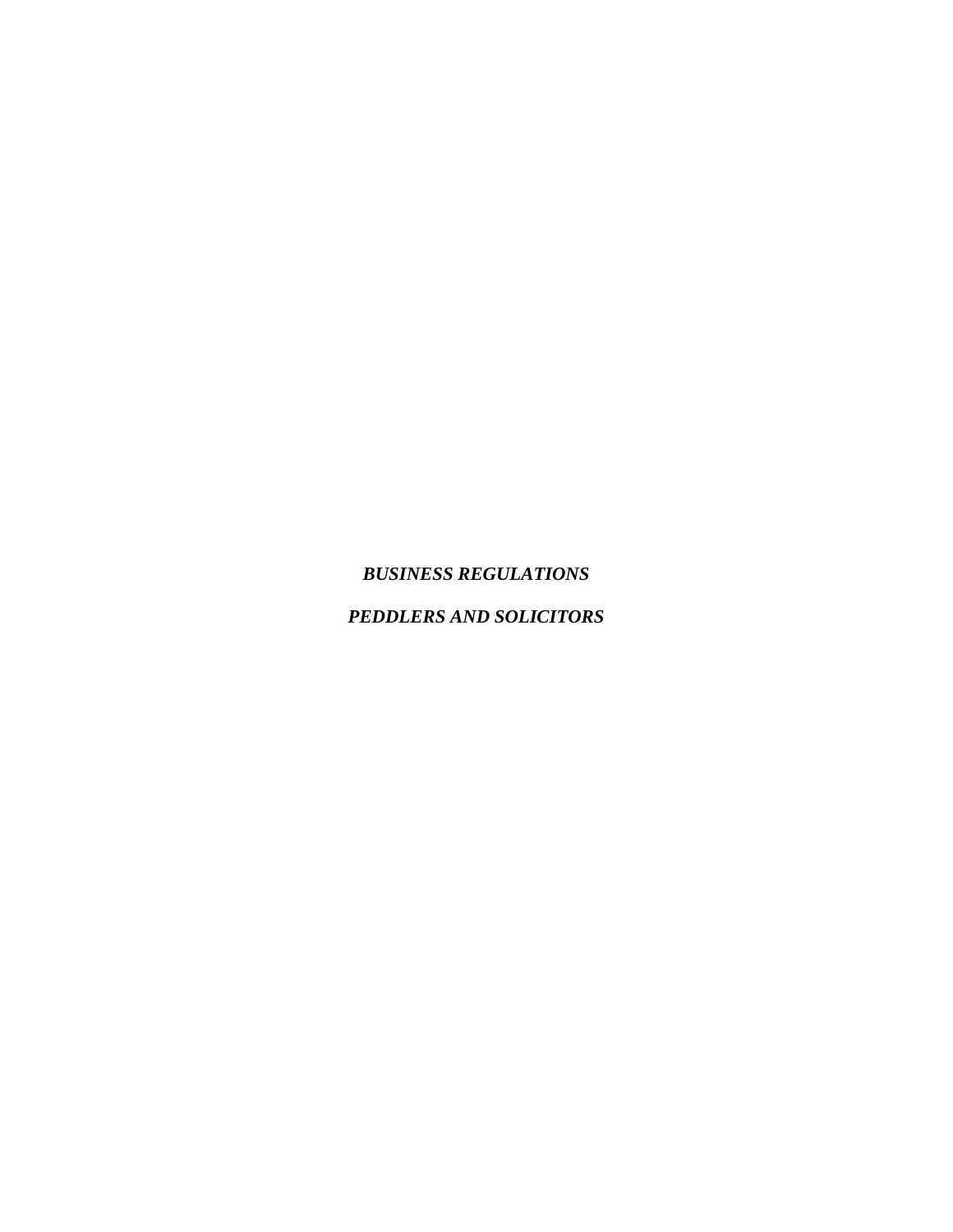#### *GENERAL PROVISIONS*

#### **§ 114.01 DEFINITION.**

For the purpose of this chapter the following definitions shall apply unless the context clearly indicates or requires a different meaning.

*REGULARLY ESTABLISHED PLACE OF BUSINESS.* A place of business open to the public at least two days a week for not less than four hours daily and having one or more persons in charge thereof, at which place the same person has the intent to continue in business for at least six consecutive months.

('75 Code, § 18-1)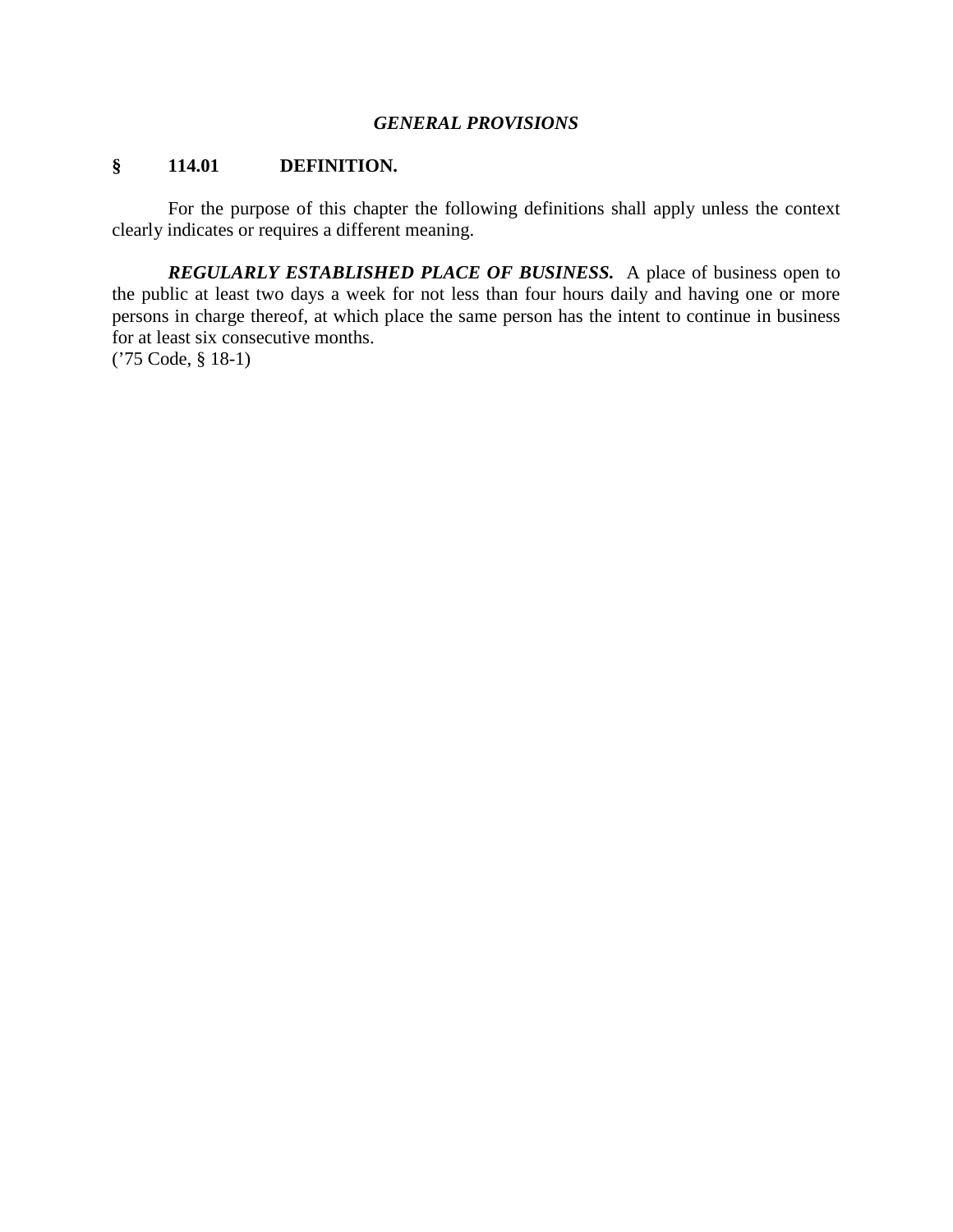#### **§ 114.02 TELEPHONE SOLICITATION.**

(A) No solicitor, peddler, promoter, vendor or any other person in the town shall use any telephone in the town for the purpose of contacting another person in the town to offer for sale or sell products or services or to promote by any plan, scheme, device or means, any commercial or business plan, project or venture without having been requested or invited to do so by the person called or without the existence, prior to the enactment of this section, of a current business or commercial relationship between the person making such use of a telephone and the person to whom the call is placed.

(B) The actions prohibited by this section are hereby declared to be a nuisance and may be abated as such.

('75 Code, § 18-2) Penalty, see § 10.98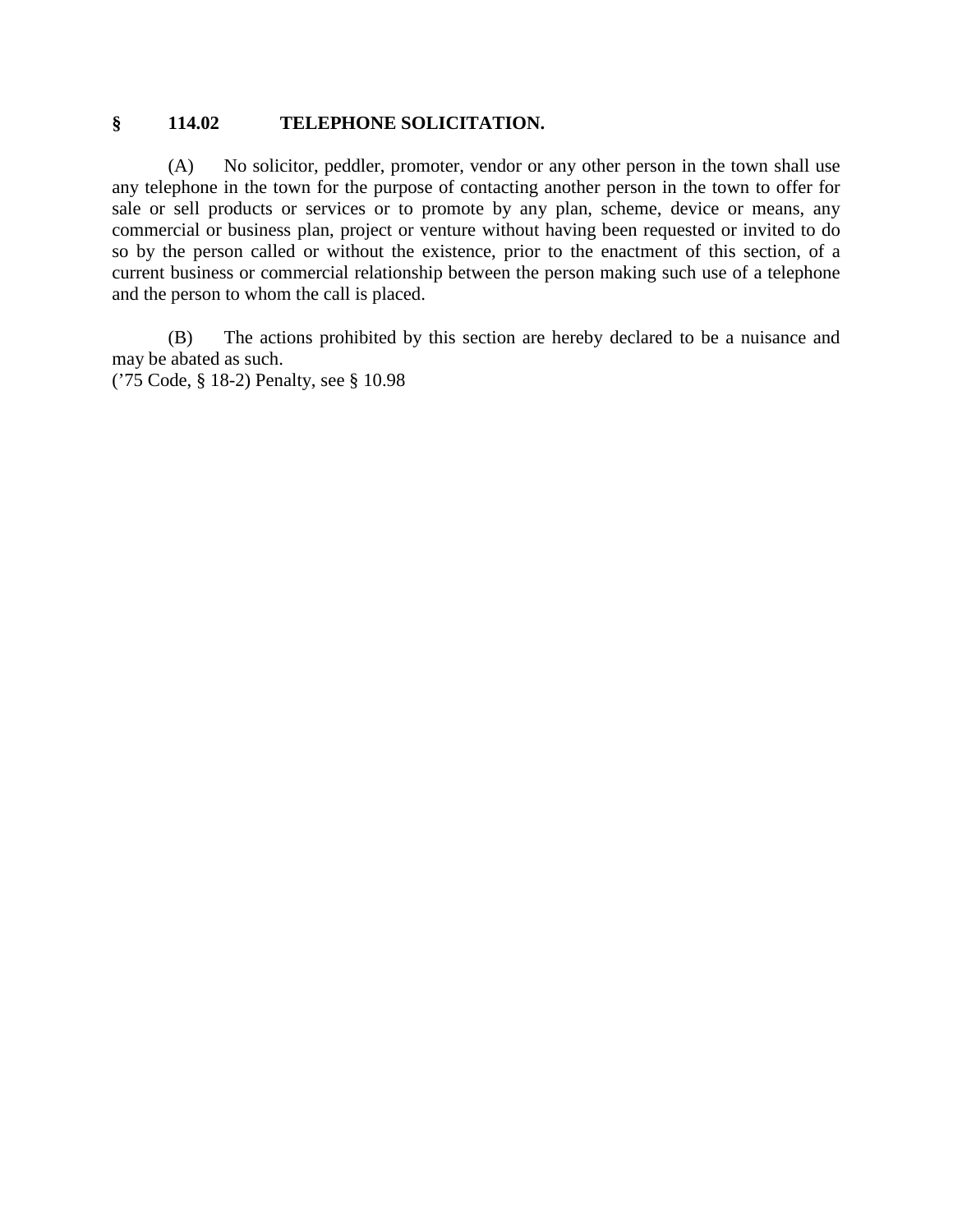#### **§ 114.03 SOLICITATION OF PRIVATE RESIDENCES.**

It shall be unlawful for any person to engage in the practice of going in and upon any private residence in the municipality by solicitors, agents, representatives, peddlers, hawkers, itinerant merchants and transient vendors of merchandise, not having been requested or invited to do so by the owners or occupants of such private residence for the purpose of soliciting orders for the sale of goods, wares and merchandise or for the purpose of disposing of or peddling or hawking the same or soliciting orders for goods or services or for future completion or continuation.

('75 Code, § 18-2.1)(Ord., passed 10-13-75) Penalty, see § 10.98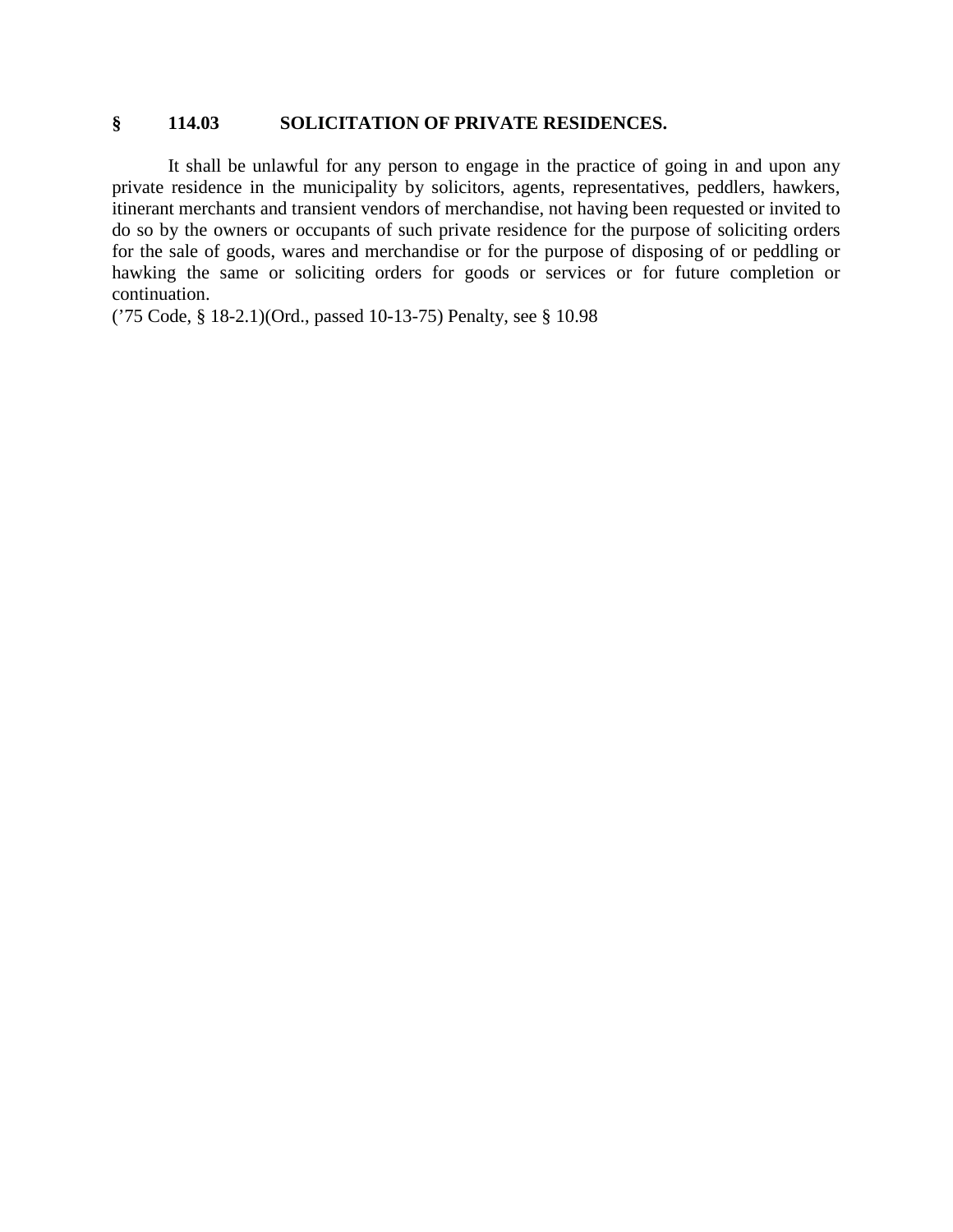#### *ITINERANT PHOTOGRAPHERS*

#### **§ 114.10 LICENSE REQUIRED.**

Every person engaged in the practice of photography, but having no regularly established place of business located in this or another state, and who personally or through officers, employees, agents or servants goes from town to town or from place to place within this municipality soliciting the making of photographic pictures or reproductions with a view to selling same, shall apply for and obtain from the Town Clerk a license for the privilege of engaging in such business in the town, for each individual photographer, agent, servant, representative or employee so engaged.

('75 Code, § 18-3) Penalty, see 10.98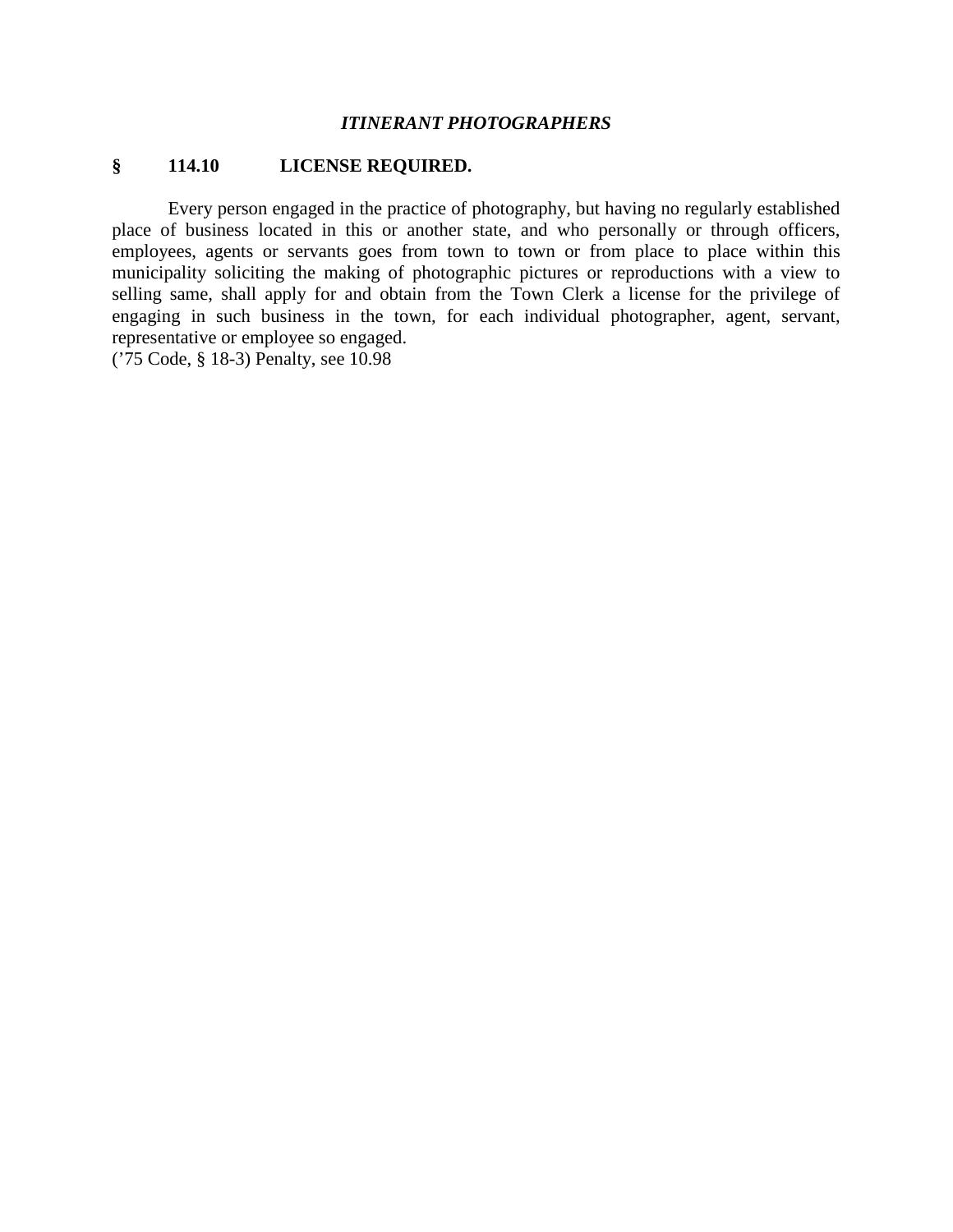## **§ 114.11 APPLICABILITY OF LICENSE TAX.**

The license tax imposed by this subchapter shall apply to every person who practices the profession or occupation of an itinerant photographer in this town, whether as principal, officer, employee, agent or servant, and whether engaged in soliciting or in one or more of the operations involved in the making of photographic pictures or reproductions. ('75 Code, § 18-4)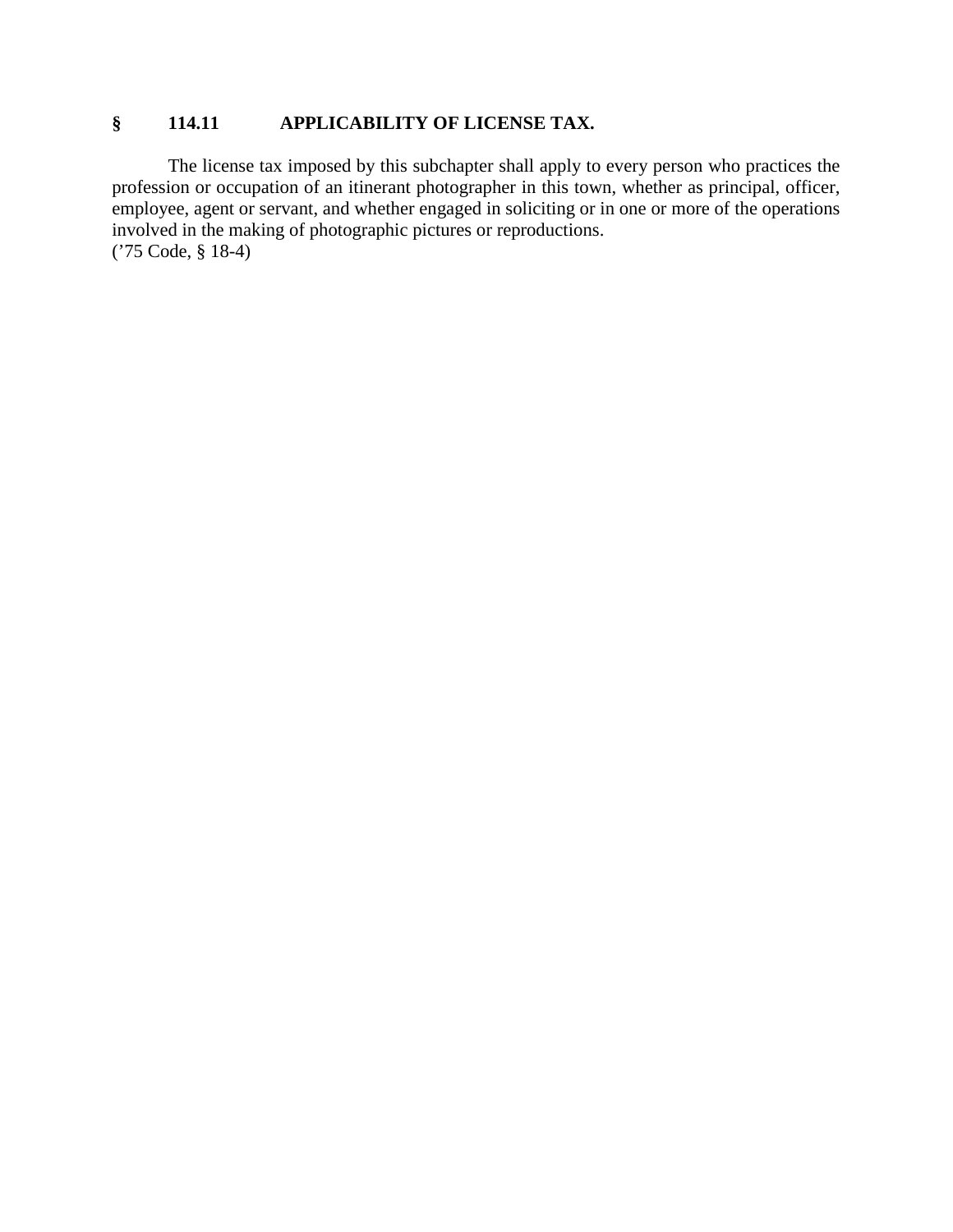# **§ 114.12 STATE LICENSE REQUIRED.**

The Town Clerk shall issue a license only to such persons who have been issued similar licenses by the state Department of Revenue. ('75 Code, § 18-5)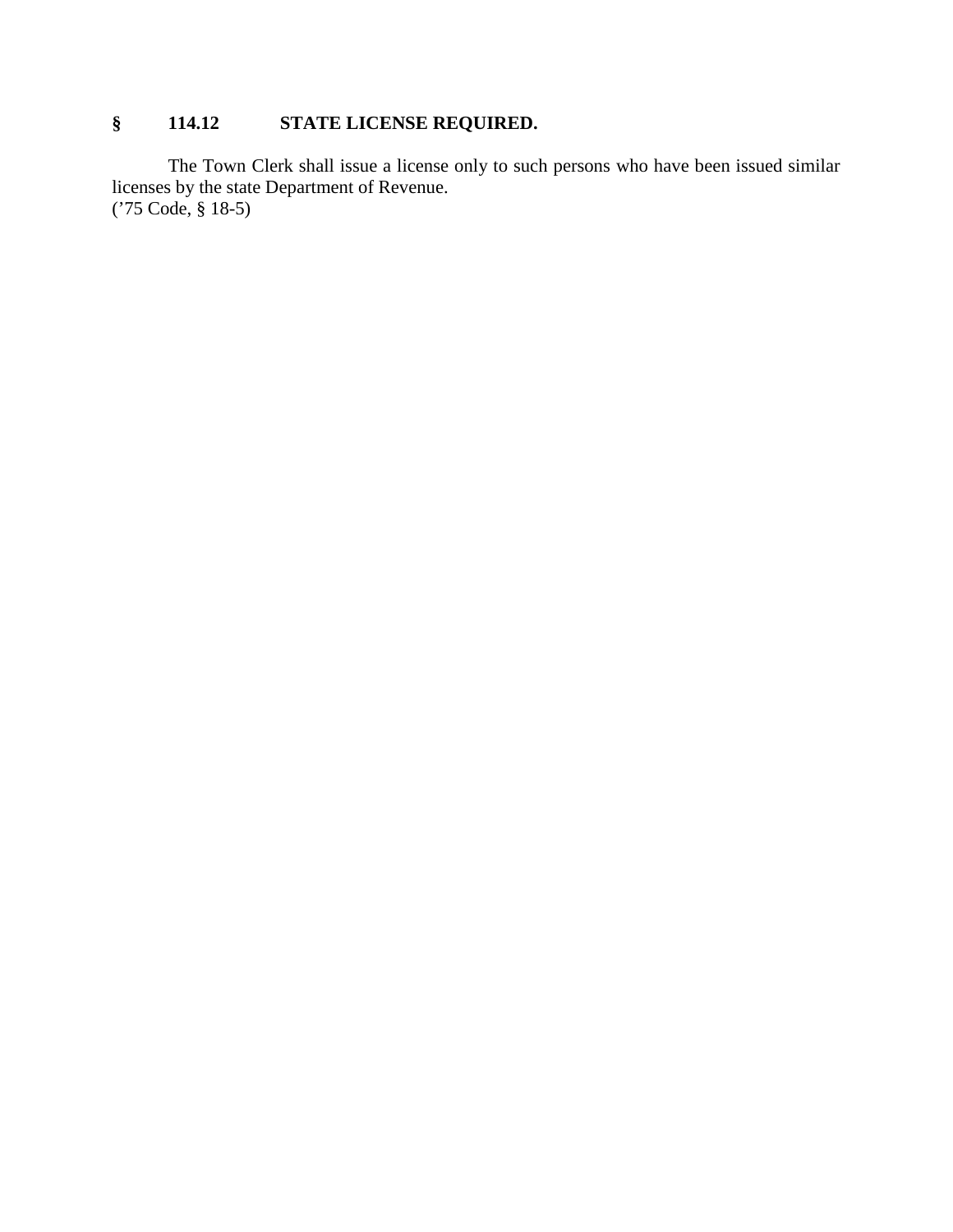#### *BOOK OR MAGAZINE SALES*

# **§ 114.20 PERMIT REQUIRED.**

No person shall go from house to house or from place to place within the town and sell or solicit orders for books, magazines or periodicals of any kind or subscriptions thereto, with out first having obtained a permit to do so as provided in this subchapter. ('75 Code, § 18-6) Penalty, see § 10.98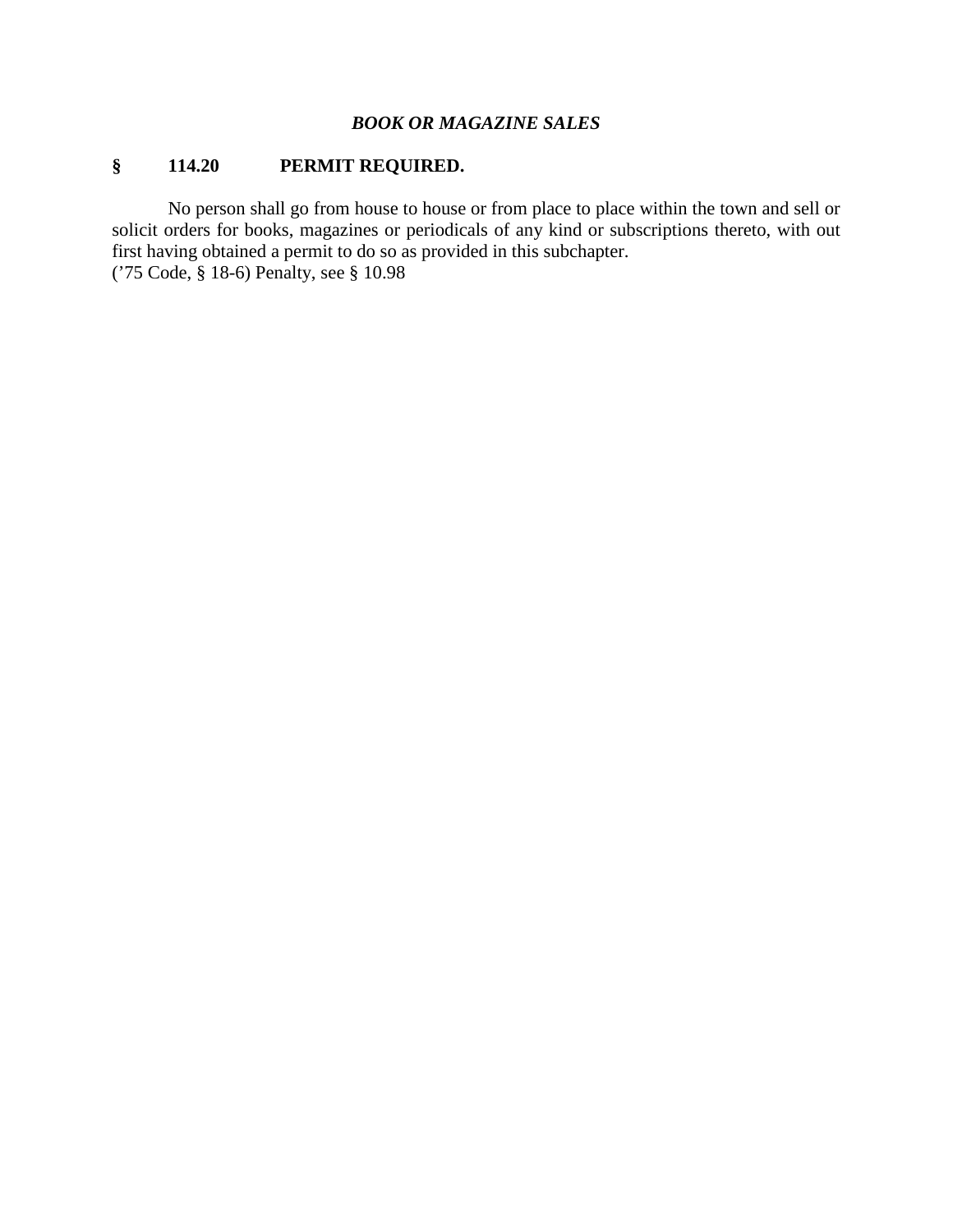#### **§ 144.21 APPLICATION FOR PERMIT; ISSUANCE.**

(A) Any person desiring to engage in the business described in § 114.20 shall, before engaging in such business, file an application for a permit to do so with the Town Clerk.

(B) The application shall state the applicant's name, age, sex, race, business and residence addresses and the name and address of the applicant's employer and shall furnish at least three references, satisfactory to the Town Clerk, as to the applicant's character.

(C) The application shall state the length of time for which the permit is requested, shall be in writing and shall be sworn to.

(D) After investigation of the application by the Town Clerk, if the same is approved, the Town Clerk shall issue to the applicant a permit, which shall be signed by the Town Clerk, authorizing the applicant to engage in the business described in § 114.20 for the period of time therein stated.

('75 Code, § 18-7)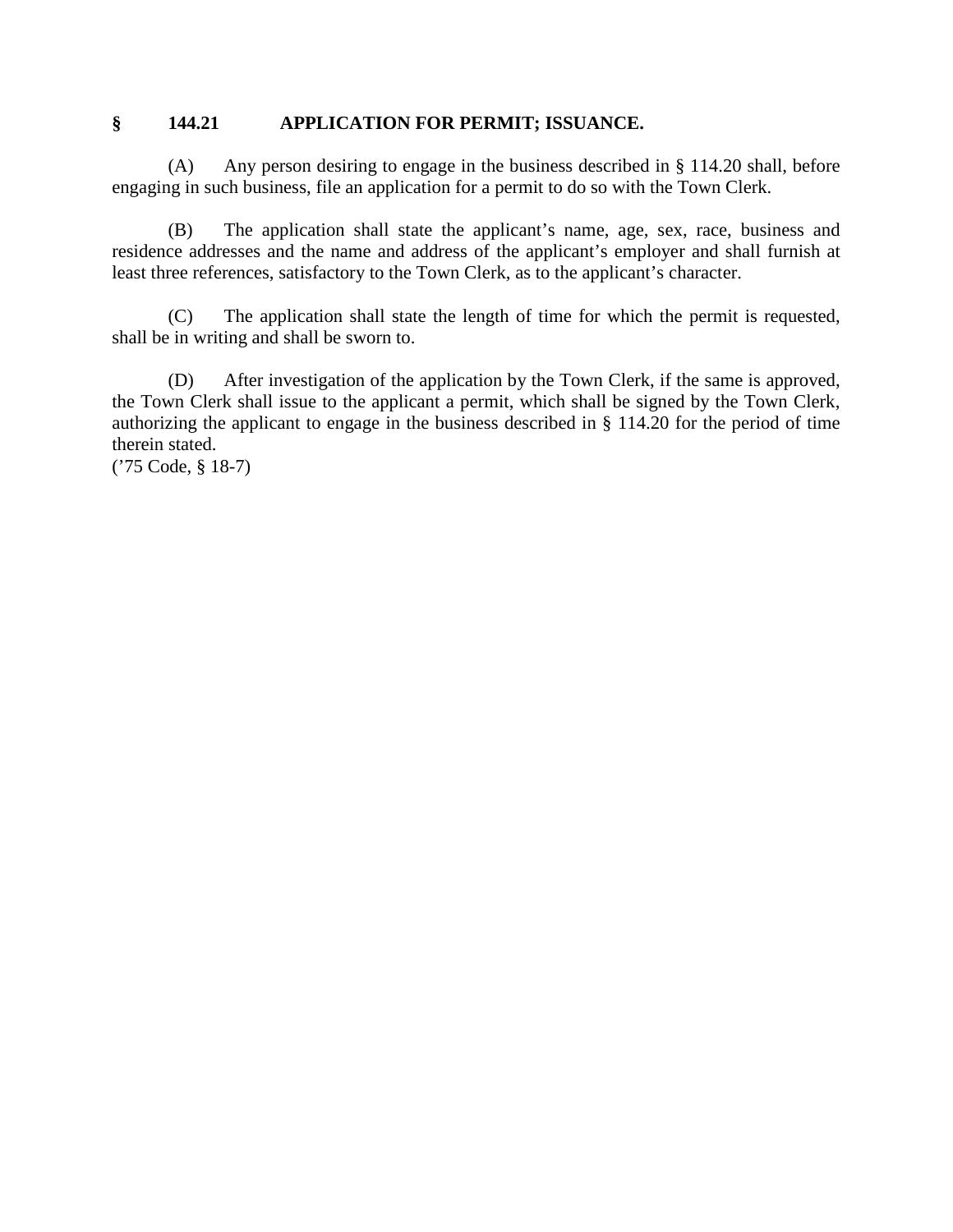#### *CHARITABLE SOLICITATION*

#### **§ 114.30 PERMIT REQUIRED.**

Before any person directly or indirectly solicits money, donations or money, property or financial assistance of any kind, or sells or offers for sale any article, tag, service emblem, publication, ticket, advertisement, subscription or anything of value on the plea or representation that such sale or solicitation or the proceeds thereof is for a charitable, religious, patriotic, educational or philanthropic purpose on the streets in any office or business building, by houseto-house canvas or in any other private or public place by telephone, personal solicitation, by mail or in any other way in the city, such person shall first apply for and obtain a permit to engage in such solicitation in the manner and under the provisions set forth in this subchapter. (Ord., passed 2-9-76) Penalty, see § 10.98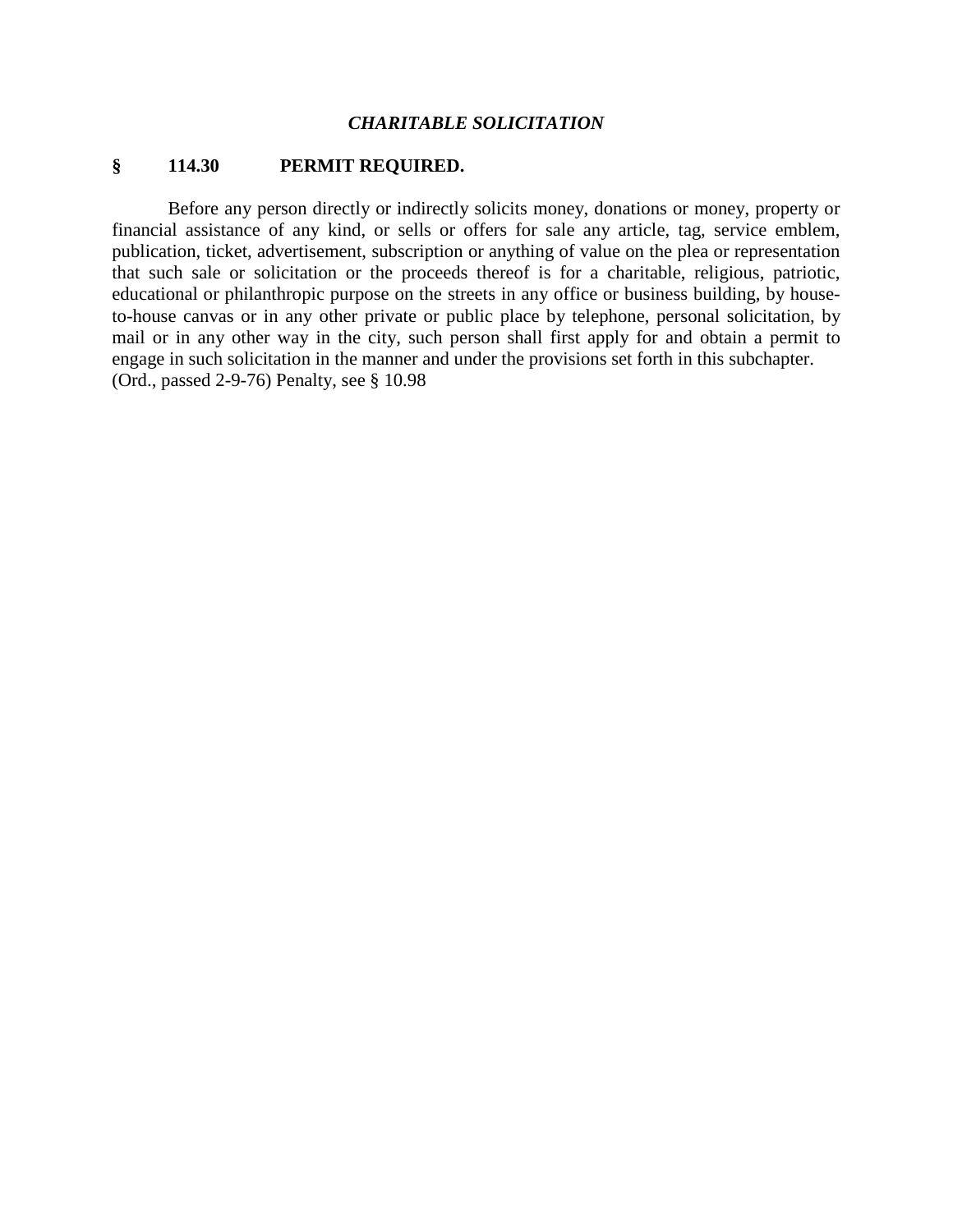#### **§ 114.31 APPLICATION FOR PERMIT.**

Application for a permit to solicit for any cause whatever as provided in § 114.30 shall be sworn to and addressed to the town and filed with the Town Clerk who shall have authority to require any or all of the following information:

(A) Name of the organization applying for a permit to solicit and the address of its headquarters.

(B) Names and addresses of the organization's principal officers and management.

(C) The purpose for which such solicitation is to be made and the use or disposition to be made of any receipts therefrom.

(D) The name of the persons by whom the receipts of such solicitation shall be disbursed.

(E) The name and address of the person who will be in direct charge of conducting the solicitations.

(F) An outline of the methods to be used in conducting the solicitations.

(G) The time when solicitations shall be made, giving the preferred dates for the beginning and ending of such solicitations.

(H) The amount of any wages, fees, commissions, expenses or emoluments to be expended or paid to anyone in connection with such solicitation, together with the manner in which such wages, fees, expenses, commissions or emoluments are to be expended, to whom to be paid and the amount thereof.

(I) A financial statement for the last preceding fiscal year of any funds collected for the purposes set out in § 114.30, by the persons seeking a permit for such solicitations; the statement giving the amount of money so raised, together with the cost of raising it and the final distribution thereof.

(J) A full statement of the character and extent of the patriotic, charitable, educational, religious or philanthropic work being done by the applicant or person within the town.

(K) Such other information as may be required by the Town Clerk in order for the Town Clerk to determine fully the kind and character of the proposed solicitation and whether such solicitation is in the interest of, or inimical, to the public welfare.

(L) A statement to the effect that if a permit is granted it will not be used or represented in ay way as an endorsement by the town. (Ord., passed 2-9-76)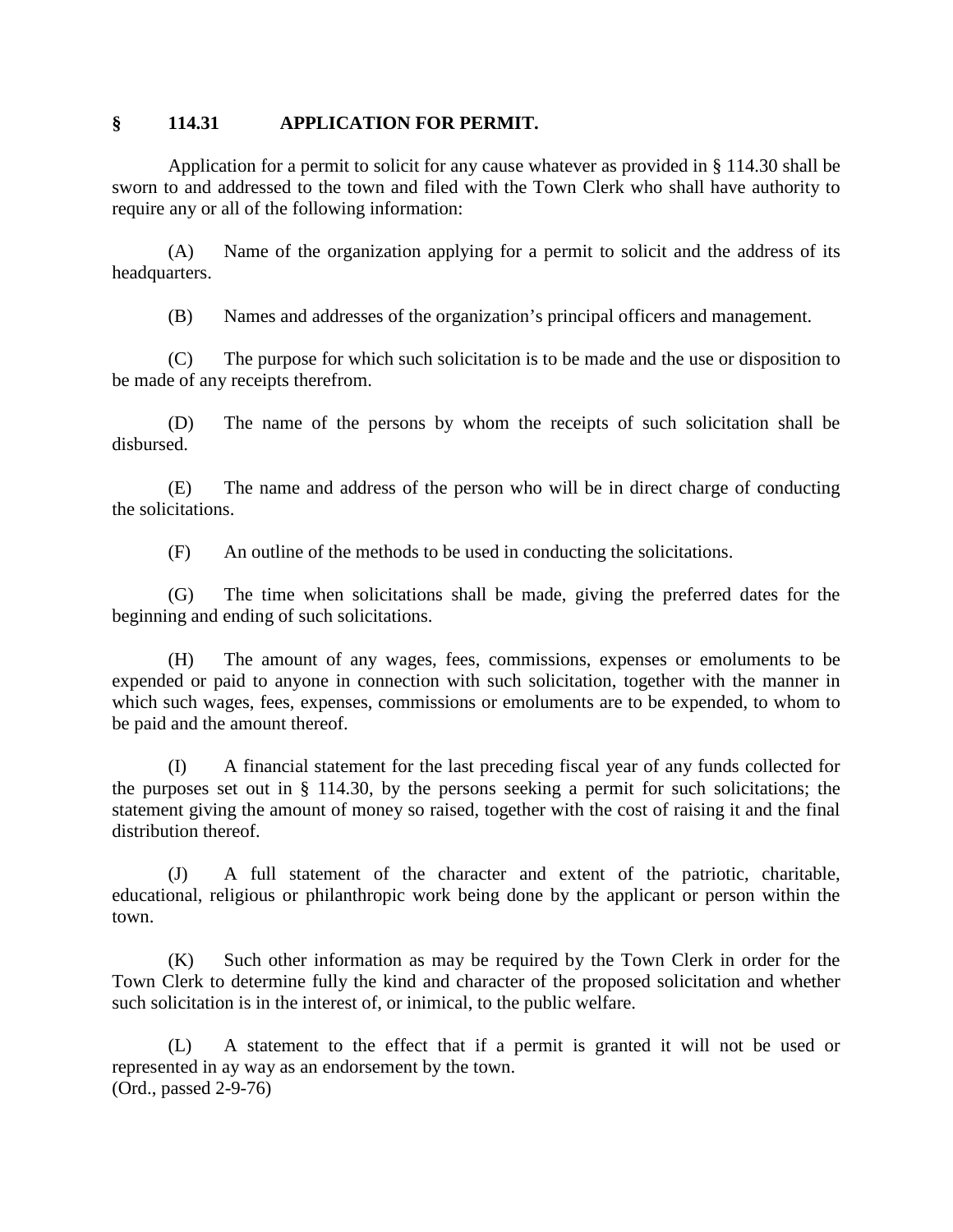#### **§ 114.32 INVESTIGATION; INSURANCE; TERM; TRANSFER.**

Upon receipt of the written and sworn-to application as provided in § 114.31, the Town Clerk shall make or cause to be made, such investigation as shall be deemed necessary in regard thereto, and if satisfied that such solicitation is to be for a bona fide charitable, religious, patriotic, education or philanthropic purpose, that such solicitation is prompted solely by a desire to finance the cause in question, that the organization for which solicitation is to be conducted is under the control and supervision of responsible and reliable persons, tehat the cost of raising the funds shall be reasonable, and that such solicitation will not be detrimental to the general welfare of the community, then the Town Clerk shall issue such permit. Such permit shall be nontransferable and shall not run for more than the period stated in the certificate issued by the Town Clerk.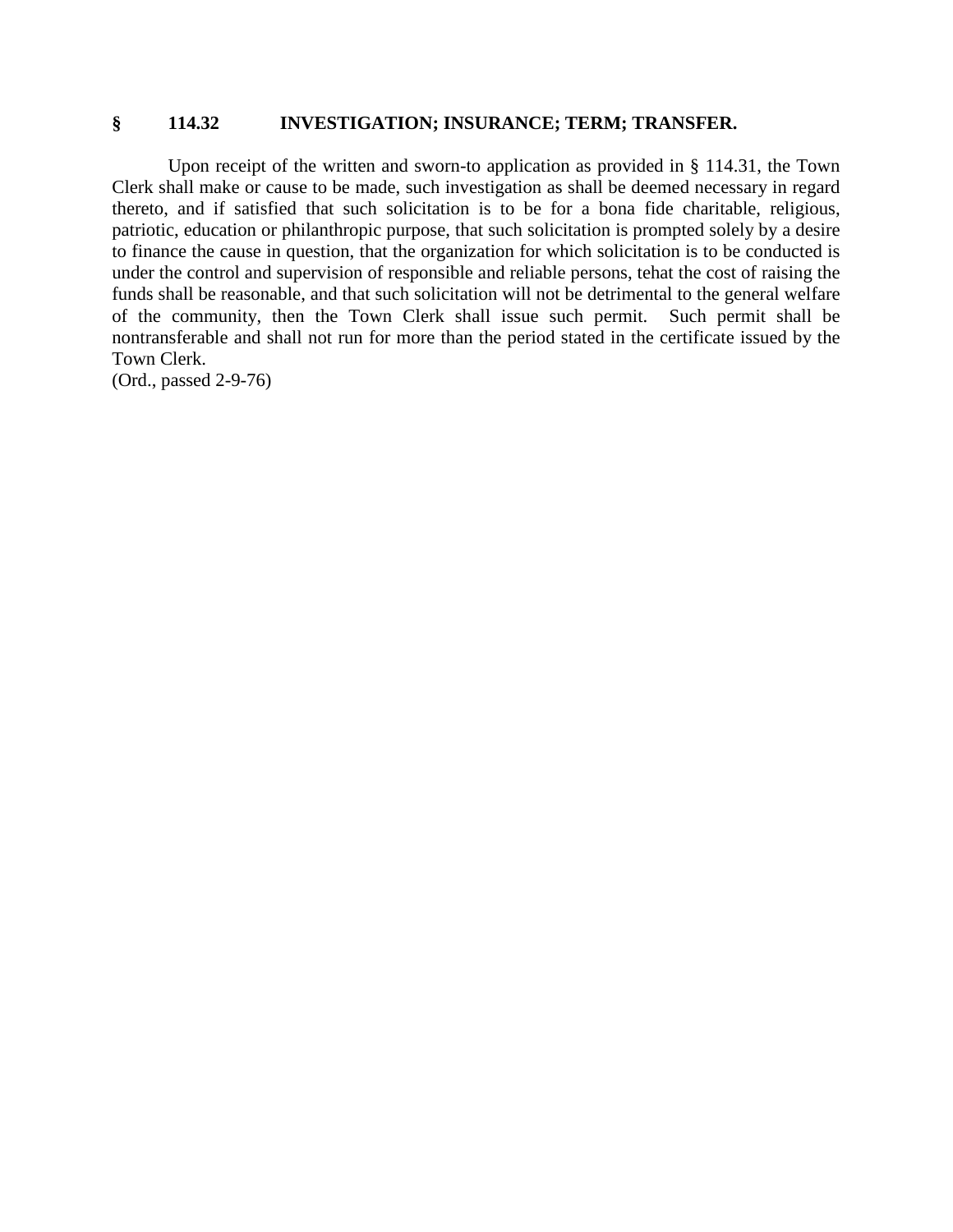## **§ 114.33 EXTENSION OF TERM OF PERMIT.**

The Town Clerk upon receipt of an application in writing for extension stating the grounds thereof, may extend a permit issued under this subchapter for such reasonable additional period as, in the judgment of the Town Clerk may be necessary for the proper conduct of such solicitation.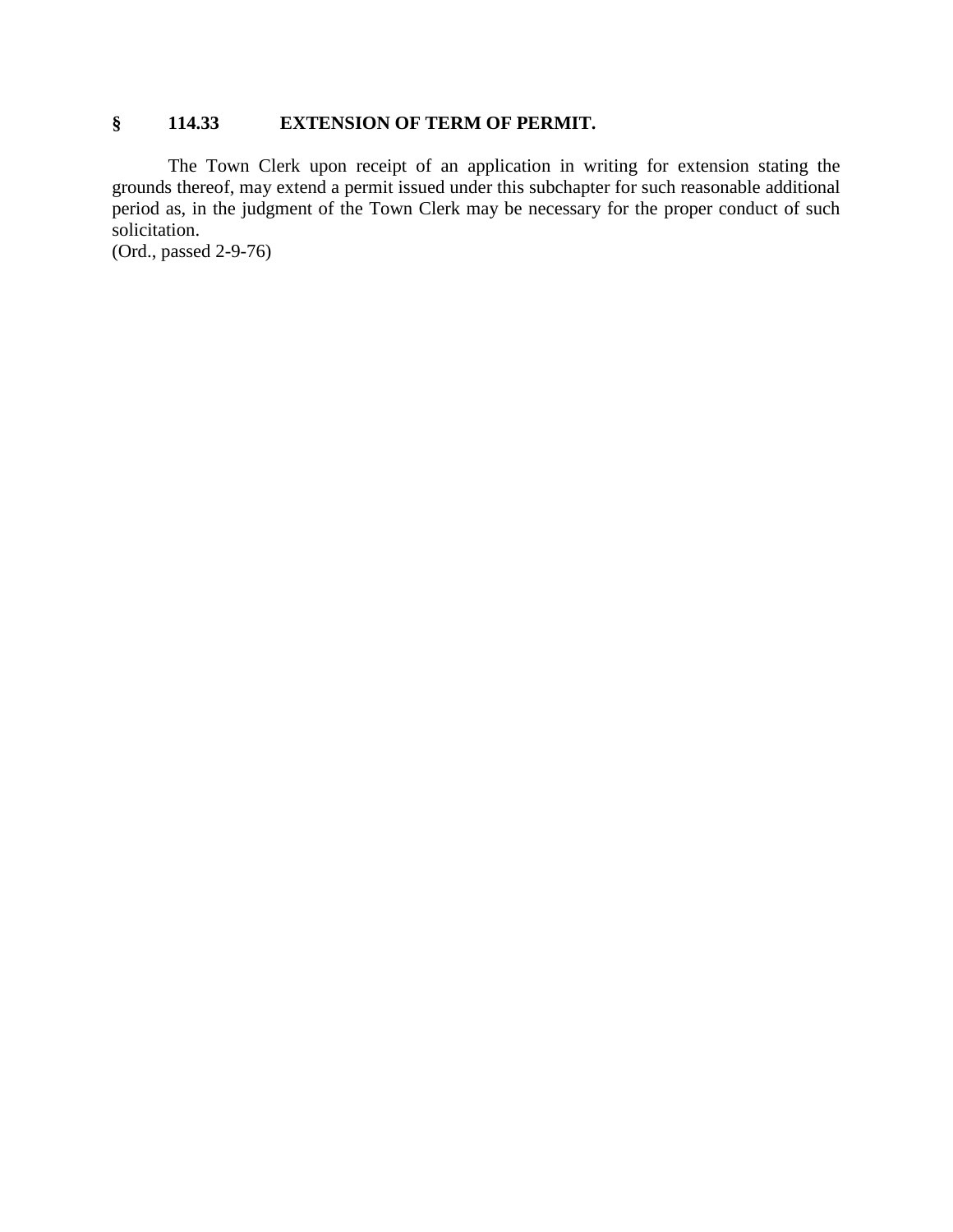## **§ 114.34 REPORTS AND INFORMATION REQUIRED FROM PERMITTEES.**

The Town Clerk may require from the holder of a permit issued under this subchapter any reports or information at such times and intervals, as in the discretion of the Town Clerk, shall be necessary for the proper administration of this subchapter and the public welfare of the town.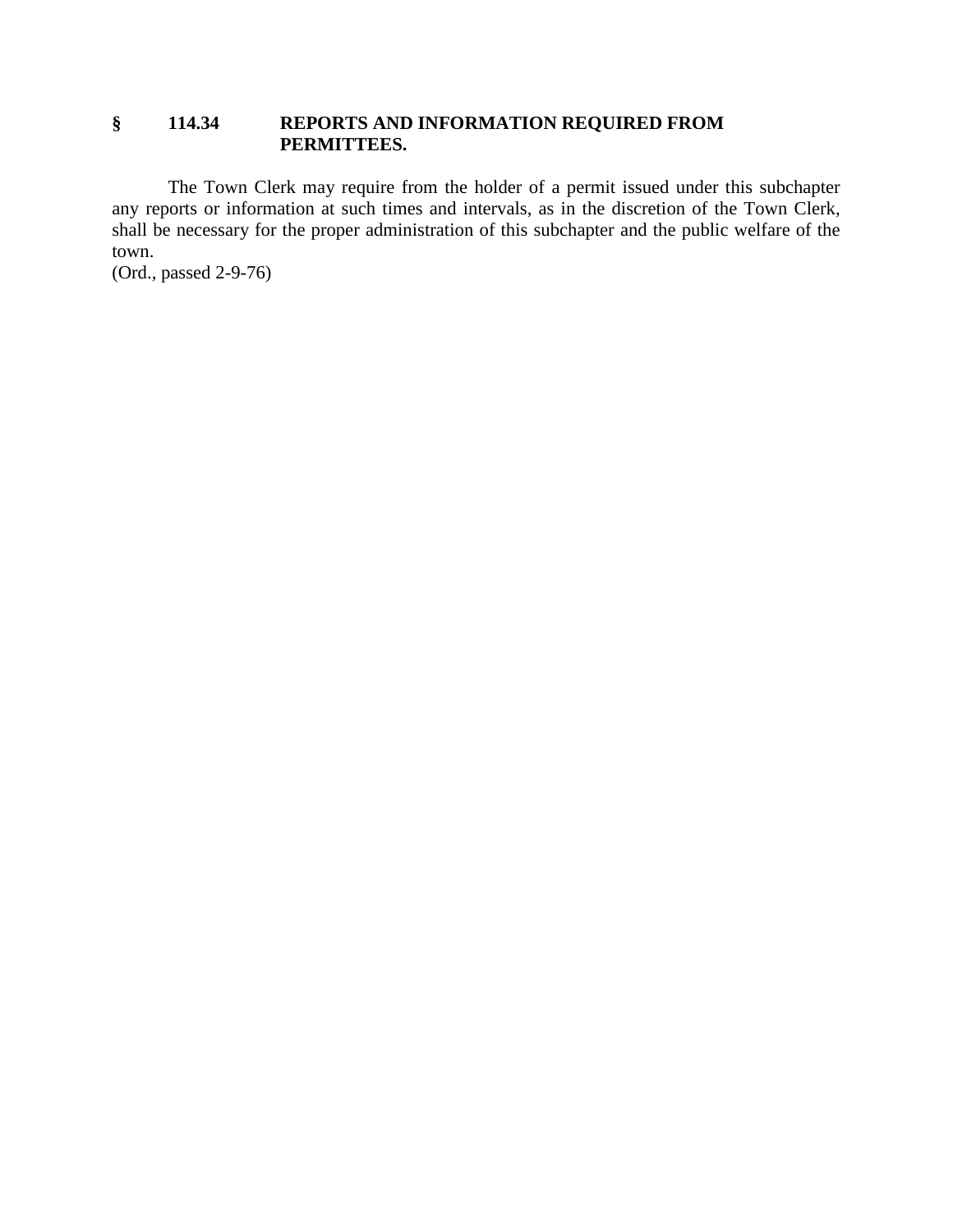## **§ 114.35 COPY OF PERMIT TO BE PROVIDED OT POLICE DEPARTMENT.**

The Town Clerk shall furnish to the Police Department, within 48 hours after the issuance thereof, a copy of each permit issued under the provisions of this subchapter. (Ord., passed 2-9-76)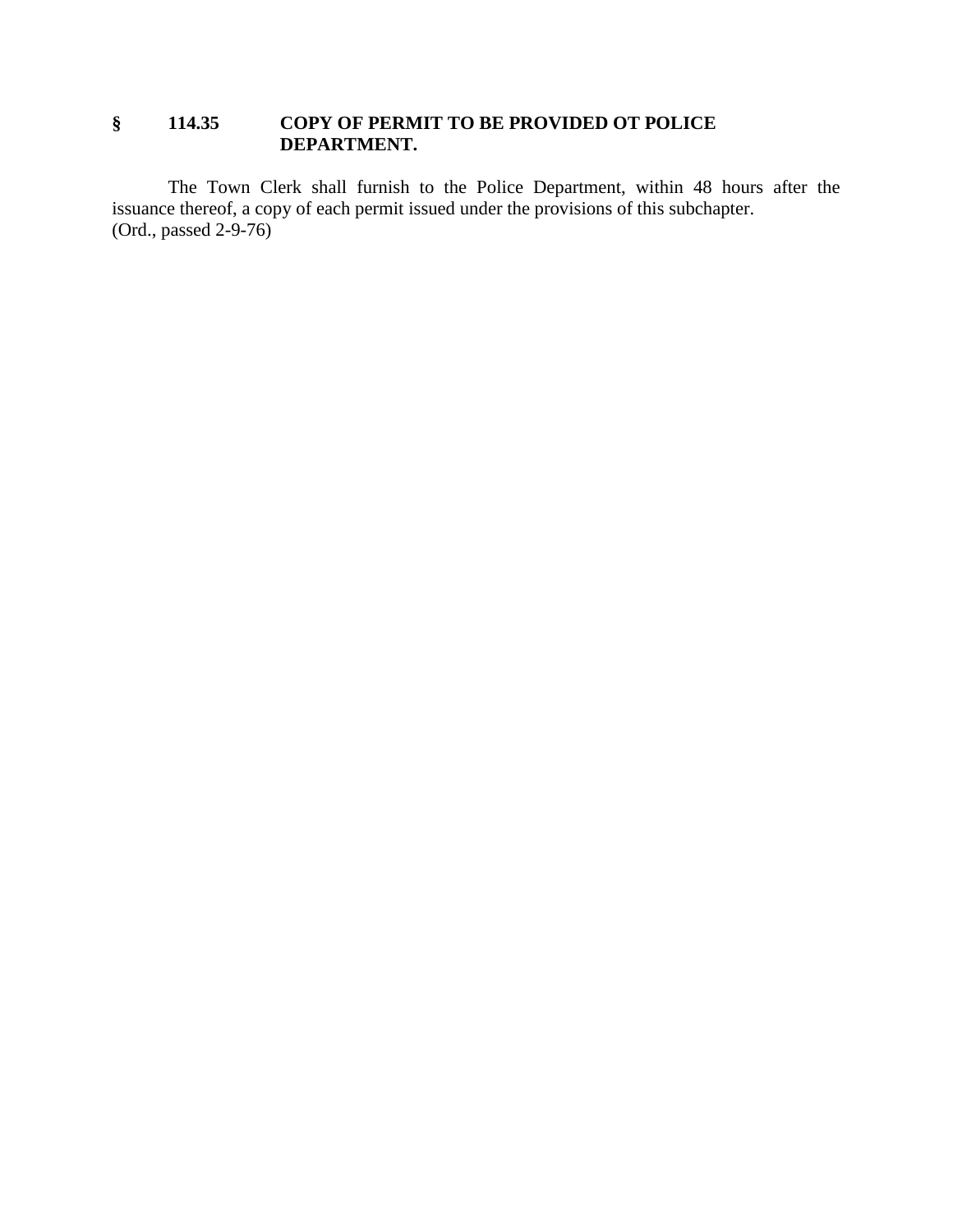#### **§ 114.36 REVOCATION OF PERMIT.**

The Town Clerk may revoke in accordance with this section, any permit that may have been granted as provided in this subchapter. If, upon the receipt of written information or upon his own investigation, the Town Clerk shall find that any agent or representative of the permittee is misrepresenting or making untrue statements with regard to the solicitations or the purposes thereof, or has made untrue statements in the application, or that in any other way the solicitation has been conducted or is being conducted in violation of any part of this subchapter or in a manner inimical or detrimental to the public welfare of the community, the Town Clerk shall give the permit holder 12 hours notice in writing that a hearing is to be had upon the question of revoking the permit. At such hearing the Town Clerk shall ascertain the facts. If the Town Clerk shall find that any of the provisions of this subchapter have been or are being violated, that any agent or representative of the permittee is or has been making misrepresentations with regard to the solicitations or the purposes thereof, that untrue statements are made in the application, or that the solicitation is being conducted or has been conducted in violation of this subchapter or in such way or manner as to be inimical or detrimental to the public welfare of the community, the permittee in question and his agents, employees and representative shall, from that time, have no authority or right to make any further solicitations under the permit and the permit shall be null and void. The permittee shall have the right to appeal from the action of the Town Clerk within the time and in the manner set forth in § 114.37.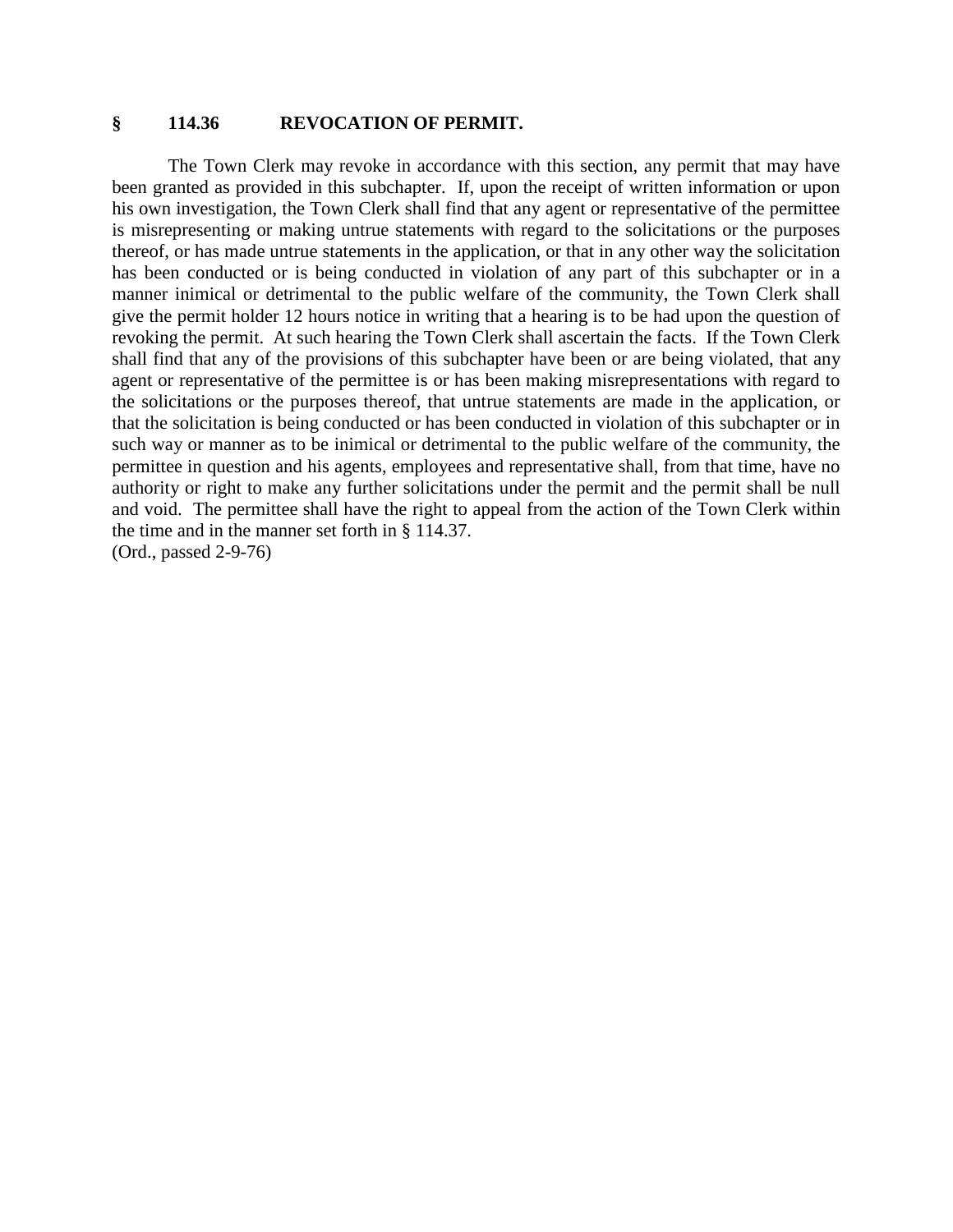#### **§ 114.37 APPEAL FROM DECISIONS OF TOWN CLERK.**

Any applicant or permittee under this subchapter may appeal to the Town Board of Commissioners from any final decision or final action of the Town Clerk; provided notice of such appeal is duly filed in writing by such appellant with the Town Clerk within ten days after notice by the appellant of such decision or action from which an appeal is desired. Such notice of appeal shall be signed by the appellant or his attorney and shall contain a clear and concise statement of the grounds upon which such appeal is based. Failure to prefect such appeal within the time and in the manner provided for in this section shall constitute a waiver of the right to appeal. Upon any such appeal's being duly filed in property time in writing as provided in this section, the Town Clerk shall bring the appeal to the attention of the Town Board at its next regular meeting which may be held after the receipt of the notice of appeal by the Town Clerk, at which time the Town Board shall pass upon the appeal and may reverse, affirm or modify the decision of the Town Clerk appealed from, may remand the case to the Town Clerk for further proceedings, or may refer the entire matter to a committee of the Town Board before taking final action upon the appeal, all as in the proper judicial discretion of the Town Board may appear to be just, fair and reasonable according to the facts and circumstances involved on the appeal. (Ord., passed 2-9-76)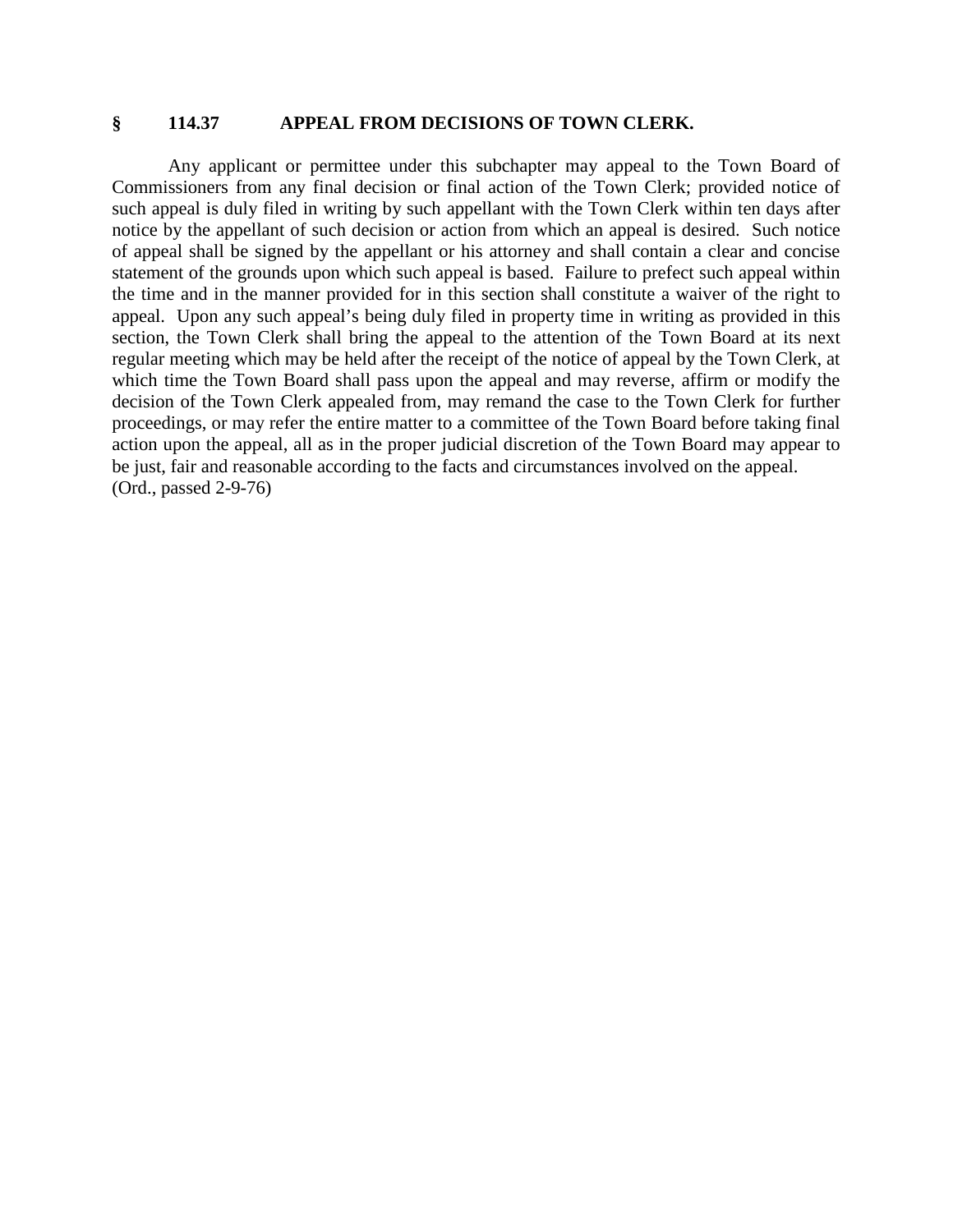#### **§ 114.38 USE OF PERMIT AS ENDORSEMENT UNLAWFUL.**

It shall be unlawful for any person holding a permit issued under this subchapter of for any agent, member or representative thereof, to advertise, represent of hold out in any manner that the permit is an endorsement of the holder by the Town Clerk or by the town; provided, that it shall be lawful for a permit holder to use, advertise and hold out the fact of its permit in the following words and no other: "Ordinance Requiring Permits for Solicitation: Permit No.\_\_\_" including the serial number of its permit.

(Ord., passed 2-9-76) Penalty, see § 10.98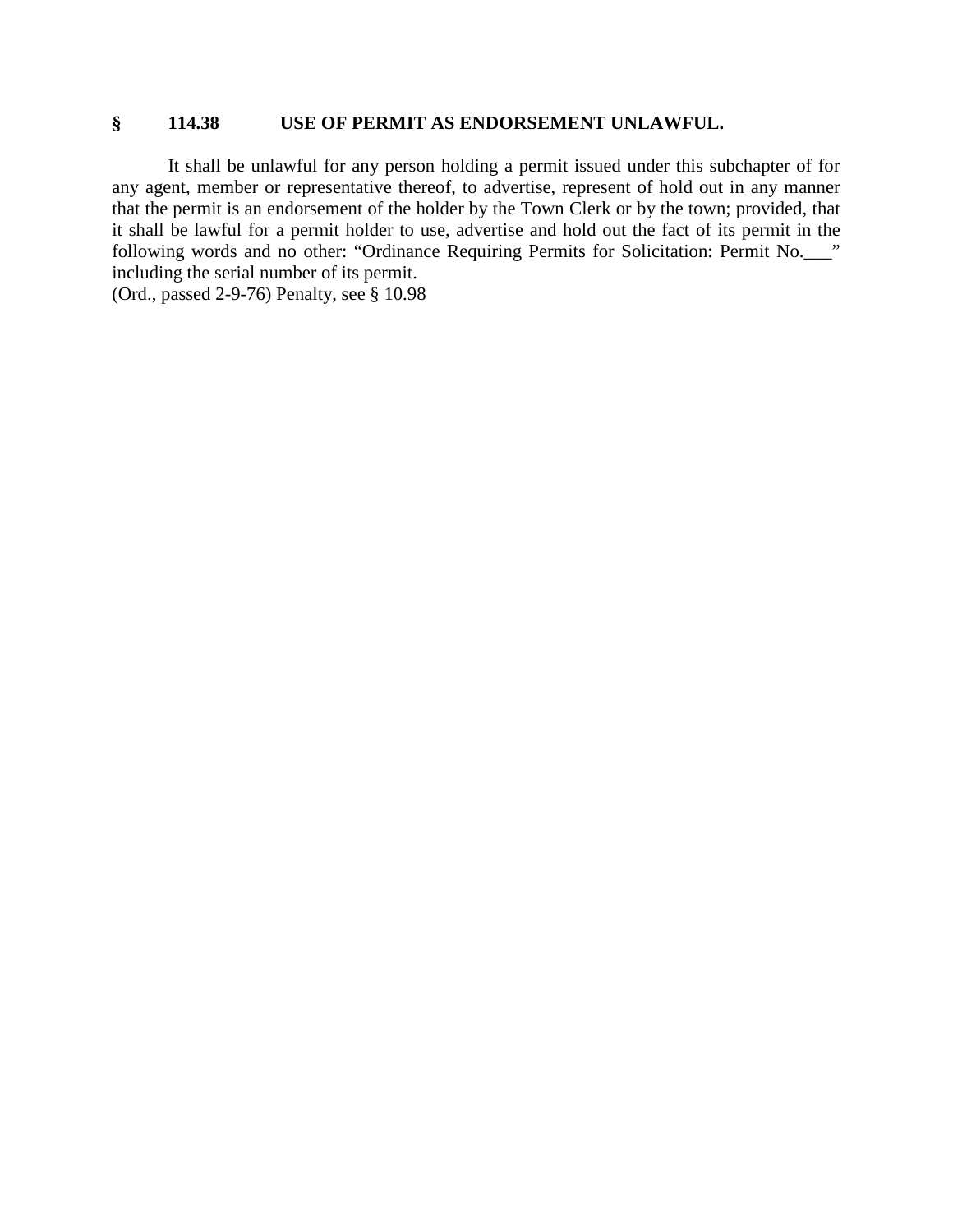#### **§ 114.39 EXCEPTIONS TO REGULATIONS.**

The provisions of this subchapter shall not apply to:

(A) Solicitations of any established church within the town, society, association or corporation where the solicitation of such organization shall be conducted exclusively among the members thereof by other members or officers thereof voluntary and without remuneration for such solicitations, or where such solicitations may be had in the form of collections or contributions at the regular meetings, exercises or services of such organization or branch thereof.

(B) Magazines, newspapers and periodicals published and sold by any educational institutions located within the county.

(C) Any organization which may be a participating agency of the United Fund at the time of such solicitation. (Ord., passed 2-9-76)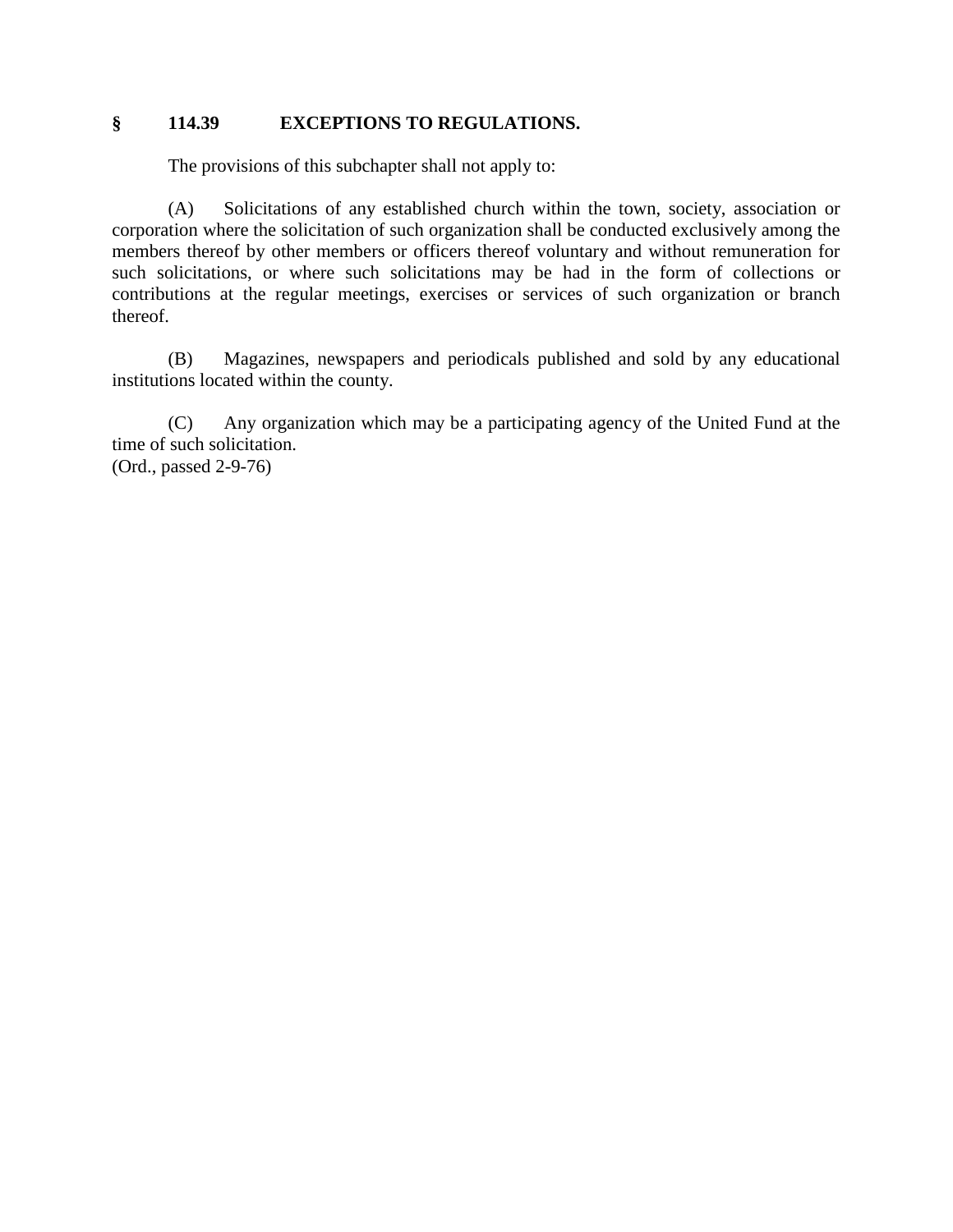## **§ 114.40 VIOLATIONS.**

Any person or any agent or representative thereof, violating any of the provisions of this subchapter or knowingly filing or causing to be filed, a false affidavit in connection with the application provided in § 114.31, or representing in ay way that any permit granted hereunder is an endorsement of such solicitation shall be deemed guilty of a misdemeanor. (Ord., passed 2-9-76) Penalty, see § 10.98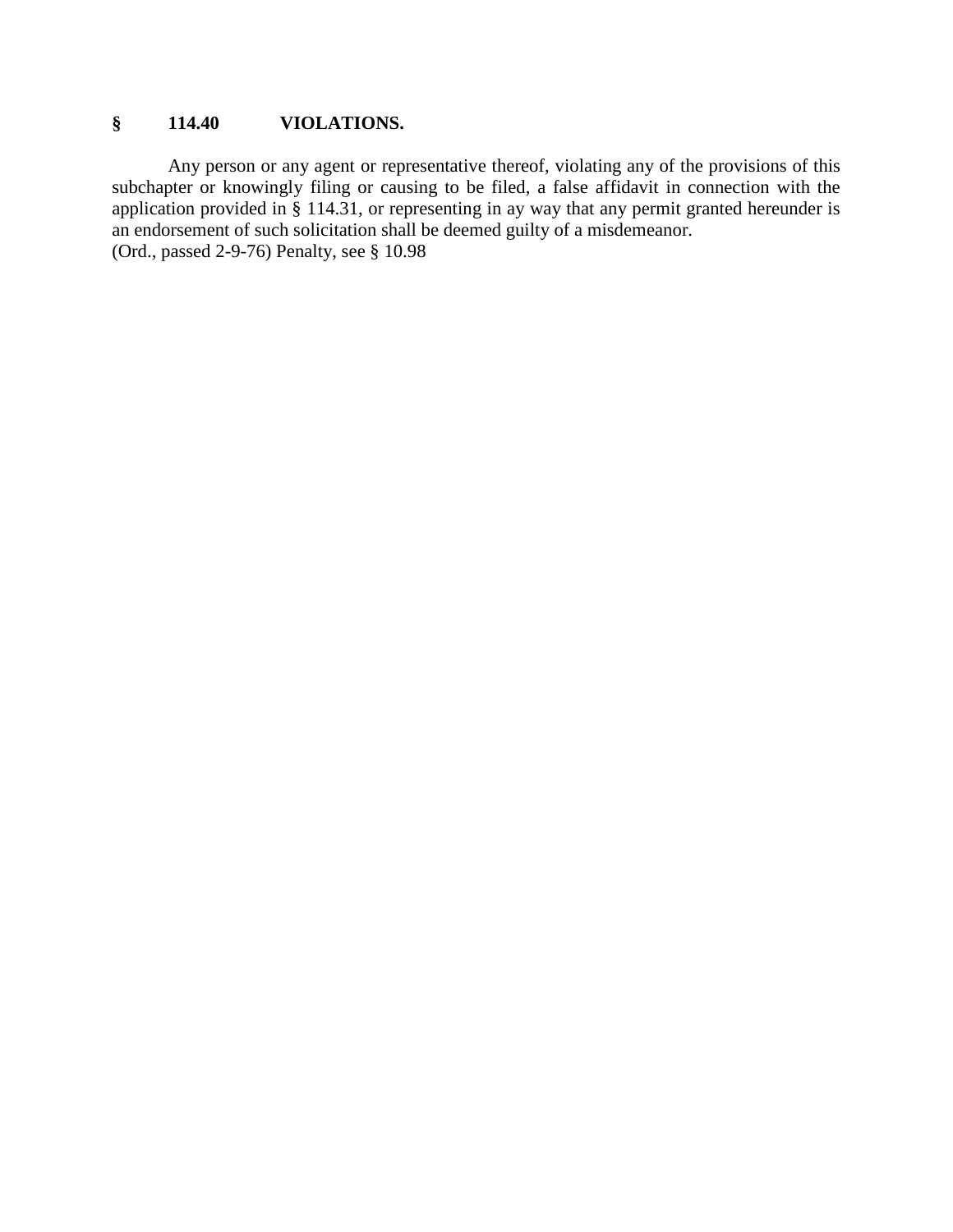*BUSINESS REGULATIONS*

*SECONDHAND PRECIOUS METAL DEALERS*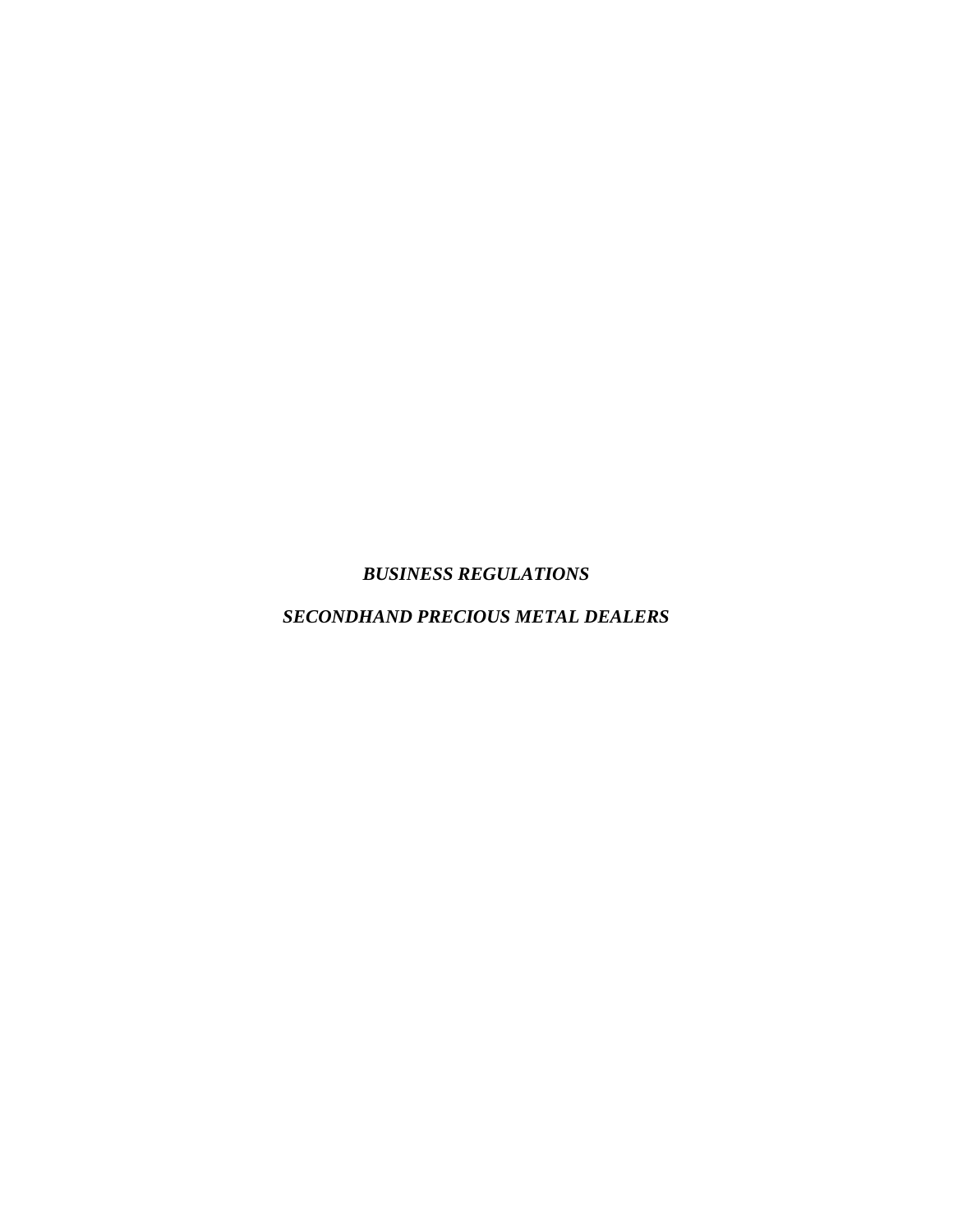#### **§ 115.01 DEFINITIONS.**

For the purpose of this chapter the following definitions shall apply unless the context clearly indicates or requires a different meaning.

*SECONDHAND ARTICLE.* An article which has been used or which has been previously traded or sold by a retailer. For purposes of this chapter, the term *SECONDHAND ARTICLE* shall not include any coin or any gold or silver ingot or bar.

*SECONDHAND PRECIOUS METAL BUSINESS.* Any person, firm, corporation or association engaged in the business of purchasing, trading for or otherwise taking in ay secondhand article made, in whole or in part, of gold silver or platinum. (Ord., passed 12-23-80)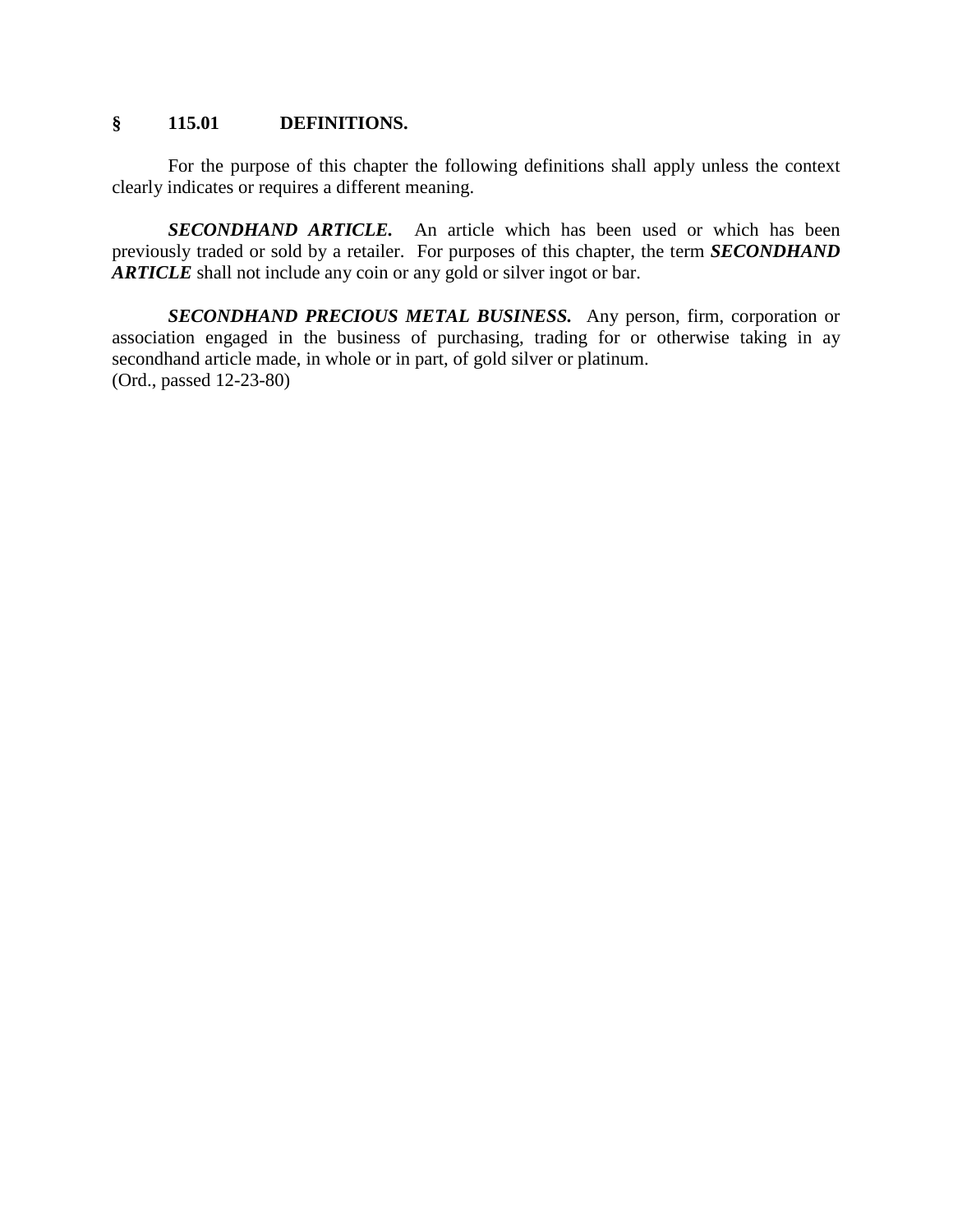#### **§ 115.02 LICENSE REQUIRED.**

No person, partnership, corporation or association shall operate a secondhand precious metal business as defined in § 115.01 unless such person, partnership, corporation or association shall have first applied for and received a privilege license from the Town Clerk. A separate license shall be required for each location, place or premises used for the conduct of a secondhand precious metal business and each license shall designate the location, place or premises to which it applies. In addition, such business shall not be carried on or conducted in any other place than that designated in or by such license.

(Ord., passed 12-23-80) Penalty, see § 10.99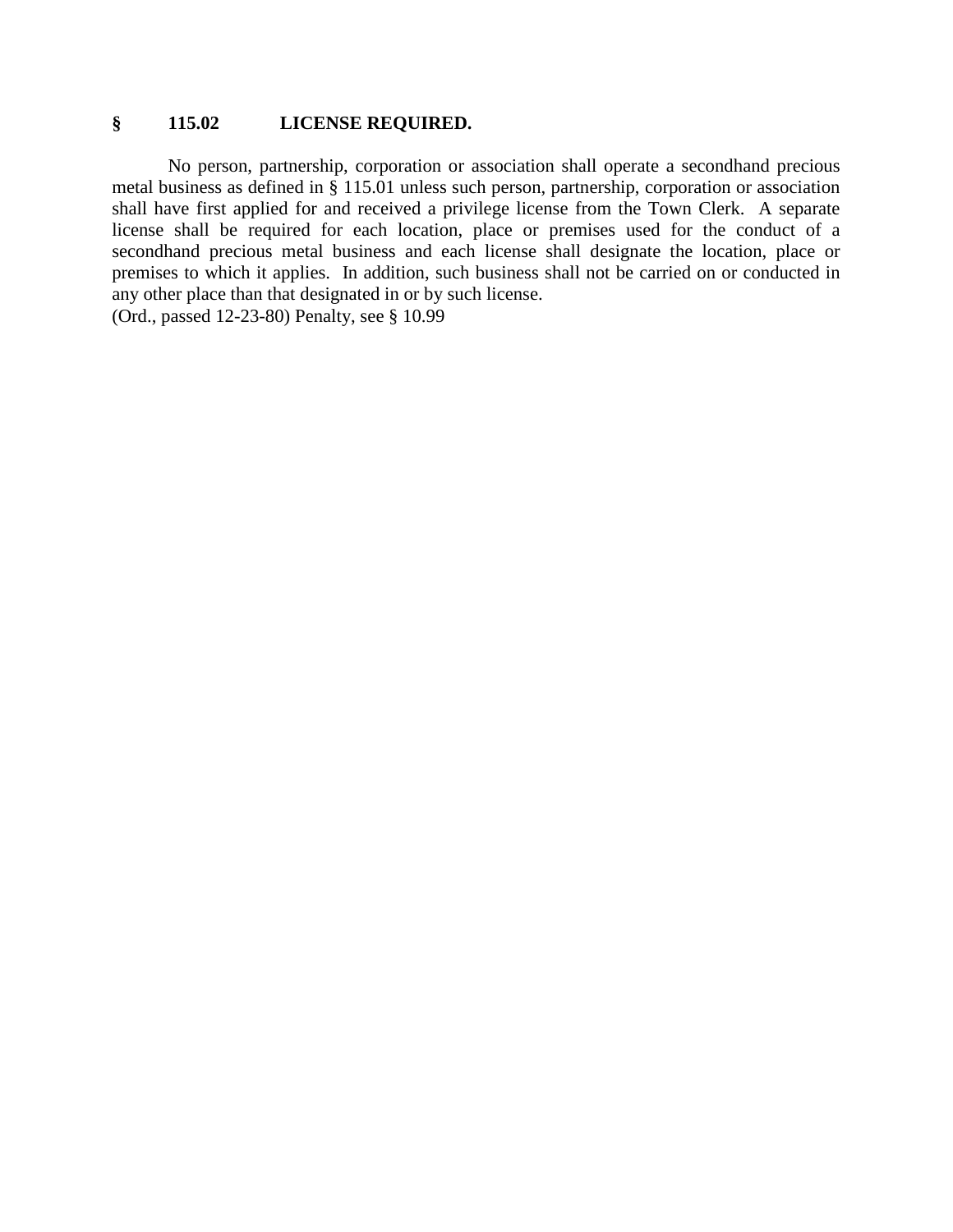## **§ 115.03 EMPLOYEES TO REGISTER WITH POLICE DEPARTMENT.**

Every employee of a secondhand precious metal business shall, within five days of being employed, register his name and address with the Police Department and have his thumbprints, fingerprints and photograph taken by the Police Department. Such employee shall be issued by the Police Department a certificate of Compliance with this section upon his payment of the fee as per the fee schedule on file in the office of the Town Clerk. (Ord., passed 12-23-80) Penalty, see §10.99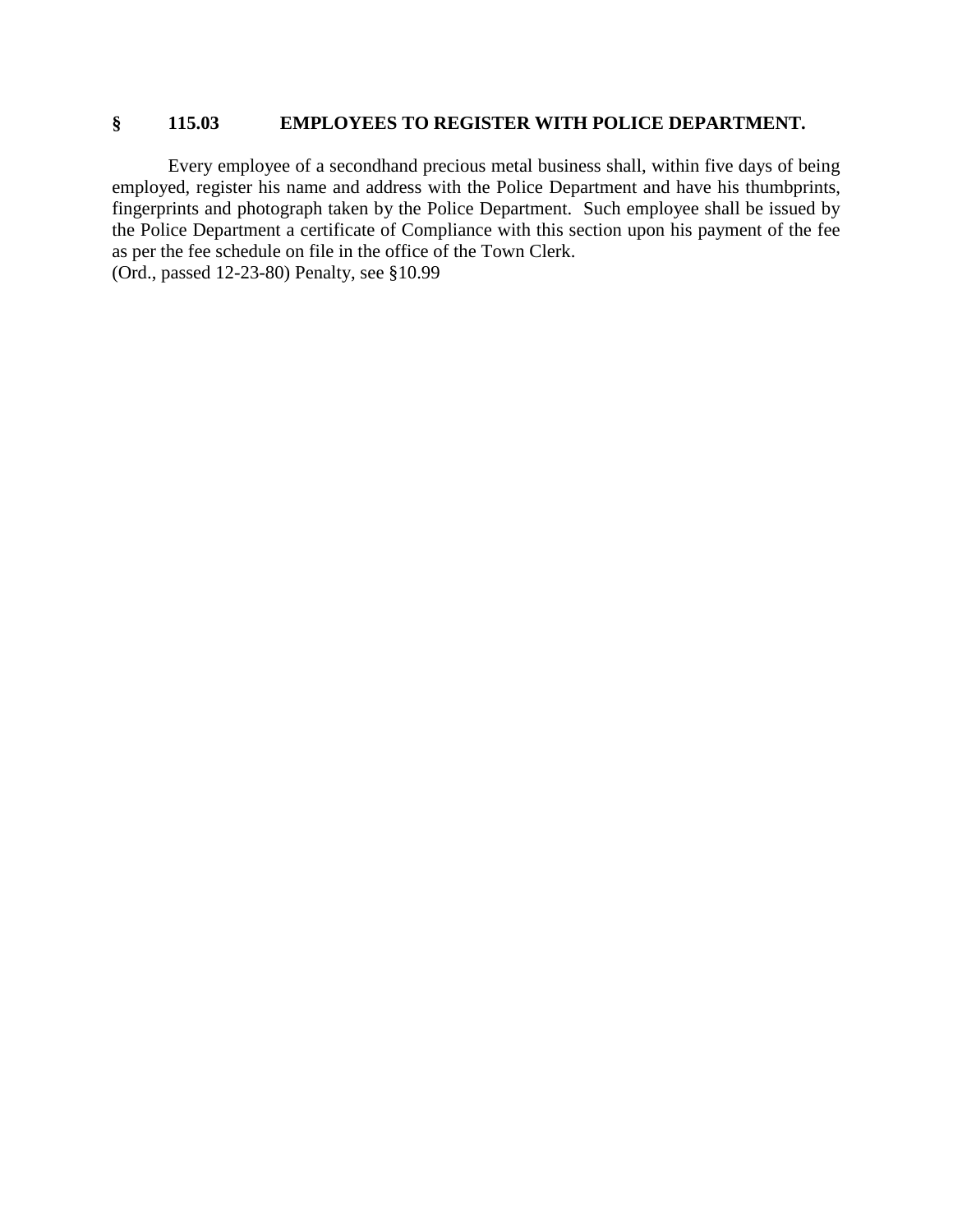#### **§ 115.04 BOND.**

Before a license shall be issued to a secondhand precious metal business, the applicant shall file with the Town Clerk a bond payable to the town in the sum of \$10,000 to be executed by the applicant and by two responsible sureties, or a surety company licensed to do business in the state, to be approved by such Town Clerk, which said bond should be for the faithful performance of the requirements and obligations set forth in this chapter. The Town Board of Commissioners shall have full power and authority to revoke such license and sue for forfeiture of the bond upon a breach of any provision of this chapter. Any person who obtains a judgment against a secondhand precious metal business and upon which judgment execution is retuned unsatisfied, may maintain an action in his own name upon the said bond of secondhand precious metal business in any court having jurisdiction of the amount demanded, to satisfy said judgment.

(Ord., passed 12-23-80)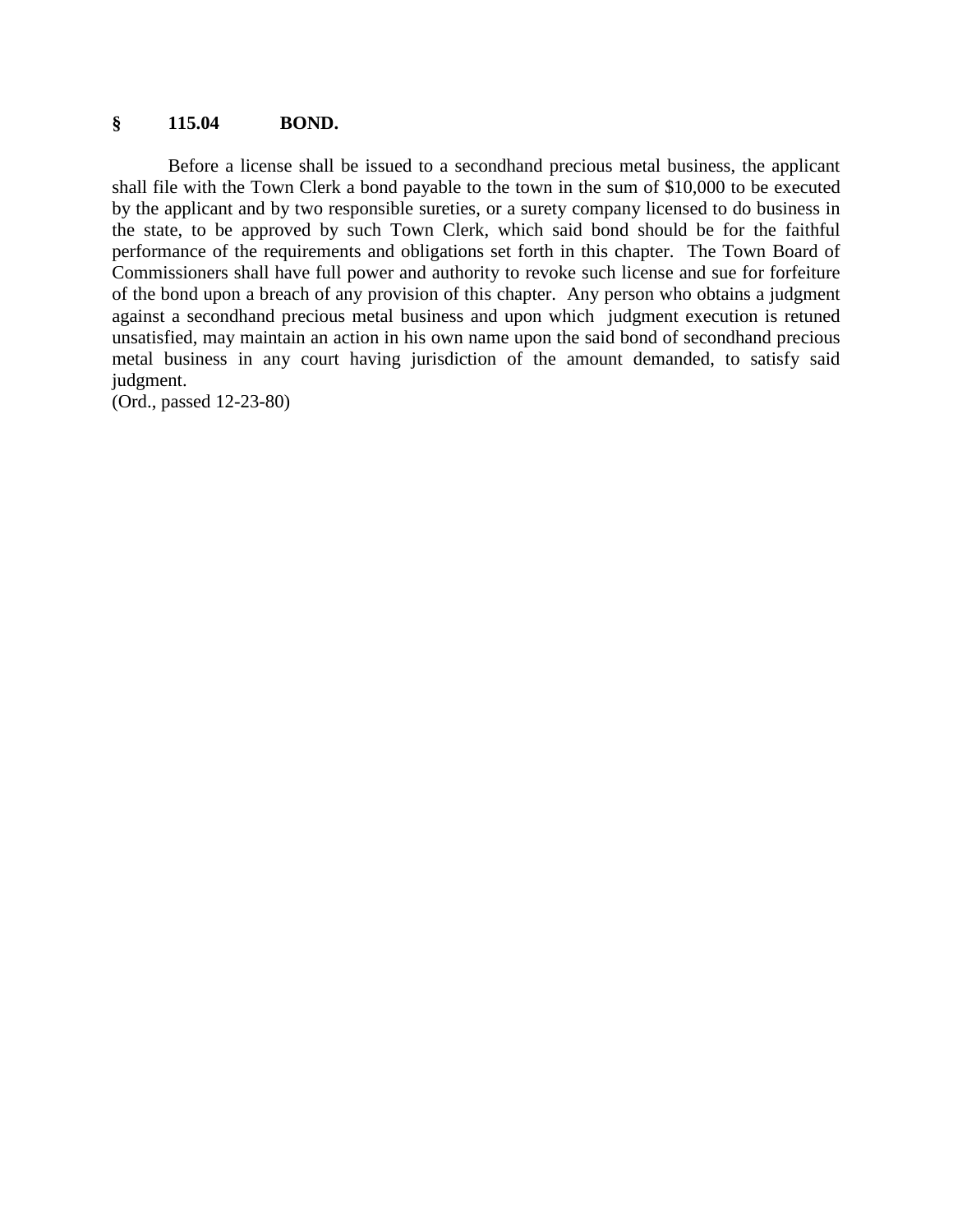#### **§ 115.05 INVESTIGATION FEE.**

(A) Any person applying to the Town Clerk for a license to conduct the business of a secondhand precious metal dealer shall pay a fee as per the fee schedule on file in the office of the Town Clerk to the Town to compensate the town for the cost of investigating the applicant's criminal record and character. The applicant shall report to the Police Department and furnish his full name, address, physical description, age, North Carolina driver's license (if applicable) and social security number. In addition, the applicant shall be photographed and fingerprinted in order to facilitate the investigation.

(B) In the event the applicant is a partnership or association, all persons owning or having interest therein shall pay to the town the investigation fee and comply with the provisions of division (A) above.

(C) In the case of a corporate applicant, each stockholder owning 10% or more of the corporation's common stock shall pay to the town the investigation fee and comply with the provisions of division (A) above.

(Ord., passed 12-23-80)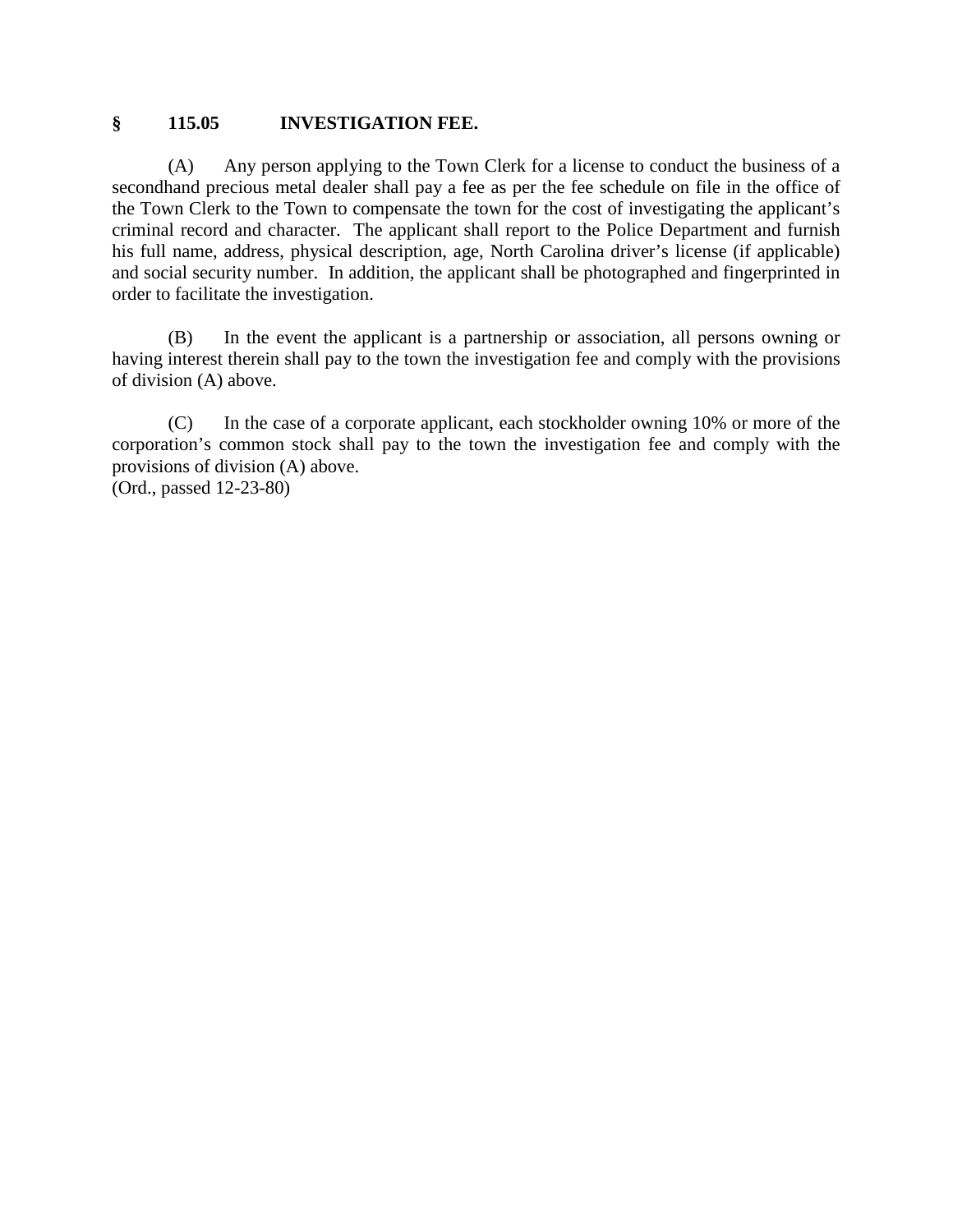#### **§ 115.06 DENIAL OF LICENSE; REVOCATION.**

(A) No privilege license shall be issued to any applicant if any of the persons required to be investigated under § 115.05 above has been convicted of any felony or a crime involving fraud, theft or receiving or possession of stolen property in the five years immediately preceding the date of the license application.

(B) The conviction of any person required to be investigated under § 115.05 above, for any felony or for any crime involving fraud, theft or receiving or possession of stolen property or for any violation of this chapter shall constitute grounds for immediate revocation by the Town Board of Commissioners of the privilege license issued to such secondhand precious metal business.

(Ord., passed 12-23-80)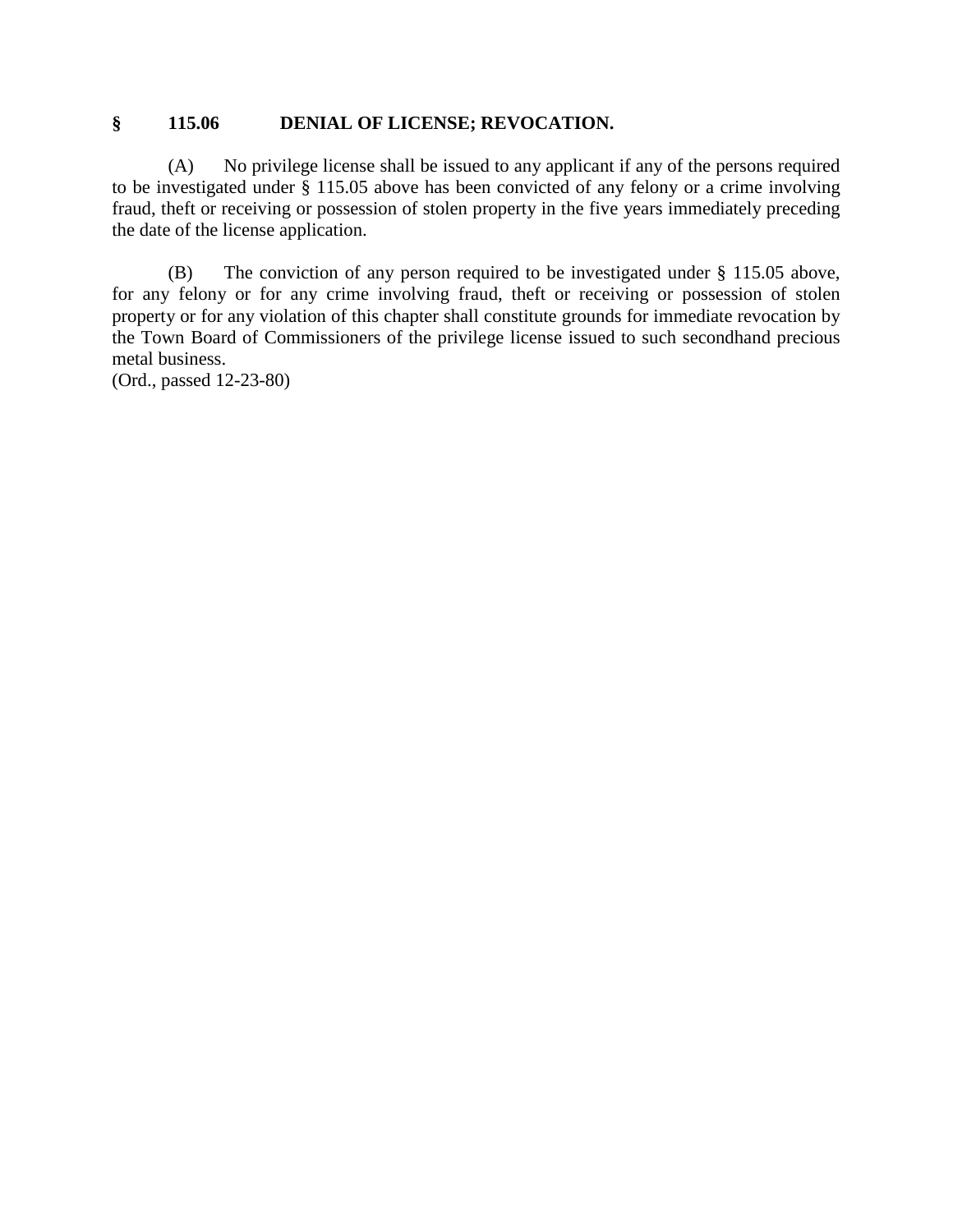#### **§ 115.07 RECORD OF TRANSACTIONS TO BE KEPT.**

(A) Every secondhand precious metal business shall deep a tightly bound book or books, no looseleaf, with pages numbered in sequence, in which there shall be legibly written at the time of any transaction with a local non-licensee involving the purchasing of, trading for or taking in of any secondhand article made, in whole or in part, of gold, silver or platinum, the following information:

(1) An account and description of the item(s), article(s) or thing(s) purchased, traded for or taken in, including, if applicable, the manufacturer's name, the model, the model number, the serial number and any engraved number(s), initial(s) or marking(s);

(2) The amount of money involved in the transaction or any item offered in trade;

(3) The date of the transaction;

(4) The name and residence of the person involved in the transaction with the secondhand precious metal business, along with the person's date of birth and general physical description, including their hair color and approximate height and weight; and

(5) A mutation whether the item(s), article(s) or thing(s) are stored on the licensed premises or elsewhere.

(B) No transaction involving purchasing, trading for or taking in a secondhand article made, in whole or in part, of gold, silver or platinum shall be completed by any secondhand precious metal business or an agent or employee thereof until the person involved in the transaction presents two forms of positive identification, at least one of which is a photographic representation imprinted thereon. This identification information shall be recorded next to the person's name and residence in the books required to be kept pursuant to division (A) above.

(C) The book(s) required by this section shall be a permanent record to be kept at all times on the premises of the secondhand precious metal business. Such book(s) shall be made available during regular business hours to any law enforcement officer. A full and accurate copy of the records required to be kept by this section shall be filed with the Police Department within 48 hours of the transaction.

(D) The book(s) must be kept for a period of one year by the licensee. (Ord., passed 12-23-80) Penalty, see § 10.99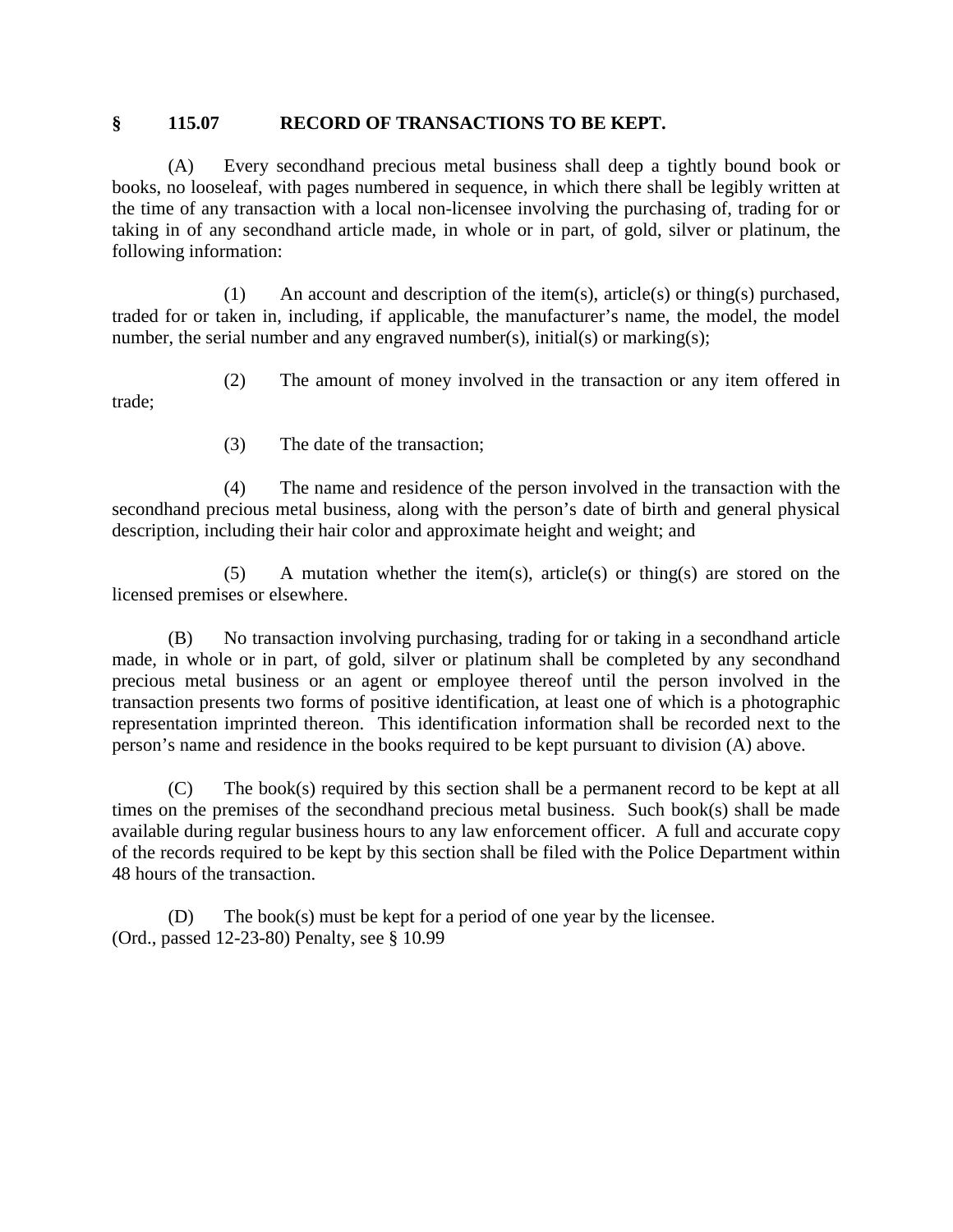#### **§ 115.08 INSPECTION OF ARTICLES BY LAW ENFORCEMENT AGENCIES.**

Every secondhand precious metal business must keep all secondhand articles made, in whole or in part, of gold, silver or platinum, open to inspection by any law enforcement officer at reasonable times for a period of seven days within the territorial jurisdiction of the town. During this period, the appearance of such articles shall not be altered in any way. A secondhand precious metal business is not prohibited from selling or arranging to sell or trade such articles during the seven day period as long as such articles remain in its possession as required by this chapter.

(Ord., passed 12-23-80) Penalty, see § 10.99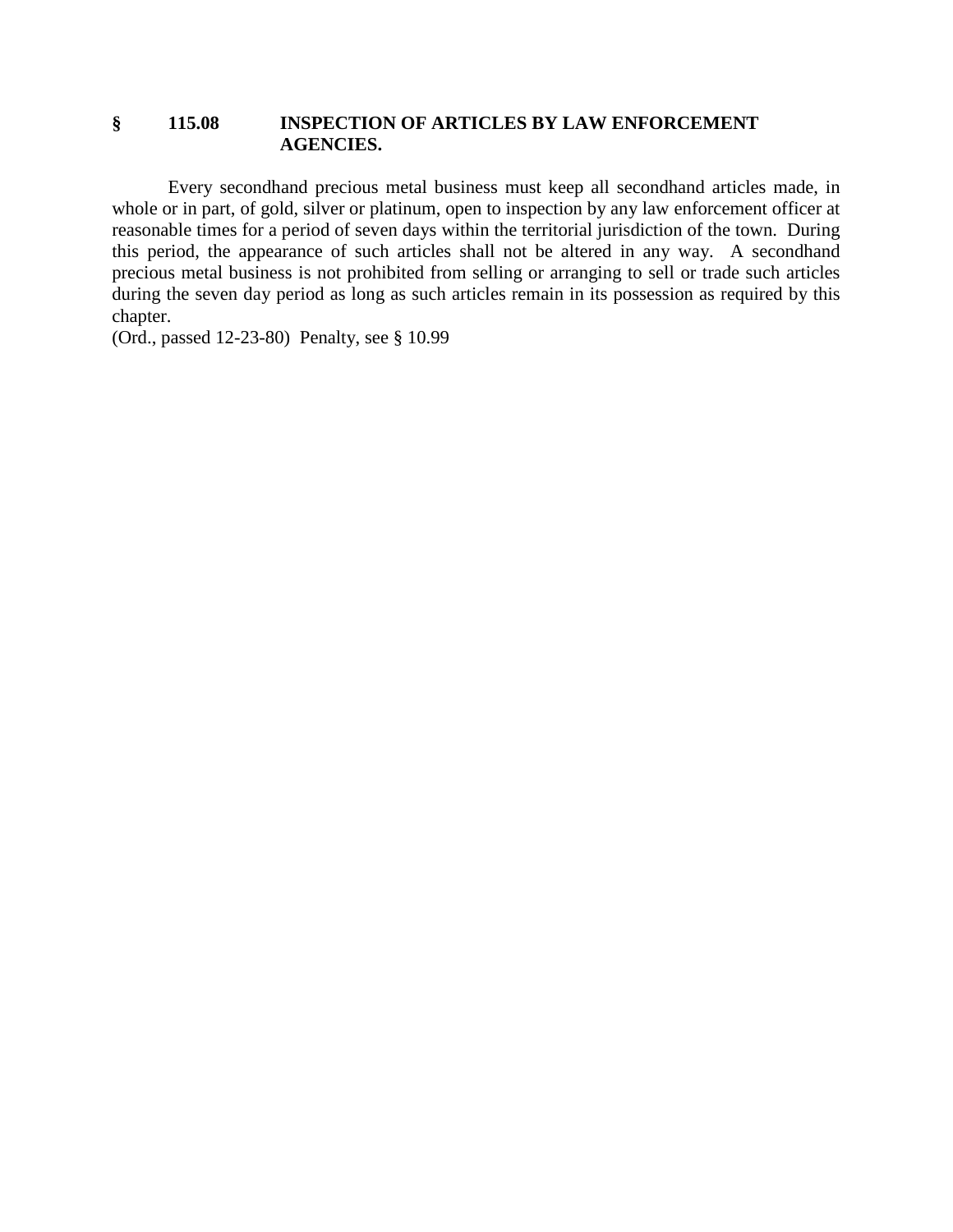## **§ 115.09 PURCHASE FROM MINORS.**

No secondhand precious metal business or employee or agent thereof shall purchase from any person under 18 years of age any secondhand article made, in whole or in part, of gold, silver or platinum without the written consent of that person's parent or guardian. (Ord., passed 12-23-80) Penalty, see § 10.99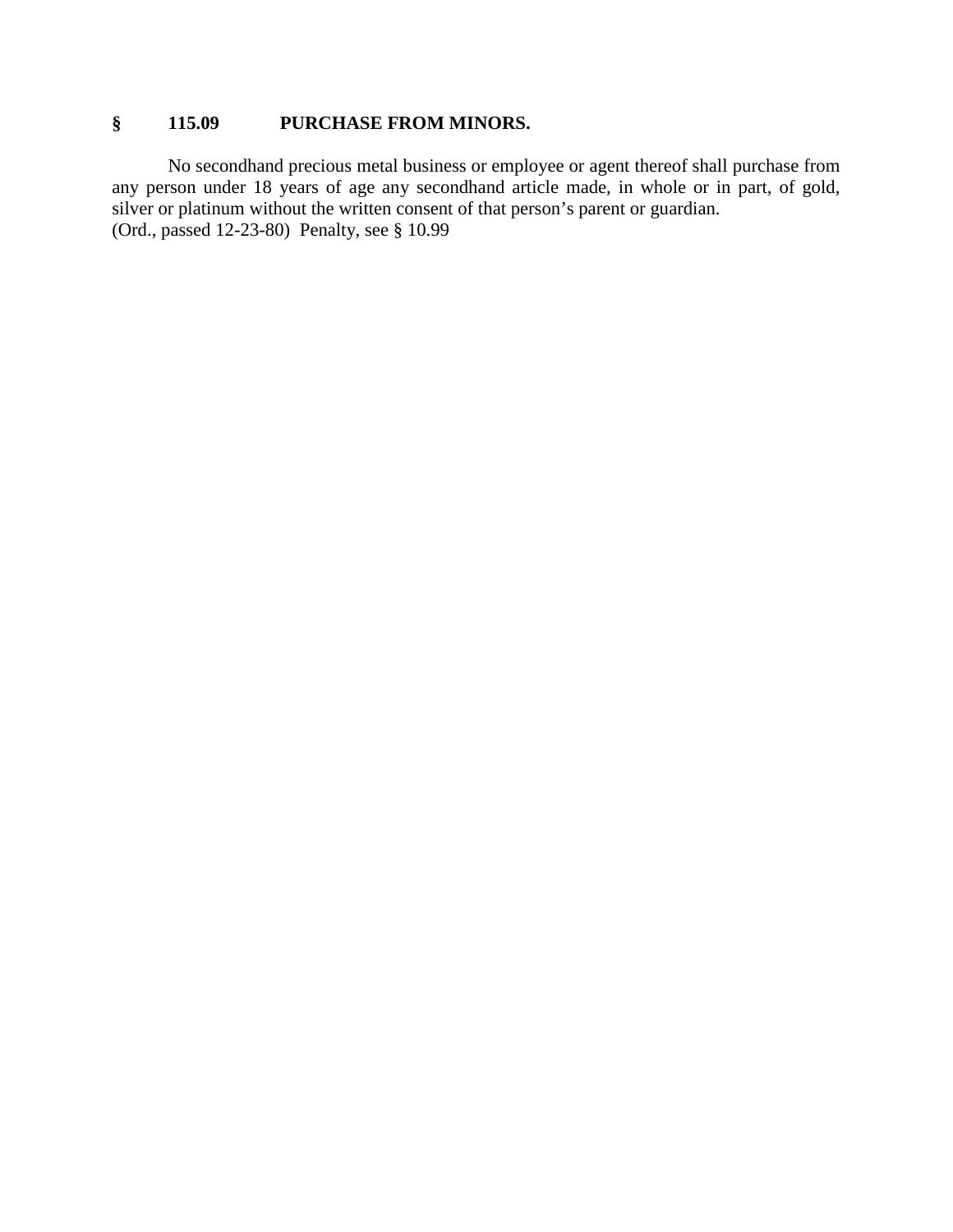### **§ 115.10 BUSINESS TO BE CONDUCTED ONLY ON LICENSED PREMISES.**

No secondhand precious metal business shall make use of any property or premises not included within the premises designated in or by the license required by this chapter, for the display of any secondhand article, made in whole or in part, of gold, silver or platinum, or the for the conduct of a secondhand precious metal business. This chapter does not prohibit the storage or safekeeping of any such secondhand article off of the licensed premises, but it does prohibit the sale, exchange or purchase of any secondhand precious metals out of any mobile home, moveable business on wheels, motel room, apartment or dwelling place. (Ord., passed 12-23-80) Penalty, see § 10.99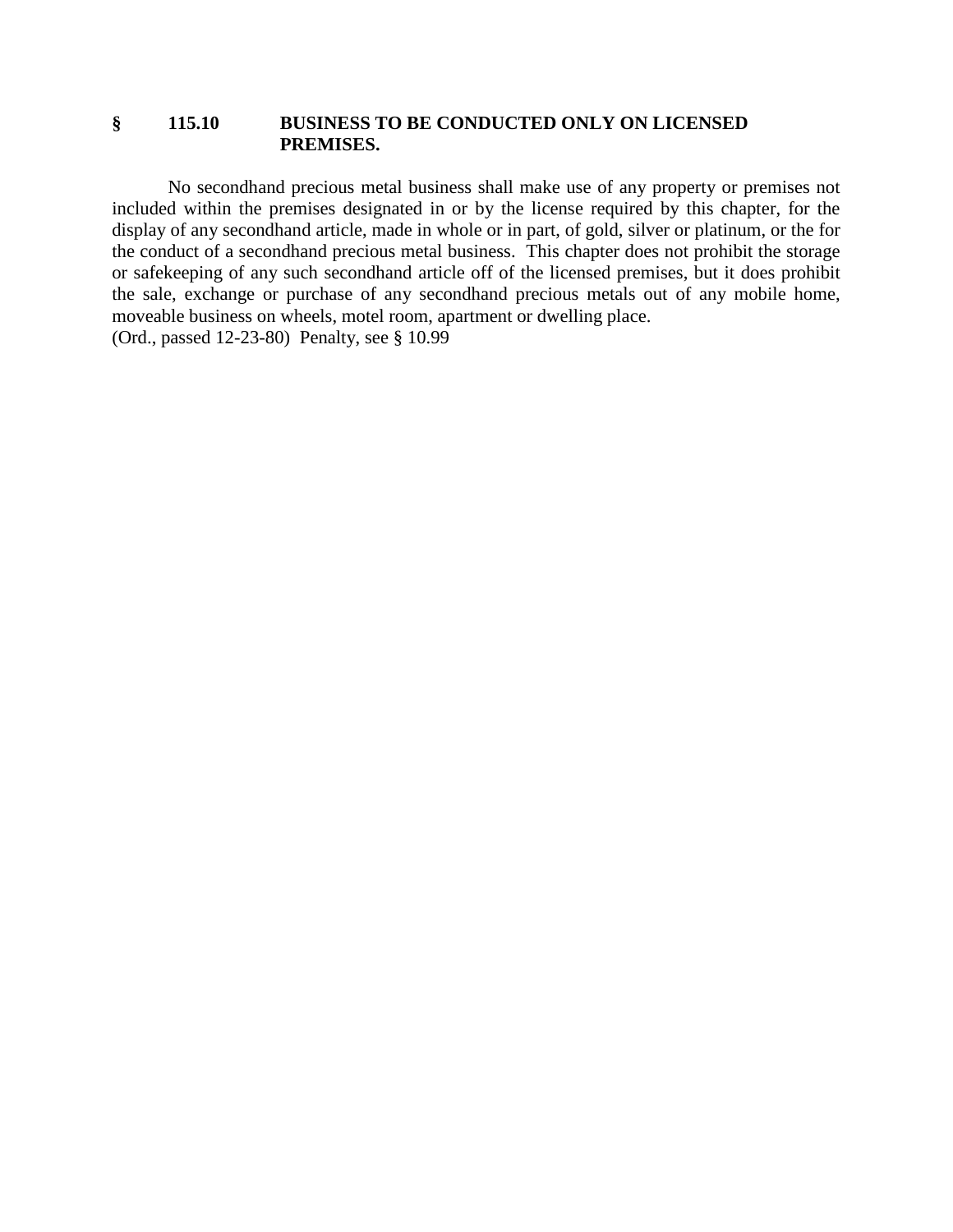### **§ 115.11 ADVERTISEMENTS OT CONTAIN LICENSE NUMBER; LICENSE FEE.**

Any secondhand precious metal business approved for the conduct of its business pursuant to this chapter shall set forth in all of its advertisements the license number given to it by the town. The cost of the privilege license shall be such as is on file in the office of the Town Clerk, and no portion thereof shall be prorated. (Ord., passed 12-23-80) Penalty, see § 10.99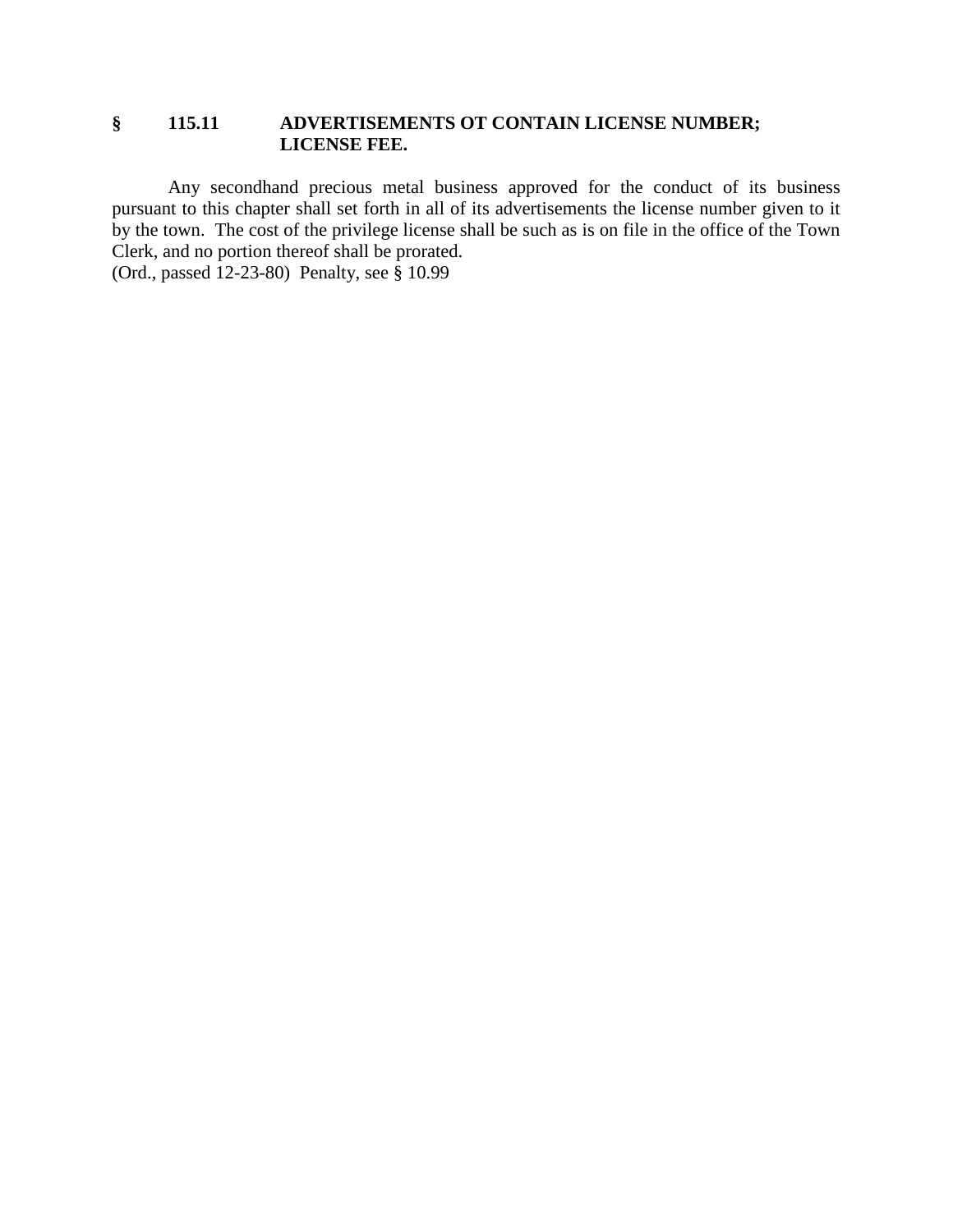# **§ 115.12 VIOLATIONS.**

Violation of any of the provisions of this chapter by any person shall constitute a misdemeanor.

(Ord., passed 12-23-80) Penalty, see § 10.99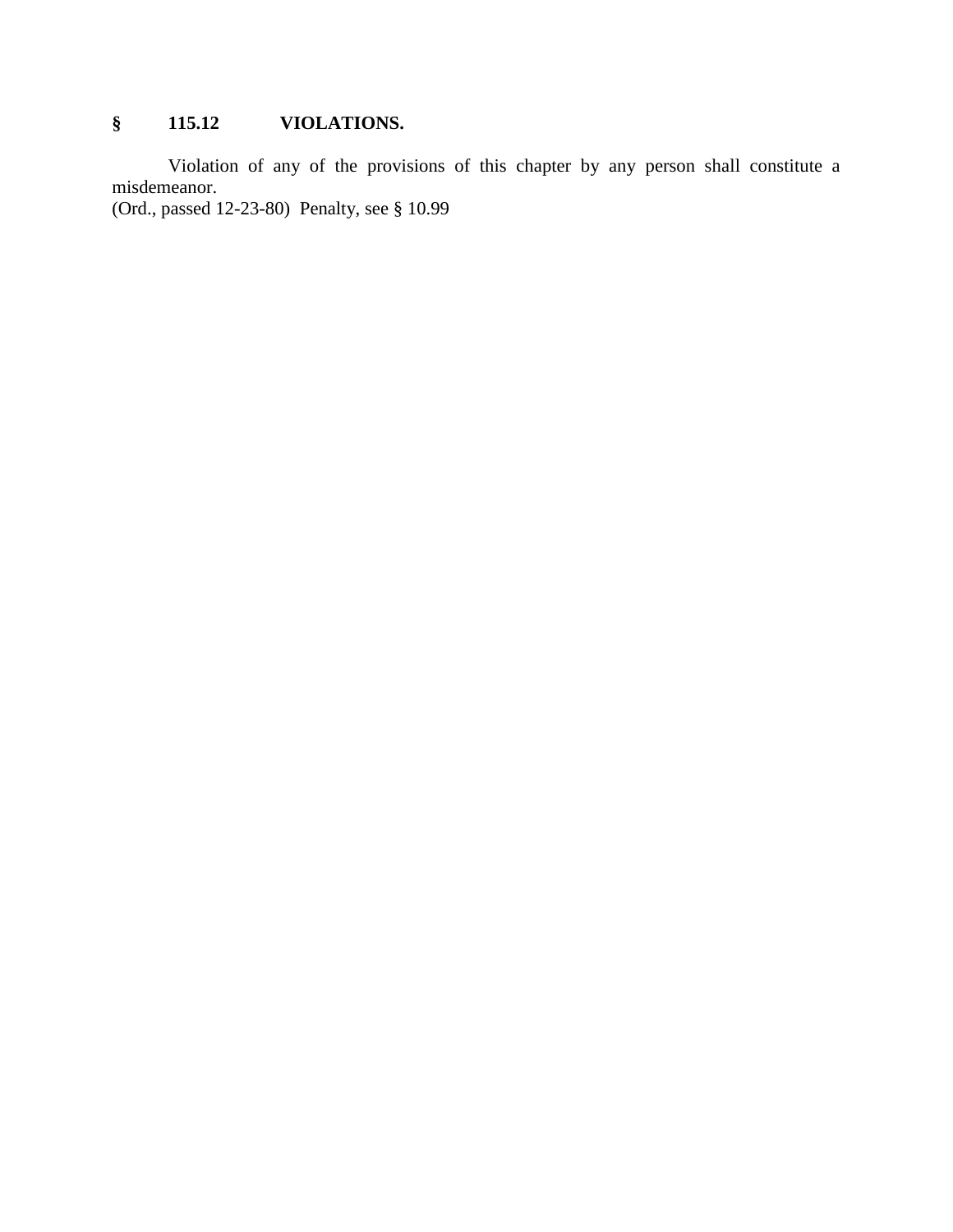## *BUSINESS REGULATIONS*

## *TAXICABS AND VEHICLES FOR HIRE*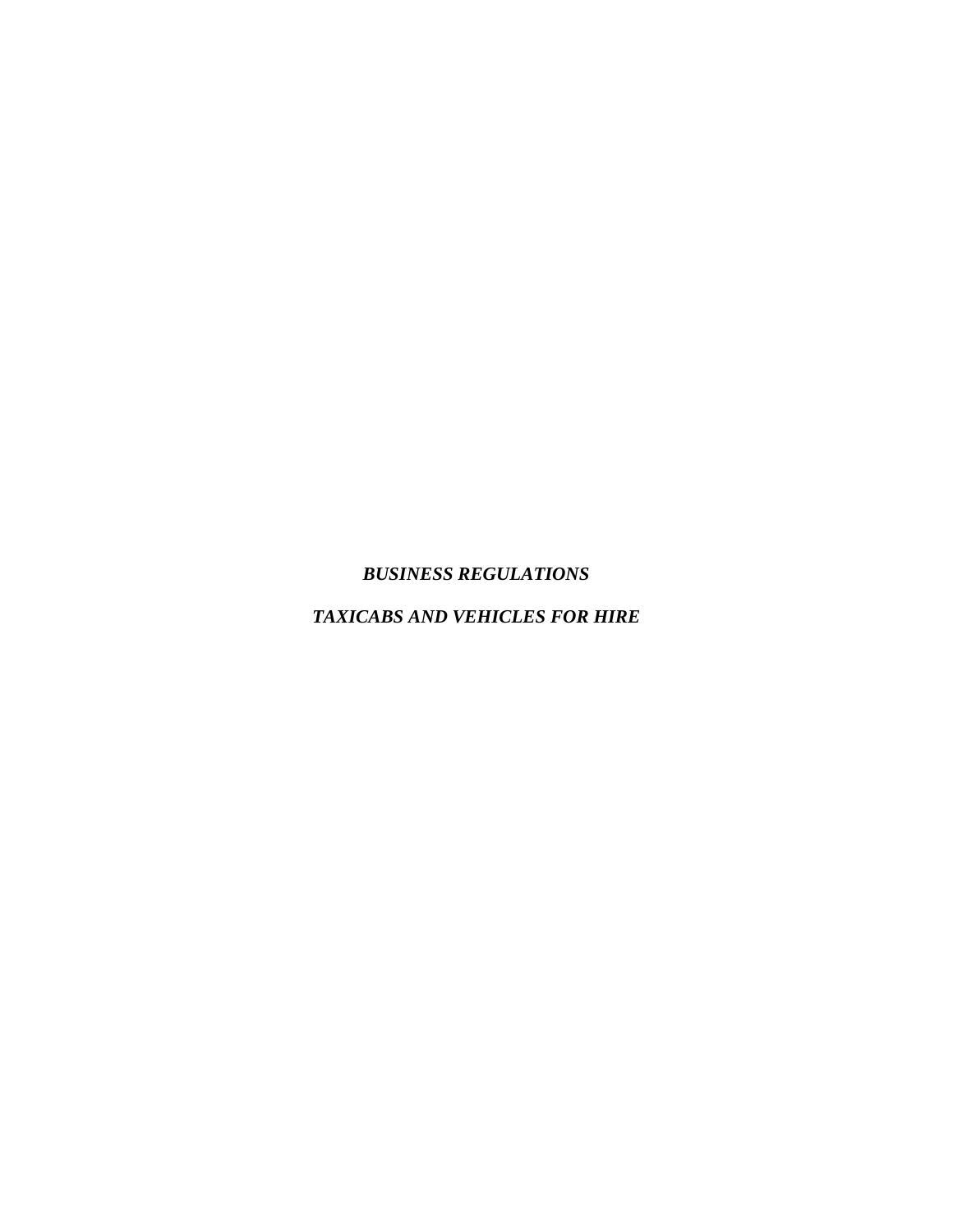### **§ 116.01 PERMIT REQUIRED.**

(A) No person shall operate or drive any vehicle for hire or taxicab carrying passengers for hire from place to place within the town, unless that person shall have first applied for and secured a permit for the operation of such vehicle for hire or taxicab.

(B) This section shall apply to an operator picking up a fare in town for the purpose of transporting such fare to any place outside of the town. ('75 Code, § 23-1) Penalty, see § 10.98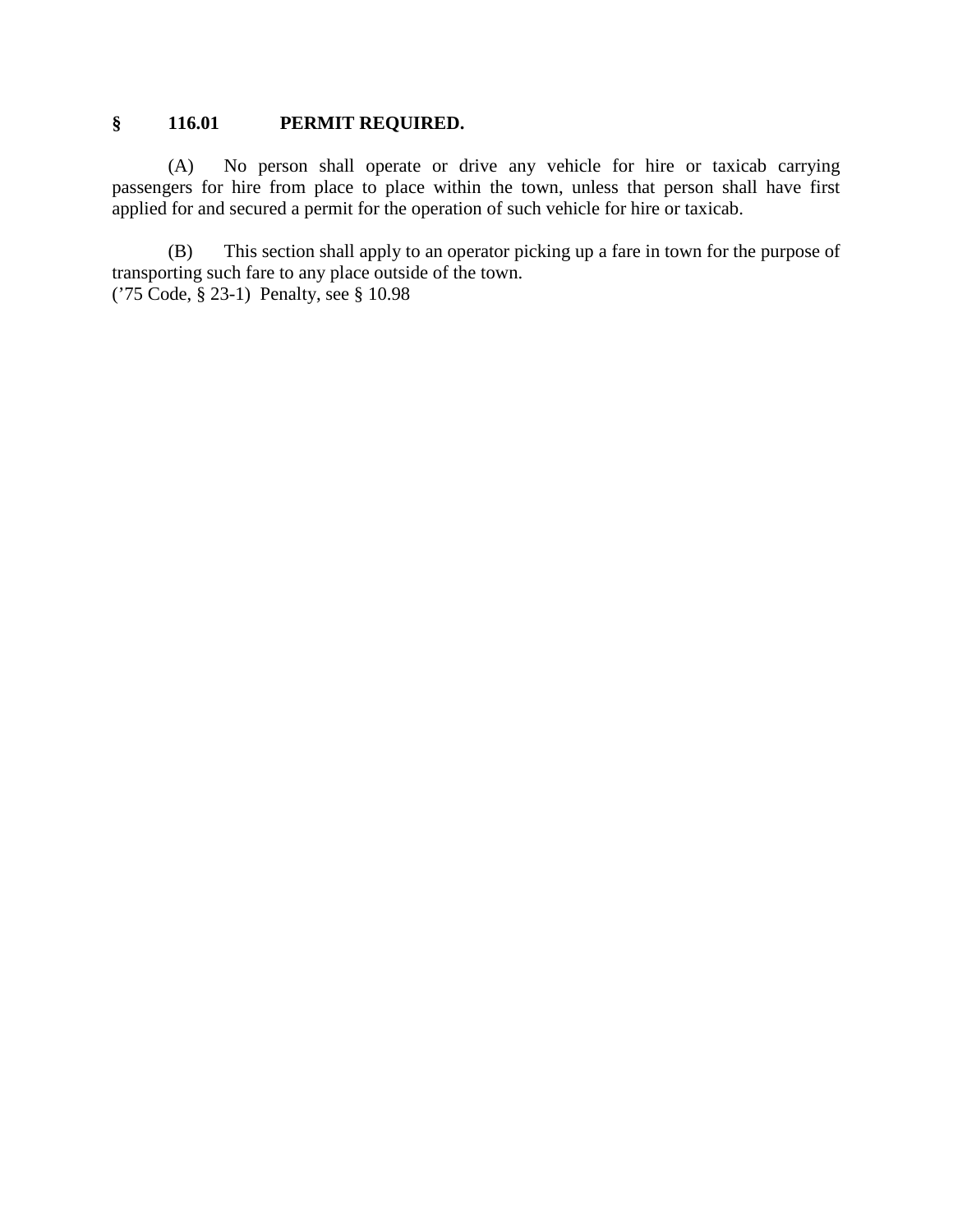### **§ 116.02 APPLICATION FOR AN ISSUANCE OF PERMIT; PRIVILEGE LICENSE ALSO REQUIRED.**

(A) Any person desiring to operate any vehicle for hire or taxicab carrying passengers for hire within the town shall file a written application with the Town Clerk for a permit or license for such business.

(1) After receiving such permit, such person shall file an additional application for every additional motor vehicle or taxicab proposed to be used in connection with such business on forms approved by the Town Clerk.

(2) The Town Clerk shall submit such application to the Chief of Police for investigation. ('75 Code, § 23-2)

(B) Upon issuance of a permit with approval of the Police Department, such person shall also apply for a privilege license as required in Chapter 110 of this Code.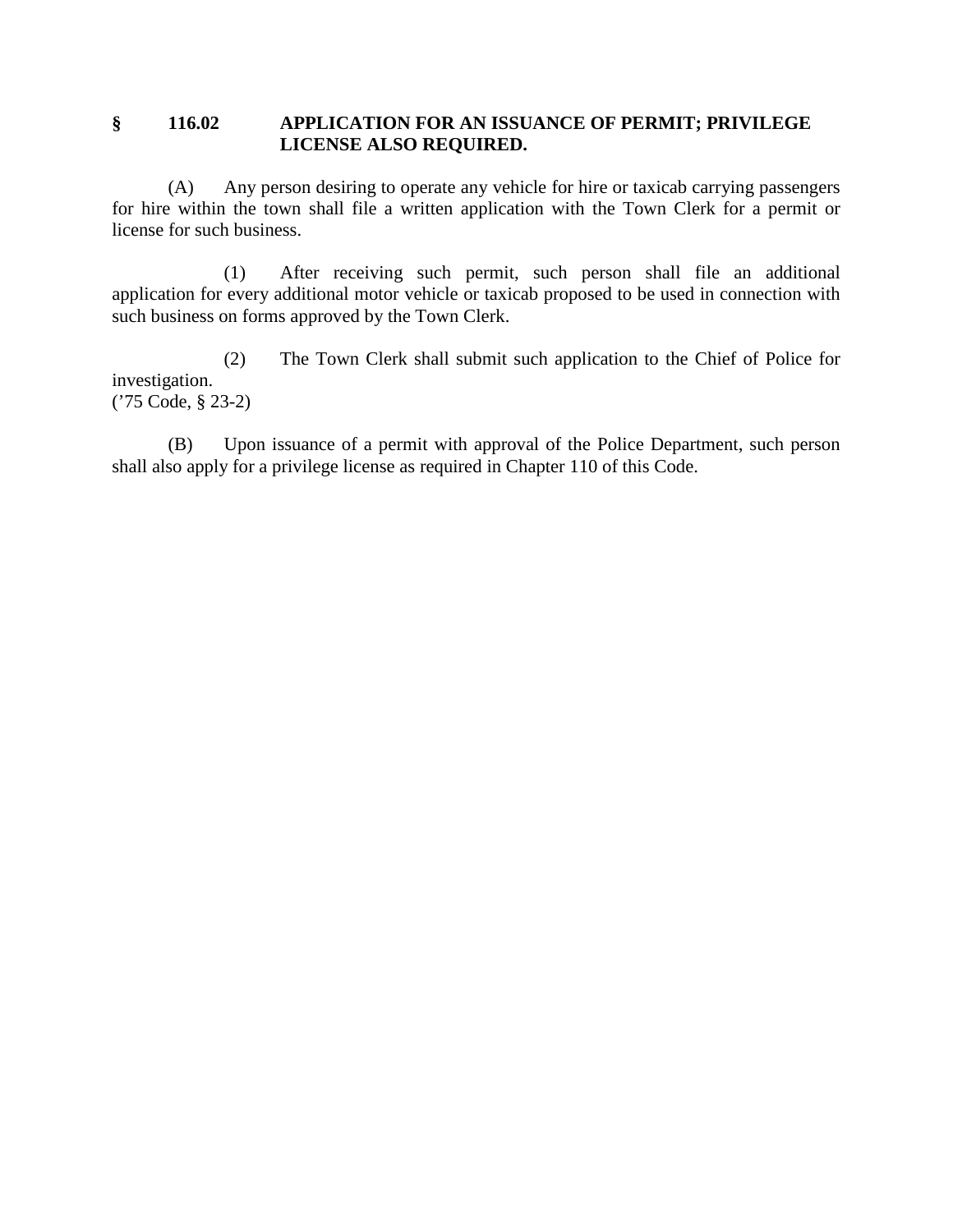## **§ 116.03 INFORMATION TO ACCOMPANY APPLICATION.**

Each applicant for a permit to operate a motor vehicle under the provisions of this chapter shall file with his application a record of his state chauffeur's license and such other information as the Board of Commissioners may require. ('75 Code, § 23-3)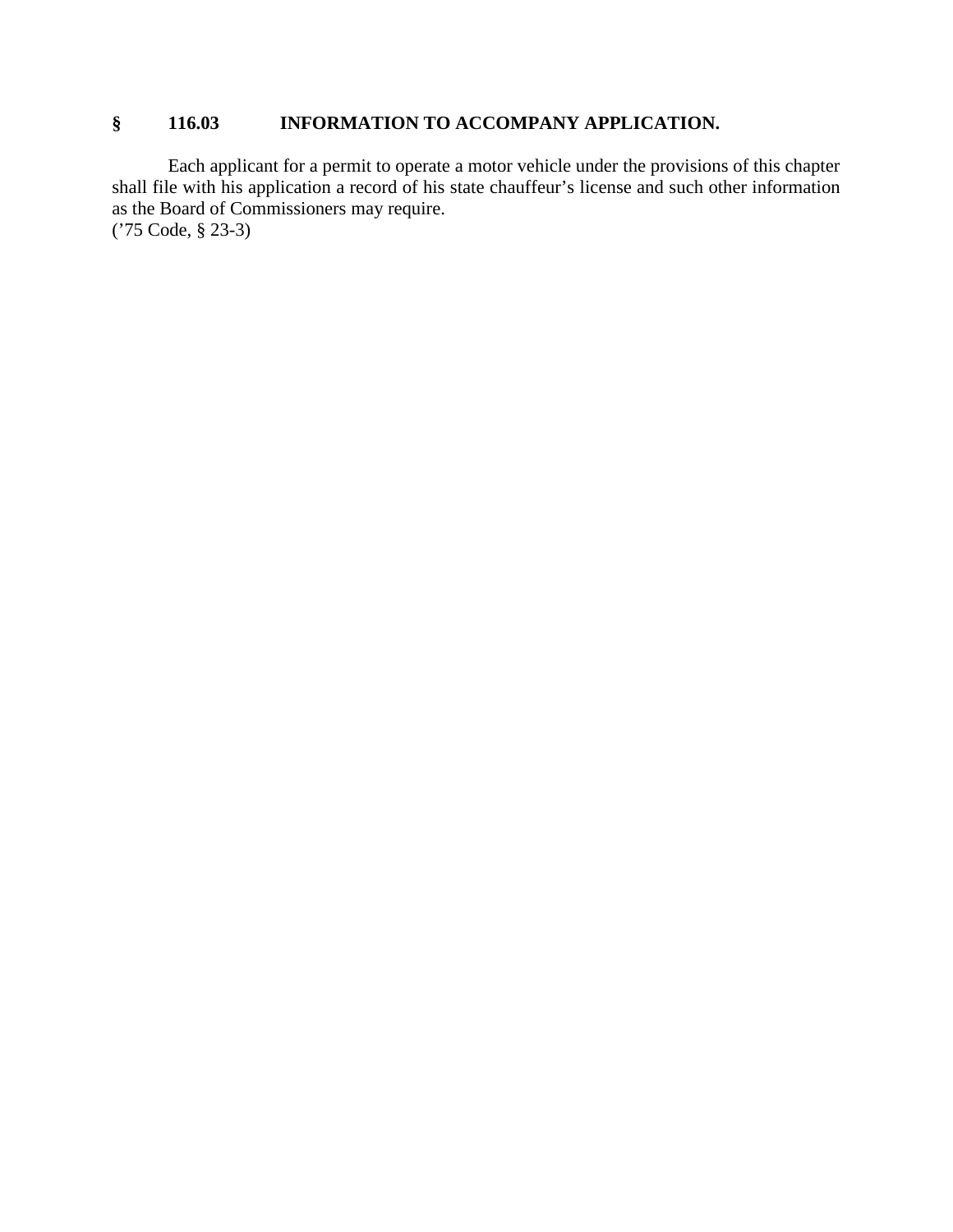### **§ 116.04 REFUSAL OF ISSUE PERMIT; REVOCATION.**

(A) The Chief of Police may refuse to issue any permit required in this chapter to any person who has been convicted within five years prior to the date of the application, of any alcohol or drug offense, of a felony, a violation of any prohibition, narcotic drugs or prostitution laws or ordinances, or to any person who is a habitual user of intoxicating beverages or narcotic drugs, or to any person who is a habitual violator of traffic laws or ordinances.

(B) The Chief of Police may revoke any driver's permit, if the person to whom it was issued is convicted of the violation of any such laws, and shall submit a report of such revocation to the next meeting of the Board of Commissioners for action. ('75 Code, § 23-4)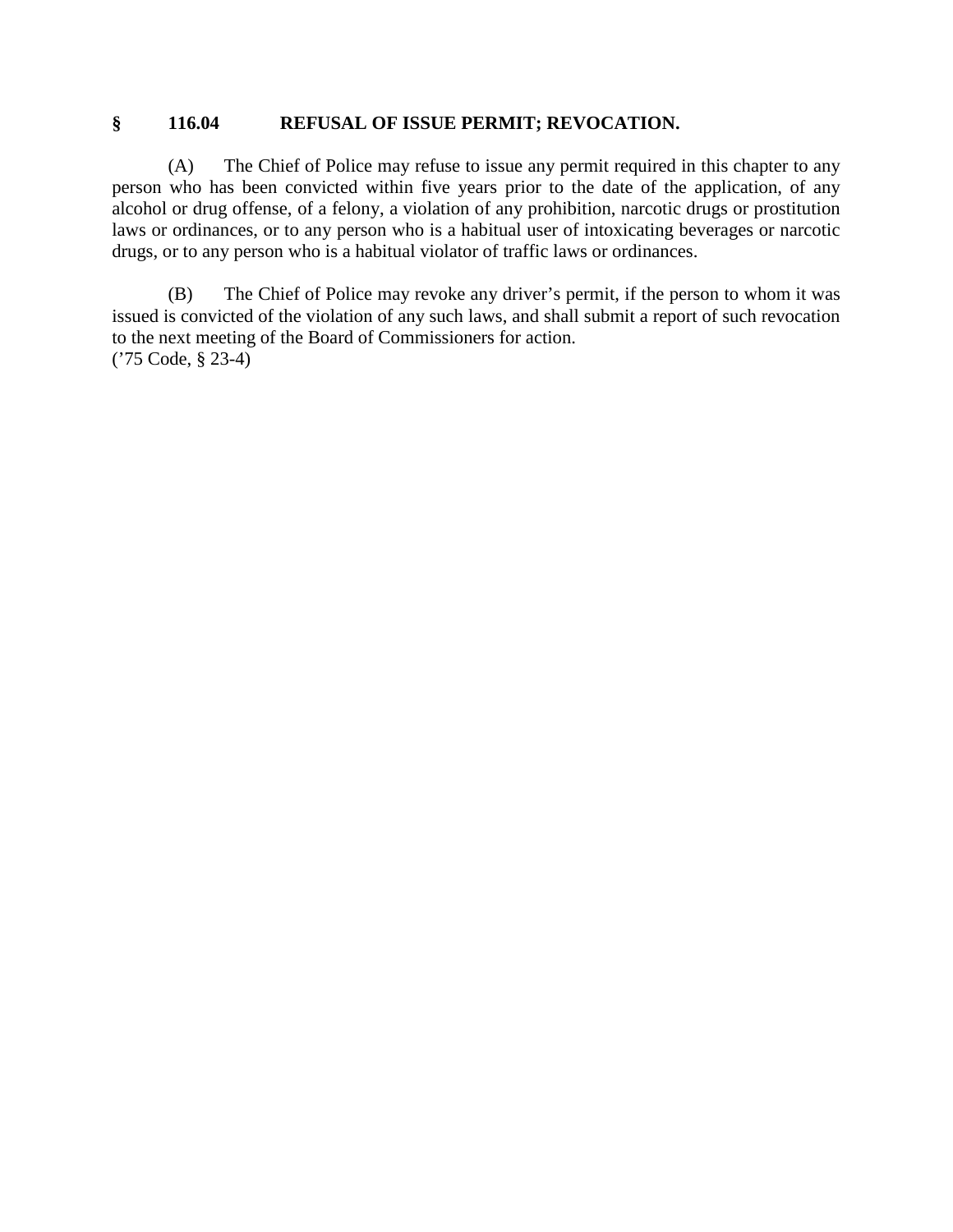## **§ 116.05 DUTY OF OWNER TO REQUIRE LICENSING.**

Every owner or operator of a motor vehicle or taxicab for hire shall require all drivers to be properly licensed and to comply with the provisions of this chapter. ('75 Code, § 23-5) Penalty, see § 10.98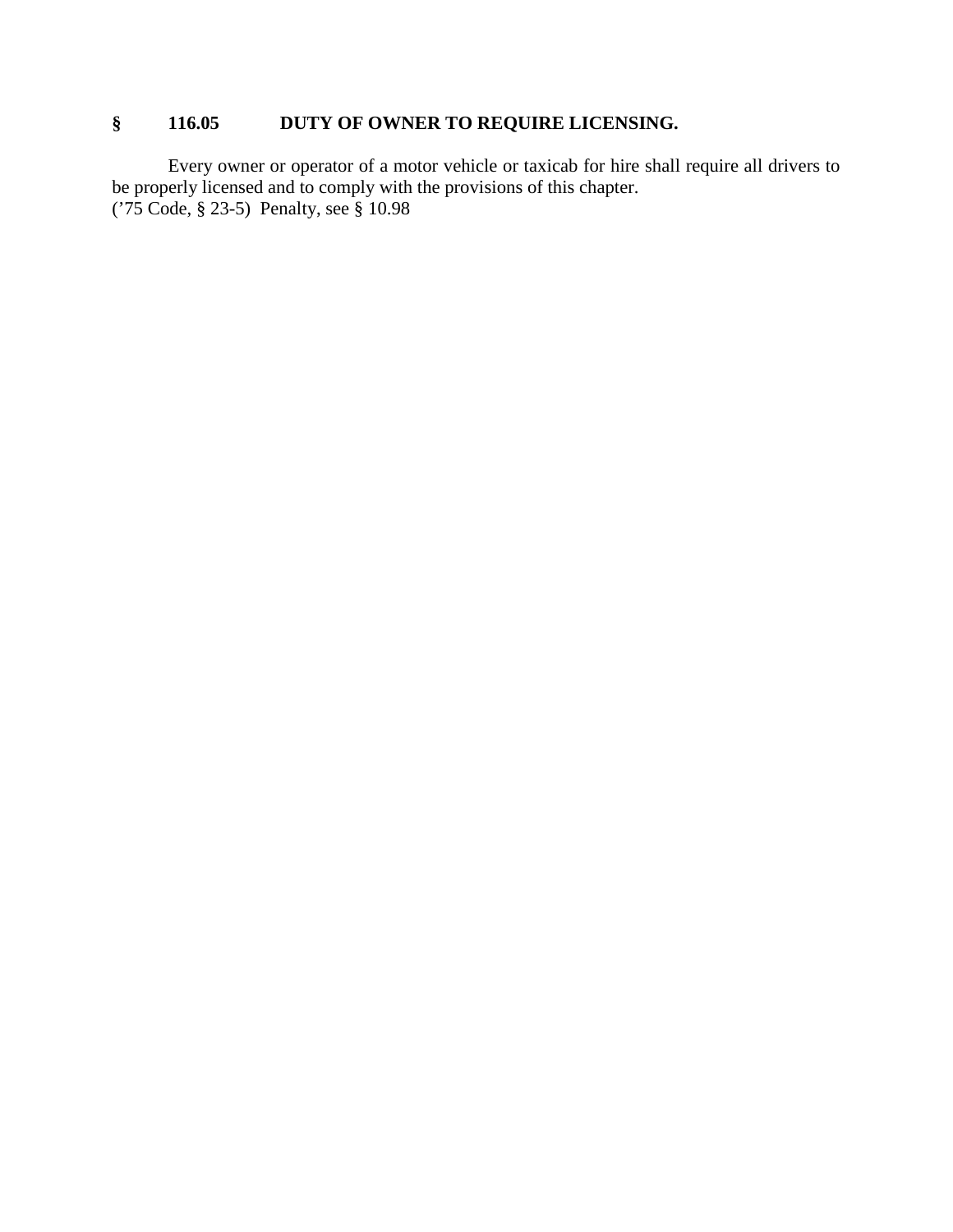## **§ 116.06 INSURANCE.**

The owner or operator of any motor vehicle or taxicab for hire shall furnish to the Town Clerk evidence that he has in force such liability insurance as is required by state law. ('75 Code, § 23-6)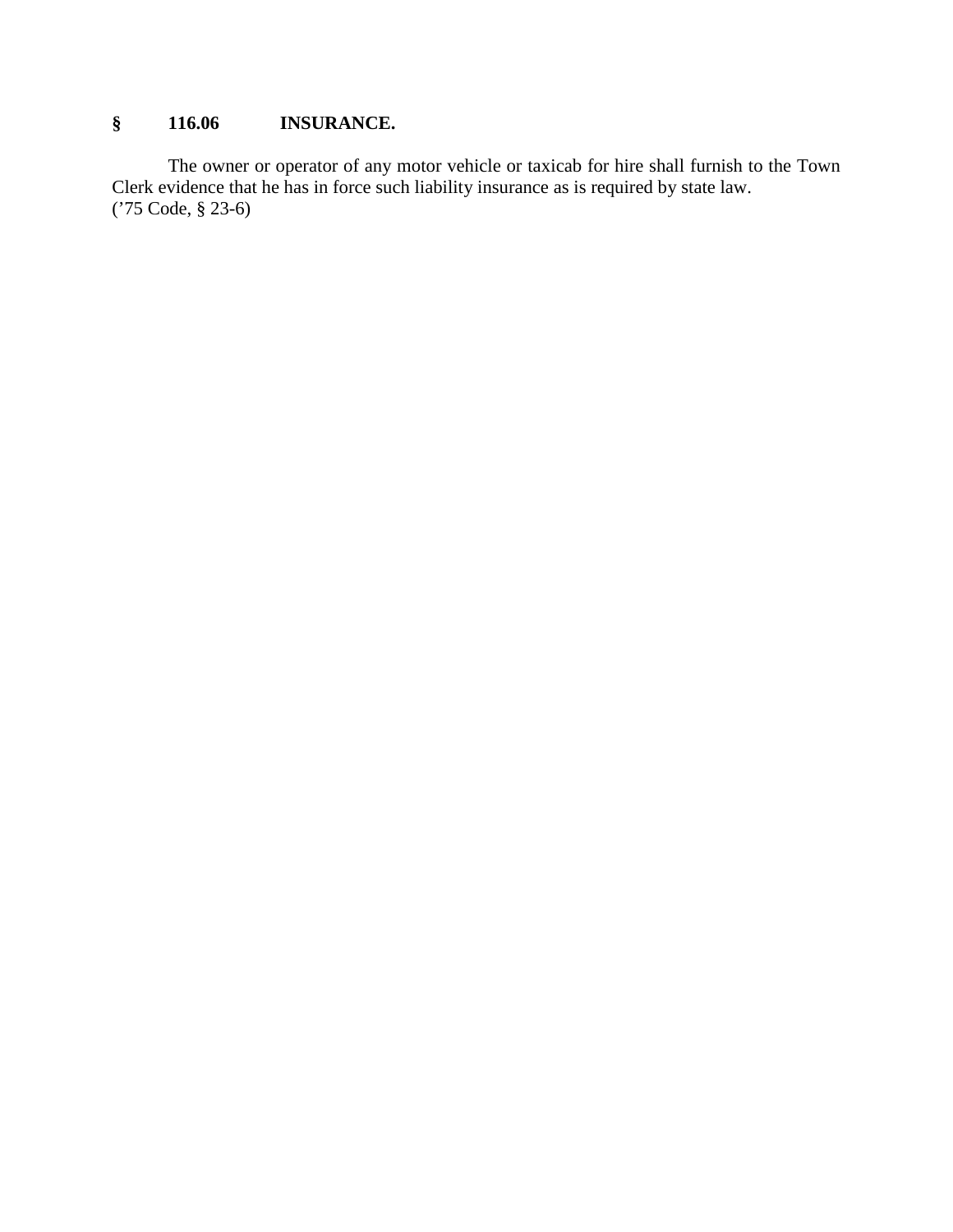### **§ 116.07 OBTAINING SERVICES FRAUDULENTLY.**

Every person requesting a taxicab operator or driver to take him to a designated terminus and refusing to pay the applicable fare or legitimate charge for carrying baggage, shall be presumed to have fraudulently obtained such services with the intent to cheat the operator or driver of his just charges and shall be guilty of a misdemeanor. ('75 Code, § 23-7) Penalty, see § 10.98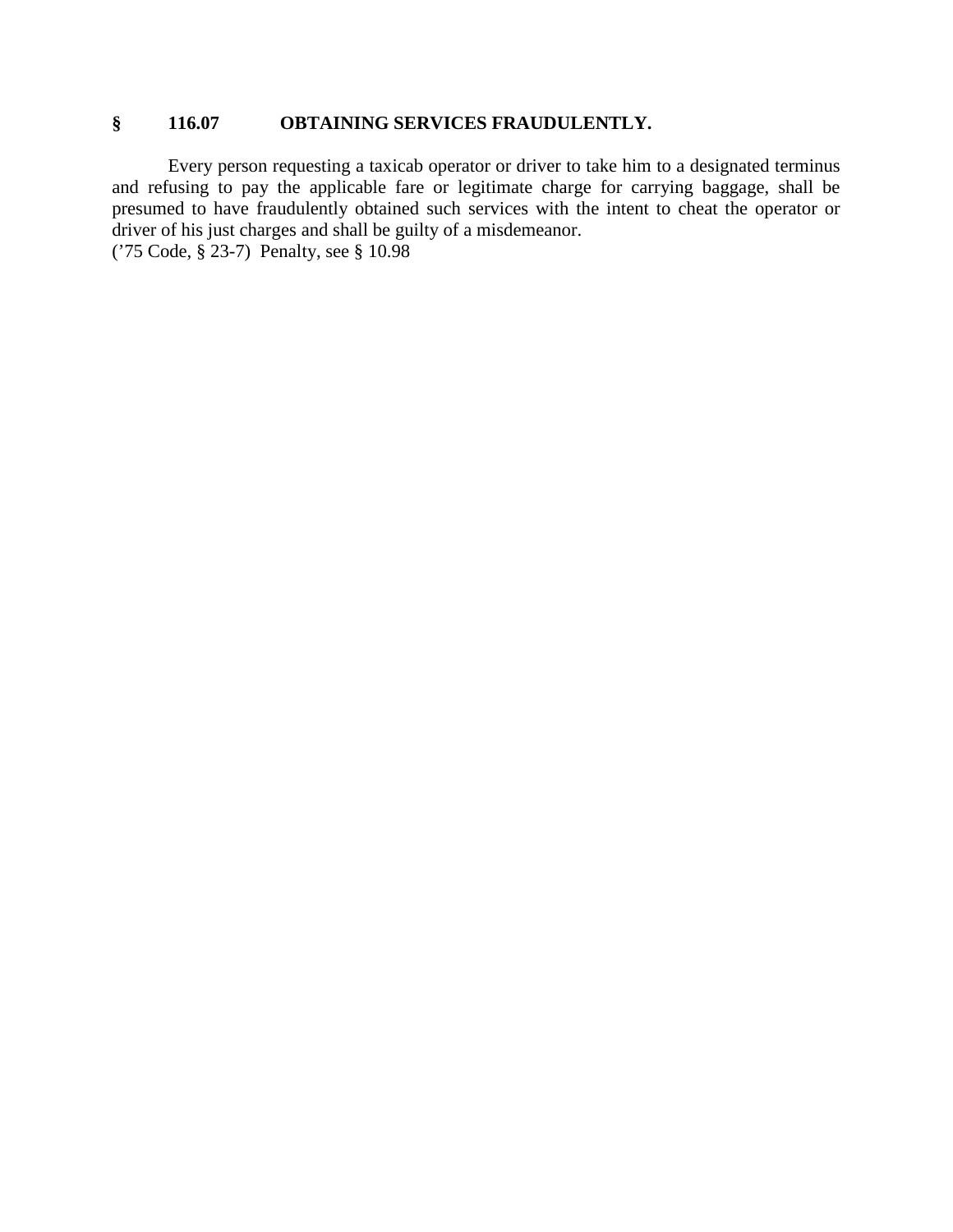*LOCATION OF SEXUALLY EXPLICIT MATERIAL*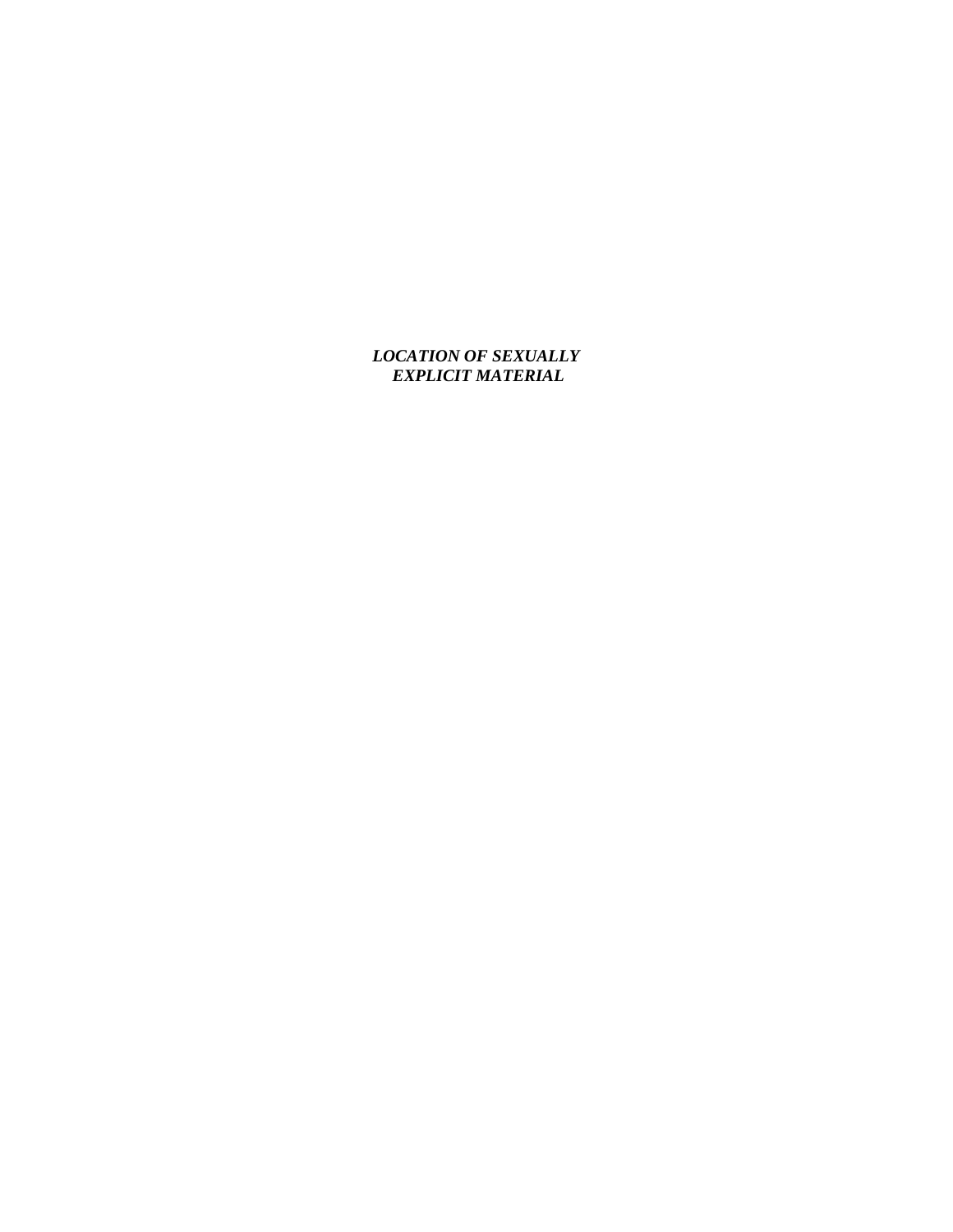### **§ 117.01 PURPOSE.**

It is declared to be the intent and purpose of this chapter to regulate the direct commercial distribution of sexually explicit materials to minors in order to aid parents and guardians in supervising and controlling the access of minors to such material. The Board of Commissioners finds that whatever social value such material may have for minors can adequately be served by its availability to young persons through their parents or guardians. It is also the purpose of this chapter to limit the public display of sexually explicit materials, particularly for the protection of minors.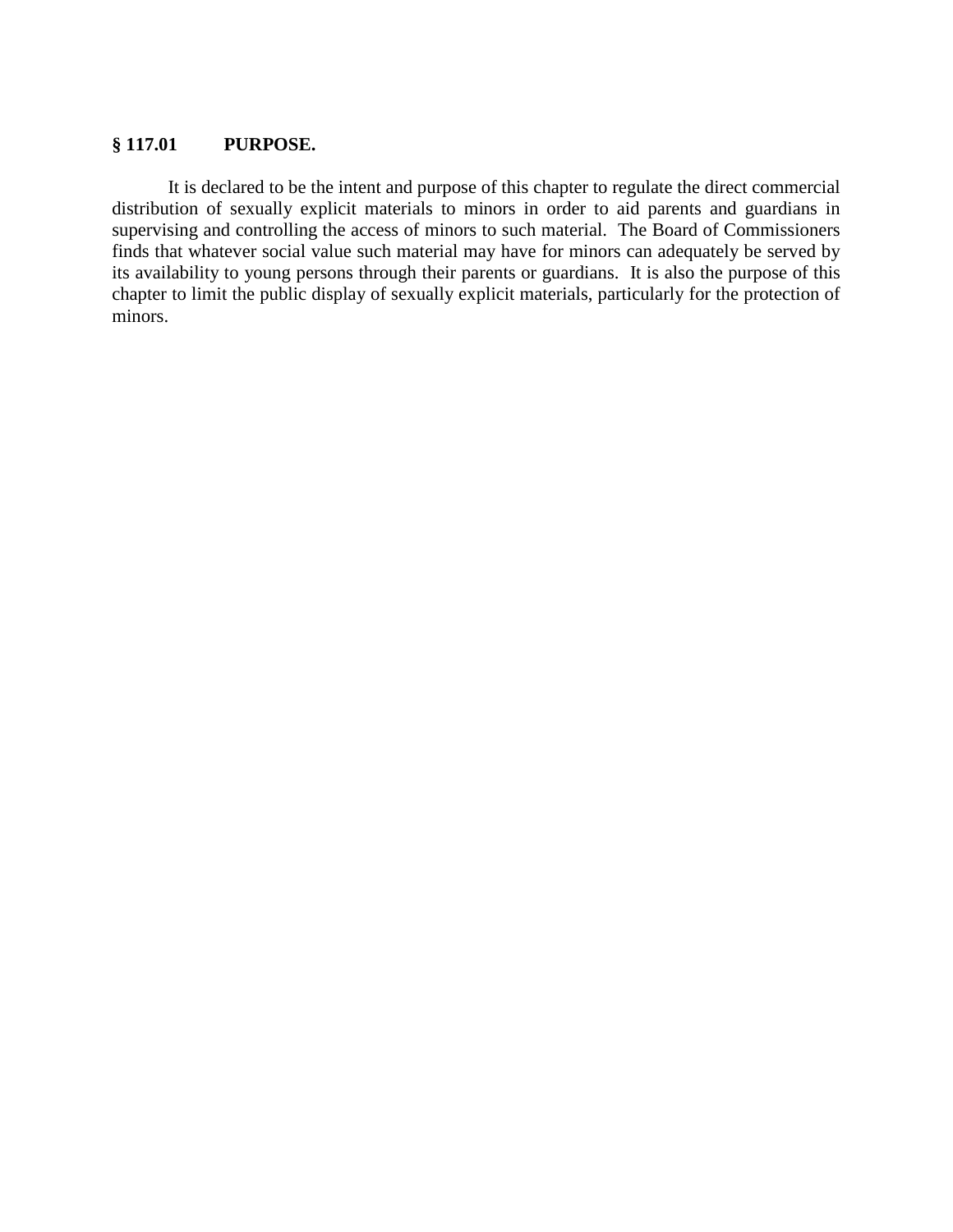#### **§ 117.02 DEFINITIONS.**

The following words, terms and phrases, when used in this chapter, shall have the meanings ascribed to them in this section, except where the context clearly indicates a different meaning:

*BUSINESS*. Any commercial establishment.

*KNOWINGLY.* Having knowledge of the general content, nature and character of material for sale, but not necessarily the knowledge that specific materials are sexually explicit.

*MATERIAL*. Any book, magazine, newspaper, pamphlet, handbill, or similar printed or written matter; or any drawing, picture, illustration, transparency, photograph, motion picture, film negative, film positive, videotape, DVD, other digital media or similar representation or reproduction.

*MINOR*. A person under the age of 18.

*NUDITY*. The showing, in the context of sexual or erotic conduct or arousal, of the human male or female genitals, pubic area, or anal area, with less than full opaque covering, or the showing of the female breasts with less than full opaque covering of any portion thereof below the top of the areola, or the depiction of covered or uncovered male genitals in a discernibly turgid state.

*PUBLIC DISPLAY*. To place or make available materials in any place to which the public is invited.

*SEXUALLY EXPLICIT MATERIAL*. Any material which:

(1) The average person, applying contemporary community standards, would find, when considered in the whole context in which it is used or presented, appeals to the prurient interest of minors;

(2) Depicts or describes: (i) ultimate sex acts, actual or explicitly simulated; (ii) masturbation, excretory functions, or direct physical stimulation of unclothed genitals or anal area; (iii) nudity, as defined in this section; or, (iv) acts of apparent or actual sexual stimulation or gratification; and

(3) When considered as a whole and in the context in which it is used or presented, lacks serious artistic, literary, political, educational, or scientific value to minors.

Material may be found to be sexually explicit if the externally visible covers thereof meet the standard of this definition or if the contents thereof meet the standard of this definition.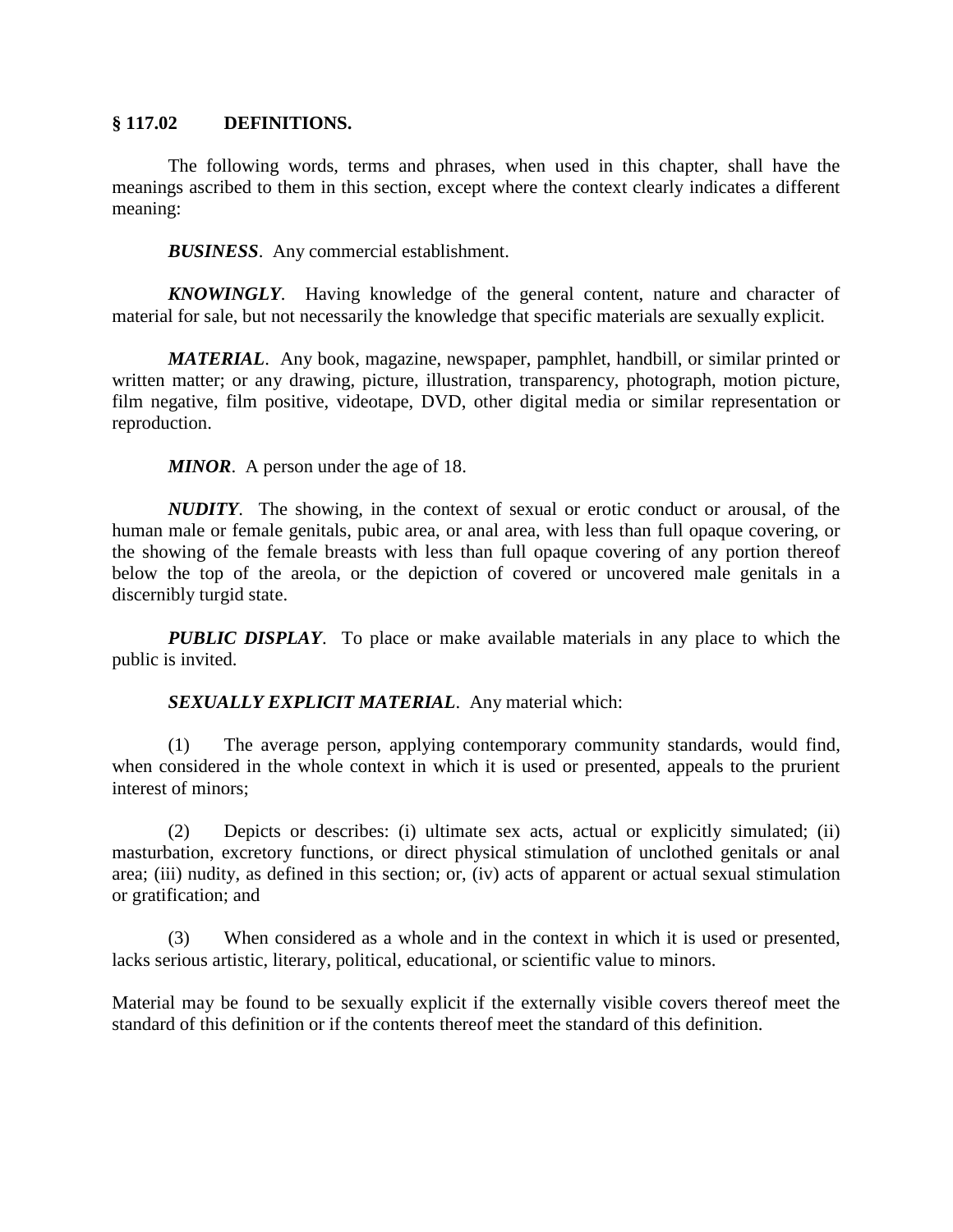### **§ 117.03 RESPONSIBILITY OF THE BUSINESS.**

(A) No person shall knowingly place sexually explicit material upon public display on the premises of any business through which minors pass or to which they are invited as members of the general public, except that sexually explicit material may be displayed as provided in subsection (B) of this section.

(B) A business may place sexually explicit material on public display in an area open to the public through which minors pass or to which they are invited as members of the general public, if the following conditions are met:

(1) The sexually explicit material is placed in racks, shelves or display cases separate from racks, shelves or other display cases for material that is not sexually explicit;

(2) The racks, shelves or display cases for sexually explicit material are constructed with a full opaque or solid barrier that fully screens from view the sexually explicit portions of all materials. These racks, shelves or display cases may, however, be designed to display those portions of materials that are not sexually explicit, such as magazine titles, and the racks, shelves or display cases may be designed so that sexually explicit materials may be conveniently removed and perused or inspected by persons not minors;

(3) All racks, shelves and display cases that contain sexually explicit material shall be clearly and continuously visible without obstruction from the cash register or other purchase location by the proprietor or an employee, either directly or by means of mirrors or closed circuit monitors; and

(4) The cash register or other purchase location shall be tended by a person who shall be under an affirmative duty to ascertain that minors do not peruse, inspect, or leaf through sexually explicit materials.

(C) Nothing in this section shall prohibit any other lawful method of preventing minors from perusing, inspecting, or leafing through sexually explicit materials, provided that such methods fully screen sexually explicit material from view in a manner similar to the method described in subdivision (B)(2) of this section. For example, sexually explicit materials may be kept on shelves behind an opaque or solid barrier behind the cash register or other purchase location and under the exclusive control of the person tending the register until the completion of a sale of the sexually explicit materials to a person other than a minor.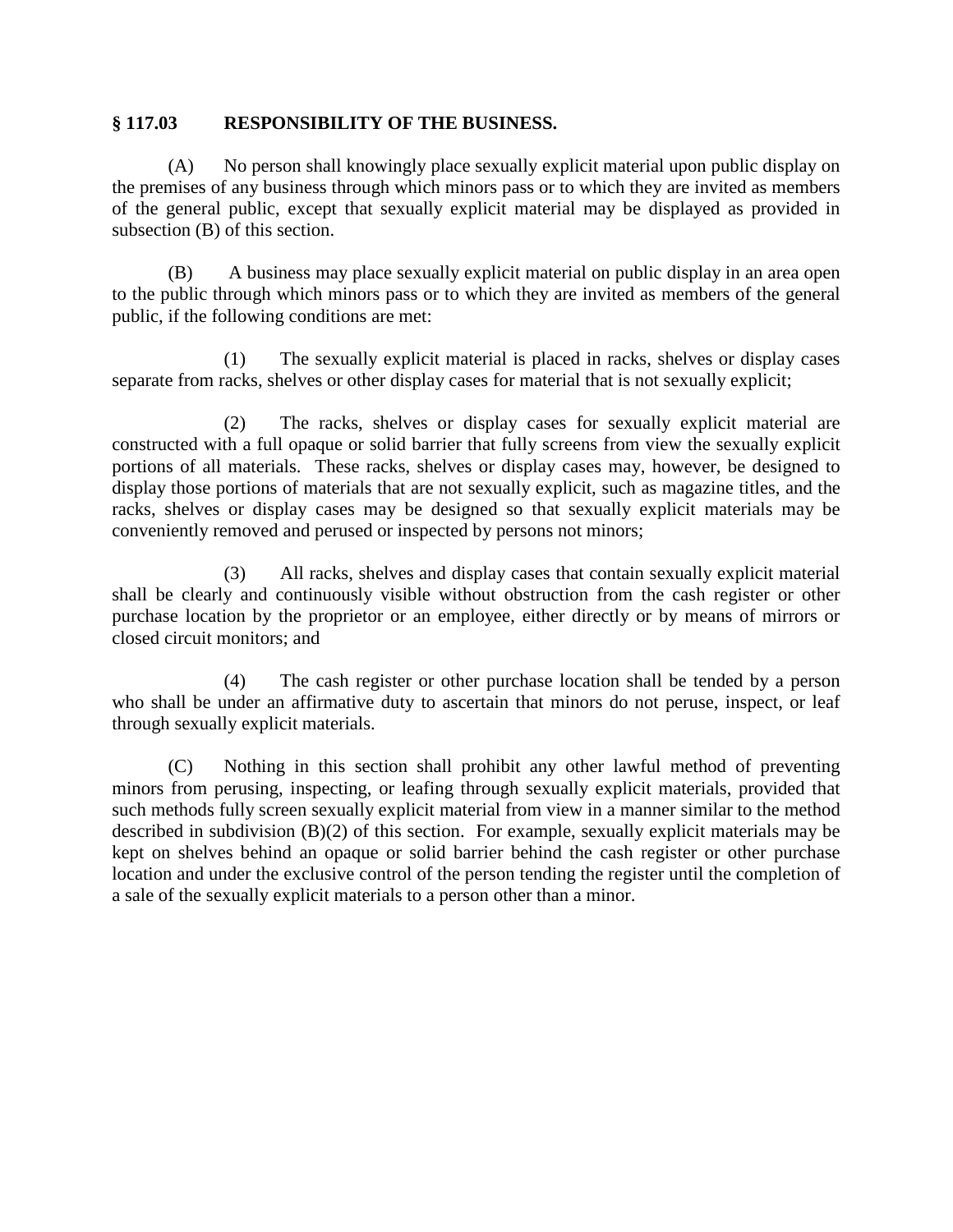## **§ 117.04 DEFENSE TO VIOLATION.**

It shall be a defense to the charge of a violation of this chapter that:

(1) A minor possessing or handling sexually explicit materials is at that time under parental or parentally-approved adult supervision; or

(2) That the proprietor or other employee of the business made a bona fide, good faith effort to determine the minor's age and had reasonable grounds to believe the minor was eighteen (18) years of age or older.